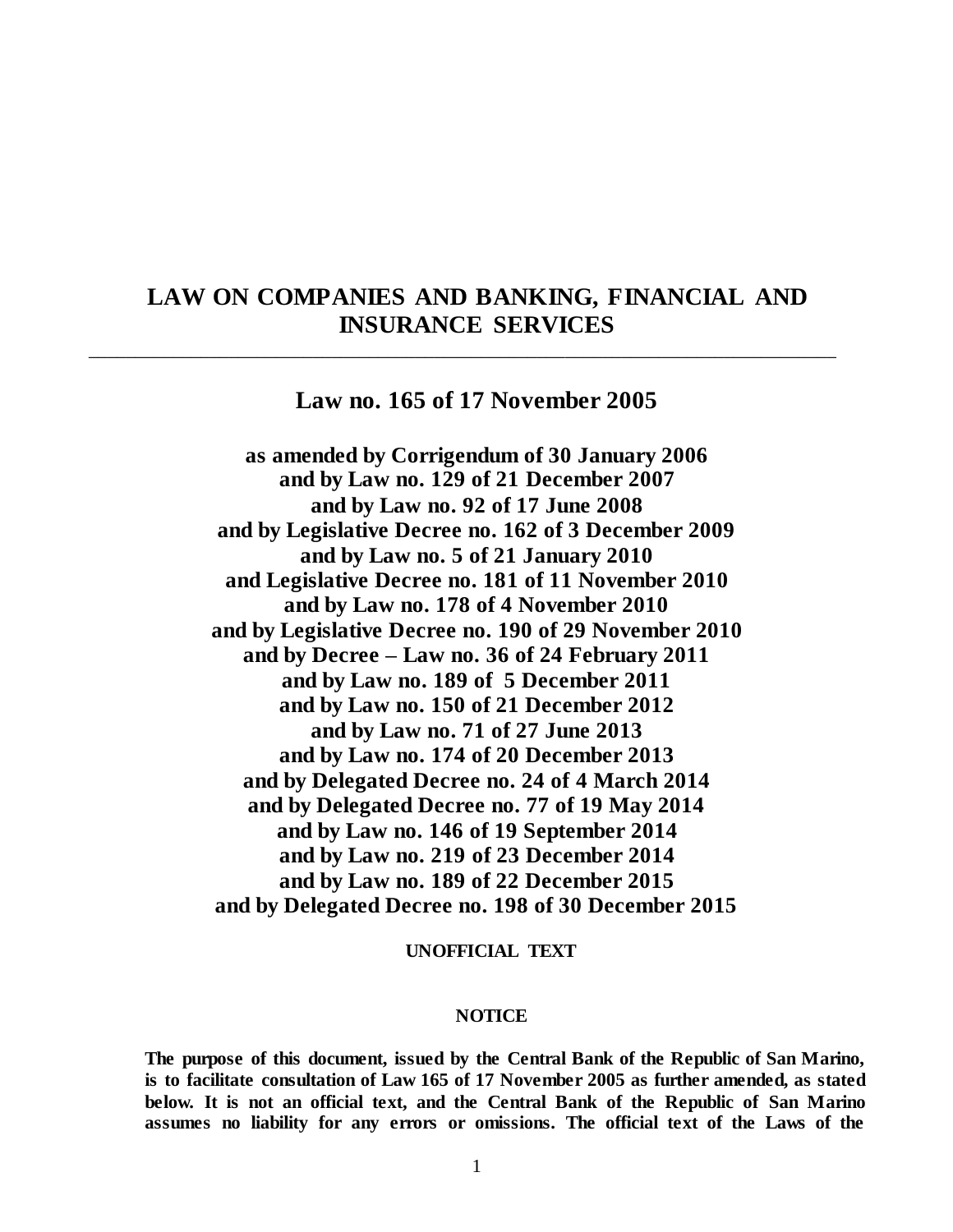**Republic of San Marino can be found in the** *Bollettino Ufficiale* **or on the Internet website, www.consigliograndeegenerale.sm.**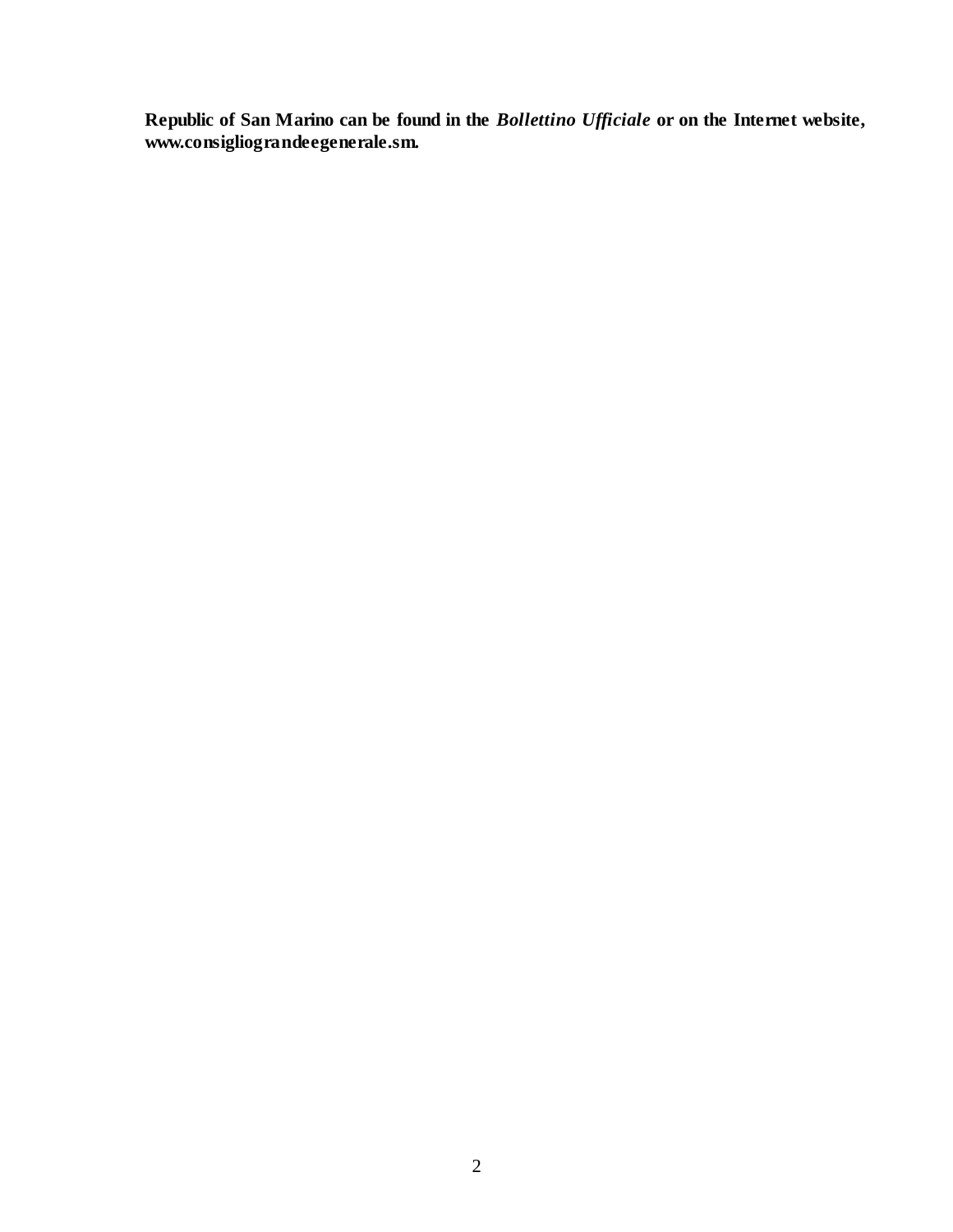| 5. The supervisory authority establishes the conditions and ways for authorized parties to issue dematerialized |  |
|-----------------------------------------------------------------------------------------------------------------|--|
| financial instruments and their introduction in central security depositories in San Marino or abroad 11        |  |
|                                                                                                                 |  |
|                                                                                                                 |  |
|                                                                                                                 |  |
|                                                                                                                 |  |
|                                                                                                                 |  |
|                                                                                                                 |  |
|                                                                                                                 |  |
|                                                                                                                 |  |
|                                                                                                                 |  |
|                                                                                                                 |  |
|                                                                                                                 |  |
|                                                                                                                 |  |
|                                                                                                                 |  |
|                                                                                                                 |  |
|                                                                                                                 |  |
|                                                                                                                 |  |
|                                                                                                                 |  |
|                                                                                                                 |  |
|                                                                                                                 |  |
|                                                                                                                 |  |
|                                                                                                                 |  |
|                                                                                                                 |  |
|                                                                                                                 |  |
|                                                                                                                 |  |
|                                                                                                                 |  |
|                                                                                                                 |  |
|                                                                                                                 |  |
|                                                                                                                 |  |
|                                                                                                                 |  |
|                                                                                                                 |  |
|                                                                                                                 |  |
|                                                                                                                 |  |
|                                                                                                                 |  |
|                                                                                                                 |  |
|                                                                                                                 |  |
|                                                                                                                 |  |
|                                                                                                                 |  |
|                                                                                                                 |  |
|                                                                                                                 |  |
|                                                                                                                 |  |
|                                                                                                                 |  |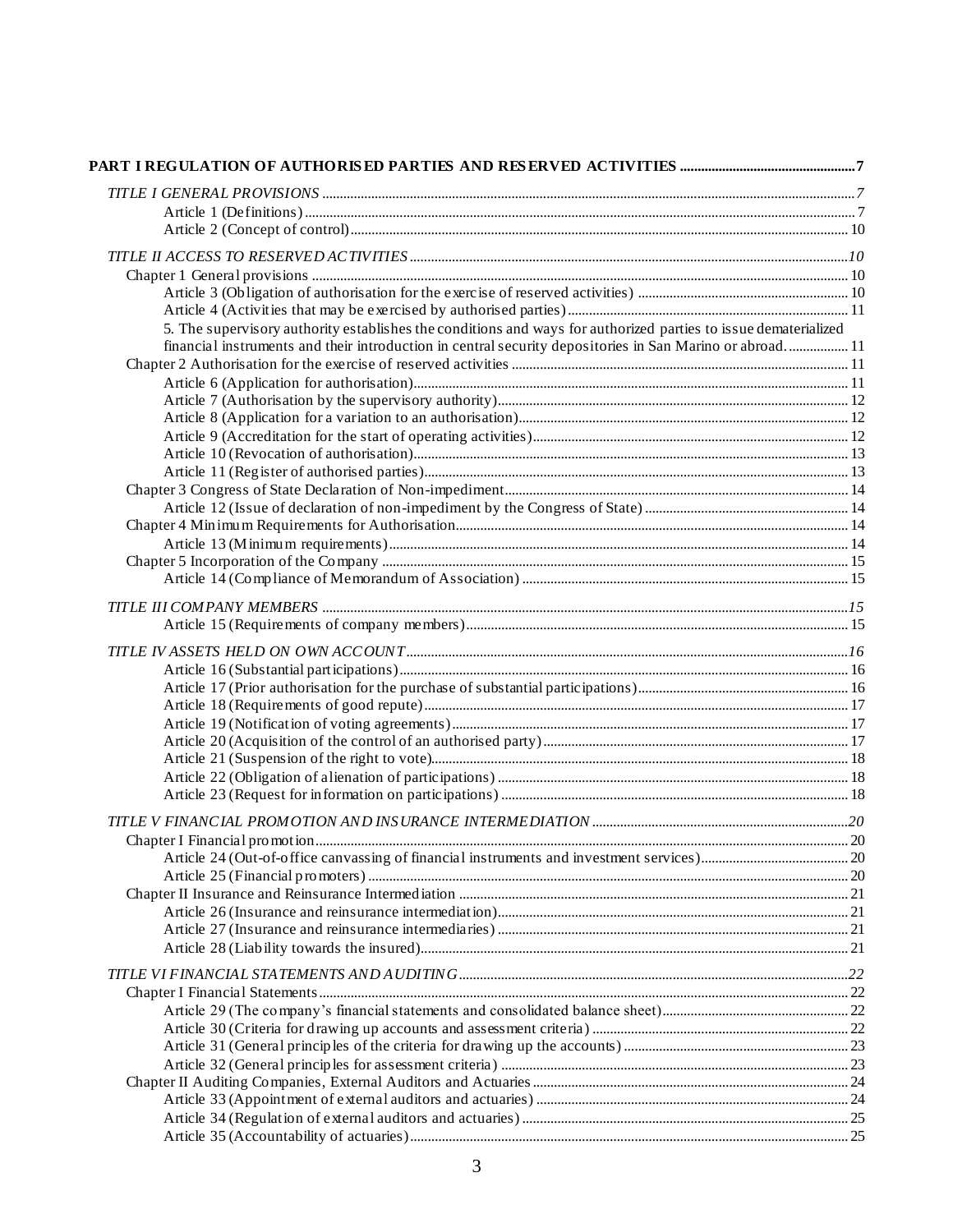| Article 76 (Offer of foreign financial instruments, savings collection instruments and insurance policies)  44 |  |
|----------------------------------------------------------------------------------------------------------------|--|
|                                                                                                                |  |
|                                                                                                                |  |
|                                                                                                                |  |
|                                                                                                                |  |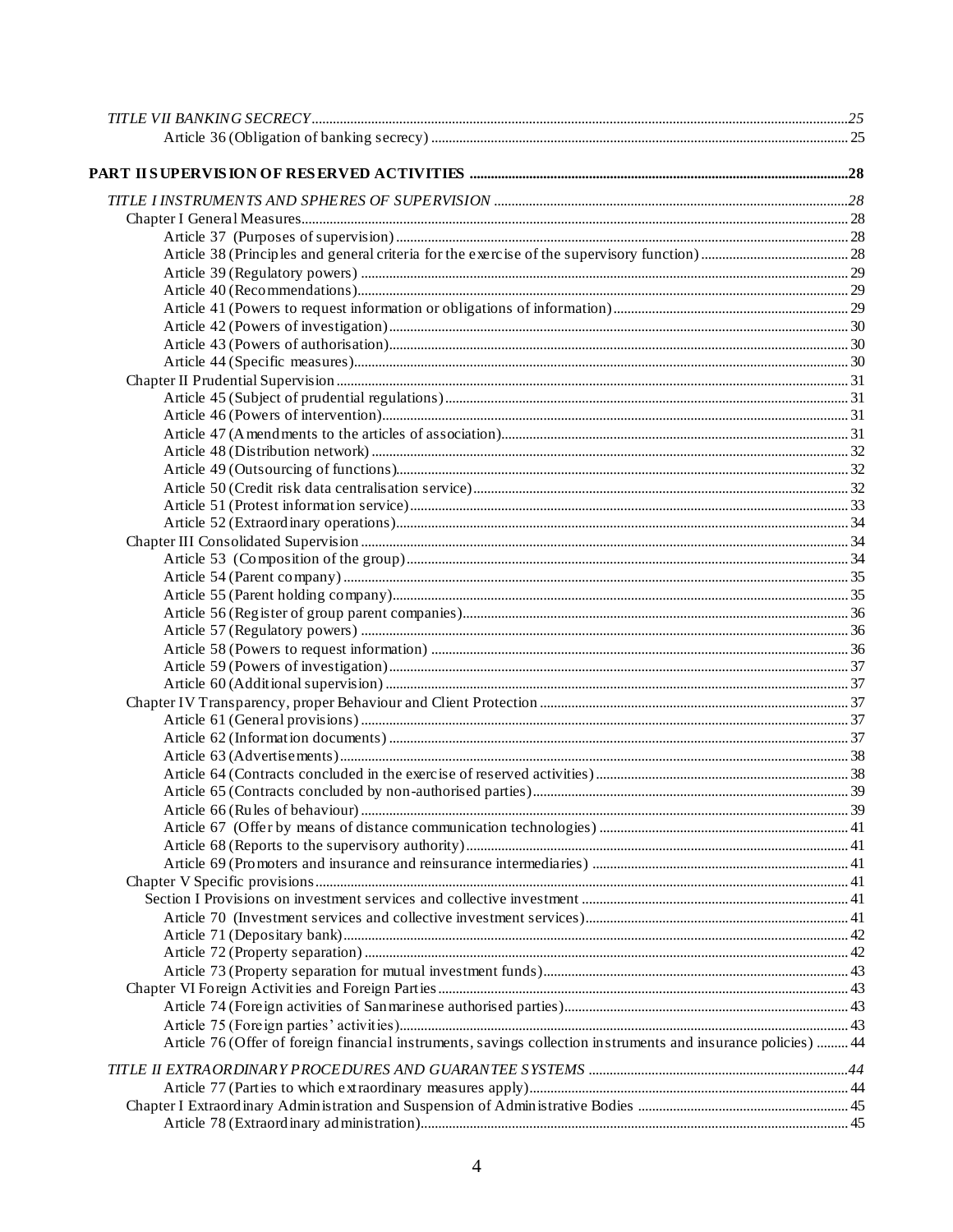| Article 87 (Effects of the resolution declaring the administrative compulsory winding-up proceedings)50   |  |
|-----------------------------------------------------------------------------------------------------------|--|
| Article 88 (The powers and operation of the bodies appointed to the administrative compulsory winding -up |  |
|                                                                                                           |  |
|                                                                                                           |  |
|                                                                                                           |  |
|                                                                                                           |  |
|                                                                                                           |  |
|                                                                                                           |  |
|                                                                                                           |  |
|                                                                                                           |  |
|                                                                                                           |  |
|                                                                                                           |  |
|                                                                                                           |  |
|                                                                                                           |  |
|                                                                                                           |  |
|                                                                                                           |  |
|                                                                                                           |  |
|                                                                                                           |  |
|                                                                                                           |  |
|                                                                                                           |  |
|                                                                                                           |  |
|                                                                                                           |  |
|                                                                                                           |  |
|                                                                                                           |  |
|                                                                                                           |  |
|                                                                                                           |  |
|                                                                                                           |  |
|                                                                                                           |  |
|                                                                                                           |  |
|                                                                                                           |  |
|                                                                                                           |  |
|                                                                                                           |  |
| PART IV PROVISIONS REGARDING THE POLICIES OF INSURANCE AND REINSURANCE                                    |  |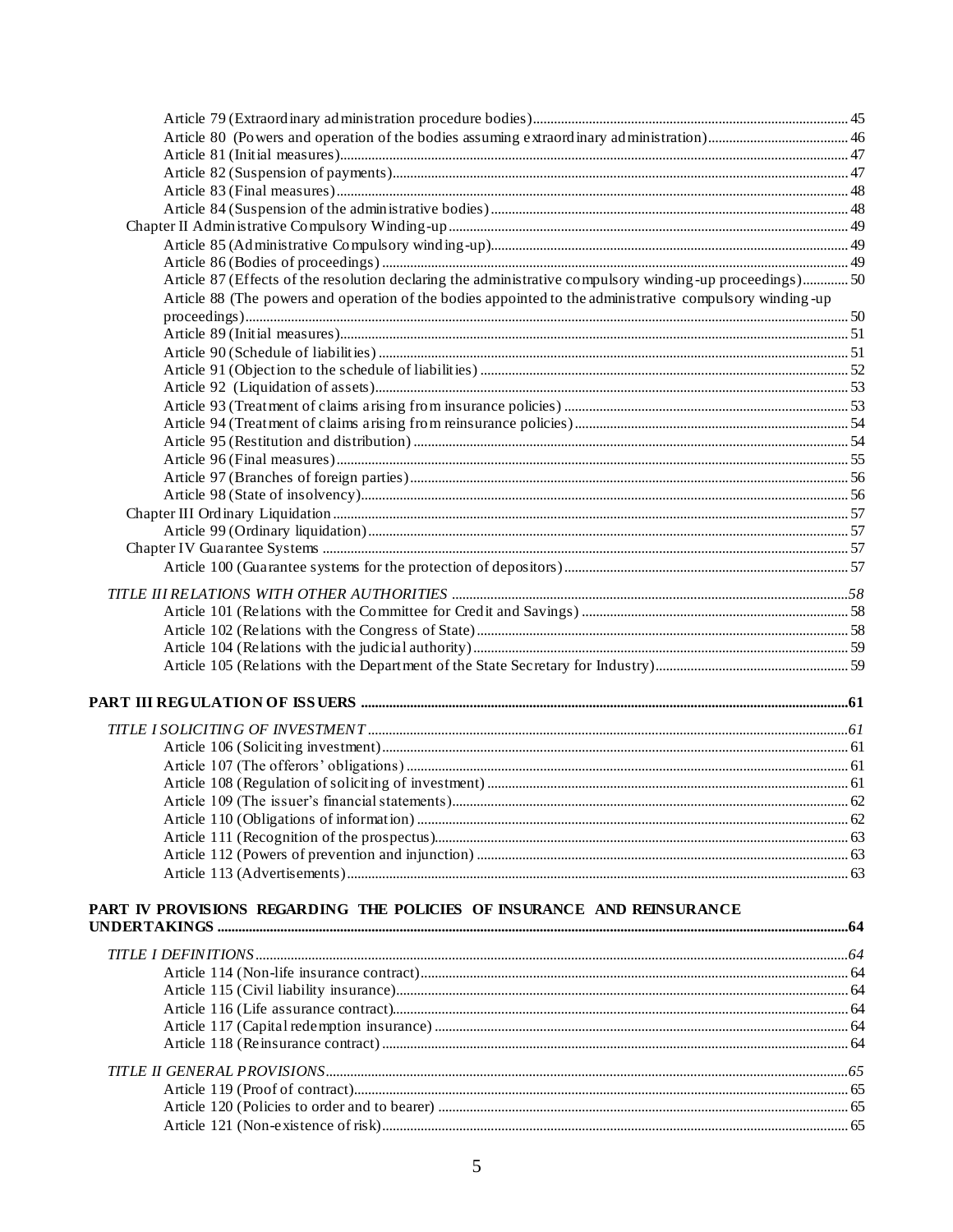| Article 150 (Coordination with the regulations on the prevention of terrorism and the laundering of money of |  |
|--------------------------------------------------------------------------------------------------------------|--|
|                                                                                                              |  |
|                                                                                                              |  |
|                                                                                                              |  |
|                                                                                                              |  |
|                                                                                                              |  |
|                                                                                                              |  |
|                                                                                                              |  |
|                                                                                                              |  |
|                                                                                                              |  |
|                                                                                                              |  |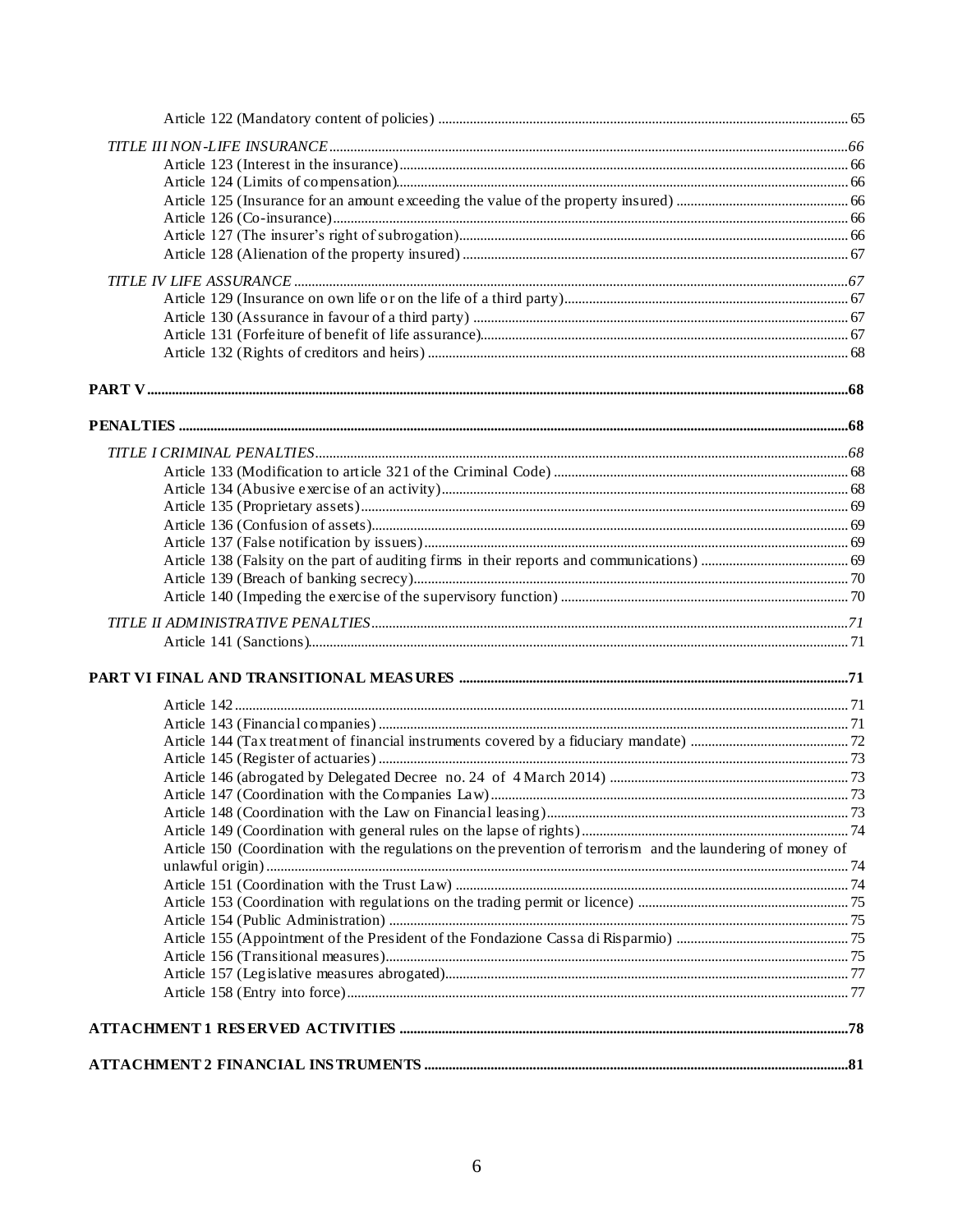# **Law 165 of 17 November 2005**

**as amended by Corrigendum of 30 January 2006 and by Law no. 129 of 21 December 2007 and by Law no. 92 of 17 June 2008 and by Legislative Decree no. 162 of 3 December 2009 and by Law no. 5 of 21 January 2010 and Legislative Decree no. 181 of 11 November 2010 and by Law no. 178 of 4 November 2010 and by Legislative Decree no. 190 of 29 November 2010 and by Decree – Law no. 36 of 24 February 2011 and by Law no. 189 of 5 December 2011 and by Law no. 150 of 21 December 2012 and by Law no. 71 of 27 June 2013 and by Law no. 174 of 20 December 2013 and by Delegated Decree no. 24 of 4 March 2014 and by Delegated Decree no. 77 of 19 May 2014 and by Law no. 146 of 19 September 2014.** and by Law no. 219 of 23 December 2014

# REPUBLIC OF SAN MARINO

# **LAW ON COMPANIES AND BANKING, FINANCIAL AND INSURANCE SERVICES**

## <span id="page-6-1"></span><span id="page-6-0"></span>**PART I REGULATION OF AUTHORISED PARTIES AND RESERVED ACTIVITIES**

#### **TITLE I GENERAL PROVISIONS**

## *Article 1*

#### *(Definitions)*

- <span id="page-6-2"></span>1. For the purposes of this law, by the following terms are meant:
	- a) "*attività bancaria*" "banking": the activity referred to in section A of Attachment 1;
	- b) "*attività di assunzione di partecipazioni*" "the taking of holdings": the activity referred to in section L of Attachment 1;
	- c) "*attività di concessione di finanziamenti*" "the granting of loans": the activity referred to in section B of Attachment 1;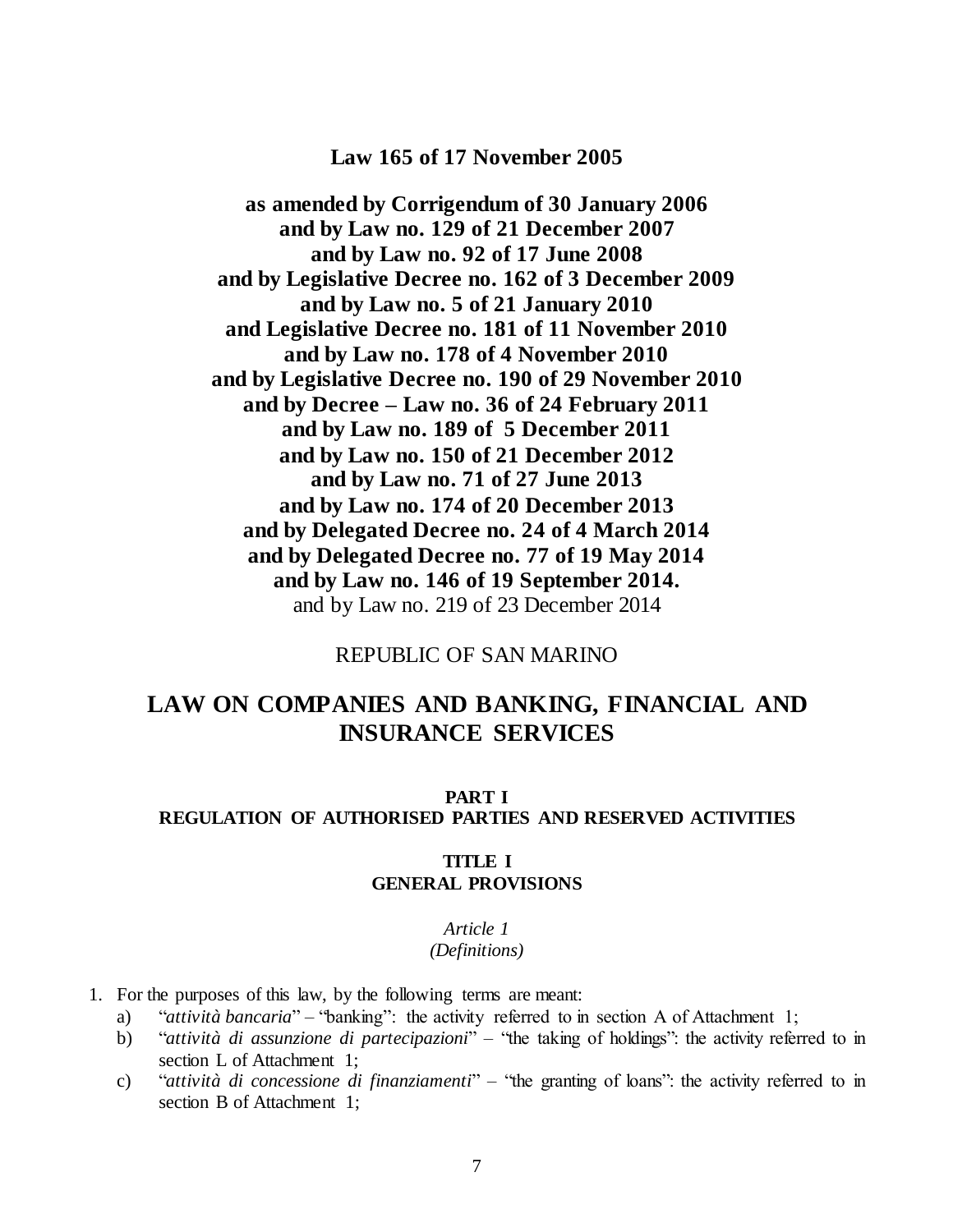- d) "*attività di intermediazione in cambi*" "exchange intermediation": the activity referred to in section K of Attachment 1:
- e) "*attività fiduciaria*" "fiduciary activity": the activity referred to in section C of Attachment 1;
- f) "*attività assicurativa*" "insurance": the activity referred to in section G of Attachment 1;
- g) "*attività riservate*" "reserved activities": the activities listed in Attachment 1;
- h) "*attività riassicurativa*" "reinsurance": the activity referred to in section H of Attachment 1;
- i) "*attuario*" "actuary": a person entered in the register referred to in Article 145;
- j) "*autorità di vigilanza*" "supervisory authority": the Central Bank of the Republic of San Marino;
- k) "*banca*" "bank": a company authorised to engage in the activity referred to in section A of Attachment 1;
- l) "*Banca Centrale*" "Central Bank": the Central Bank of the Republic of San Marino;
- m) "*cliente professionale*" "professional client": a client with the characteristics laid down by the supervisory authority;
- n) "*CCR*": the *Comitato per il Credito e il Risparmio* (Committee for Credit and Savings) referred to in article 48 of Law 96, 29 June 2005;
- o) "*esecuzione di ordini per conto dei clienti*" "execution of orders on behalf of clients": the conclusion of agreements for the purchase and sale of one or more financial instruments on behalf of clients;
- p) "*fondo comune di investimento*" "mutual investment fund": a fund with its own autonomous equity, divided into units, belonging to a number of holders and managed by the investment company; the equity may be raised by one or more issues of units;
- q) "*gestione di portafogli*" "portfolio management": the discretionary and individualised management of investment portfolios under a mandate conferred by the clients, when such portfolios include one or more financial instruments;
- r) "*impresa di assicurazione*" "insurance undertaking": an undertaking authorised to engage in the activity referred to in section G of Attachment 1;
- s) "*impresa di investimento*" "investment undertaking": an undertaking authorised to engage in the activity referred to in section D of Attachment 1;
- t) "*impresa di riassicurazione*" "reinsurance undertaking": an undertaking authorised to engage in the activity referred to in section H of Attachment 1;
- u) "*intermediario assicurativo*" "insurance intermediary": a person professionally engaged in insurance intermediation as referred to in Article 26;
- v) "*intermediario riassicurativo*" "reinsurance intermediary": a person professionally engaged in reinsurance intermediation as referred to in Article 26;
- w) "*istituto di moneta elettronica*" "electronic money establishment": a company other than the bank, which is authorised to engaged in the activity referred to in section J of Attachment 1;
- x) "*Legge sulle Società*" "Companies Law": Law 68 of 13 June 1990, as further amended;
- y) "*Legge di istituzione del registro dei revisori contabili e delle società di revisione*" "Law establishing the register of independent auditors and auditing firms": Law 146, 27 October 2004;
- z) "*mercato regolamentato*" "regulated market": a market for financial instruments governed by rules defining the manner in which the market operates, the conditions of access to the market, the conditions for listing and the conditions that must be met by financial instruments before they can be effectively traded on the market, and rules prescribing adequate transparency obligations;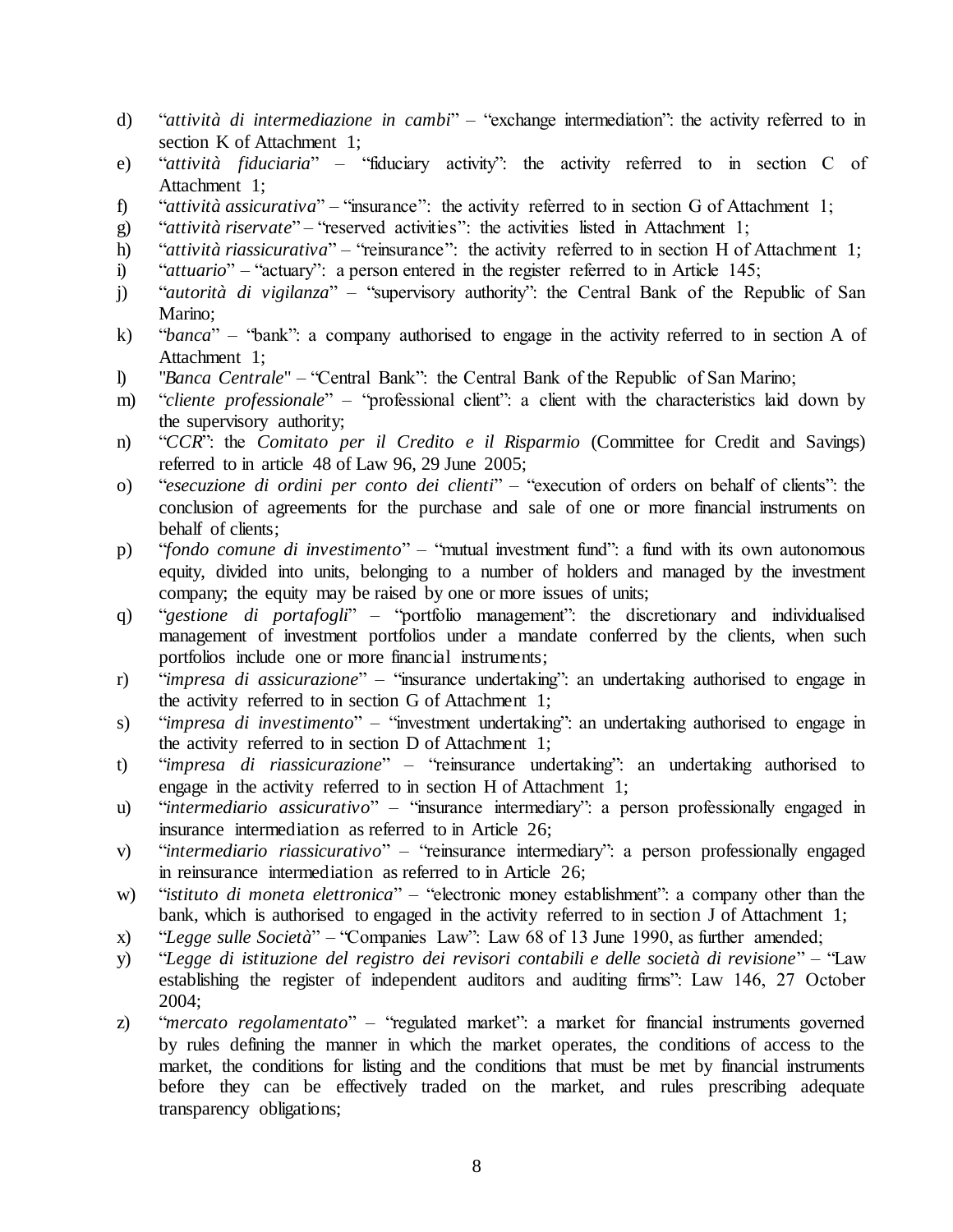- aa) "*negoziazione per conto proprio*" "trading on own account": trading in order to conclude transactions in one or more financial instruments in which the trader takes its own positions;
- bb) "*organismi di investimento collettivo*" "collective investment undertakings": mutual investment funds and foreign agencies which, under the laws and regulations of their country of origin, have characteristics equivalent to those of mutual investment funds;
- cc) "*promotore finanziario*" "financial promoter": a professional engaged in the out–of–office offer activity referred to in Article 24;
- dd) "*registro delle società*" "companies register": the register referred to in article 20 of the Companies Law;
- ee) "*Repubblica*" "Republic": Republic of San Marino;
- ff) "*rete distributiva*" "distribution network": all channels of contact with the public, including branches, automatic teller machines, the promoters' and agents' offices and telecommunications procedures;
- gg) "*servizi di emissione di moneta elettronica*" "electronic money issue services": the activity referred to in section J of Attachment 1;
- hh) "*servizi di investimento*" investment services": the activity referred to in section D of Attachment 1;
- ii) "*servizi di investimento collettivo*" "collective investment services": the activity referred to in section E of Attachment 1;
- jj) "*servizi di pagamento*" "payment services": the activity referred to in section I of Attachment 1;
- kk) "*servizio di collocamento*" "placement service": the agreement between the issuer (or the offeror) and the placement intermediary, directed towards the public offering of the financial instruments issued, and thereafter their placement with that intermediary's clients on predetermined price conditions and, if specified, time conditions. The agreement may also be concluded between a primary underwriter and a secondary underwriter;
- ll) "*società di gestione*" "management company": a company authorised to engage in the activity referred to in section E of Attachment 1;
- mm) "*società fiduciaria*" "fiduciary company": a company engaged in the activity referred to in section C of Attachment 1;
- nn) "*soggetti autorizzati*" "authorised parties": parties who have obtained authorisation to engage in one or more reserved activities in accordance with Title II;
- oo) "*Statuto della Banca Centrale*" "Statutes of the Central Bank": Law 96, 29 June 2005;
- pp) "*stretti legami*" "close links": relations between an authorised party and a natural or legal person, Sanmarinese or foreign, who:
	- controls the authorised party;
	- is controlled by the authorised party;
	- is controlled by the same party as the one controlling the authorised party;
	- has a holding in the capital of the authorised party, or a holding in which is owned by the authorised party, equivalent to at least 33% of the capital with voting rights.
- qq) "*strumenti finanziari*" "financial instruments": the instruments listed in Attachment 2;
- rr) "*succursale*" "branch": a seat of business activities constituting a part thereof, without legal personality, and which exercises all or some of the reserved activities for which the party has been authorised;
- ss) "*tecniche di comunicazione a distanza*" "distance communications technology": technology for contact with clients or the public, other than advertising, not entailing the simultaneous physical presence of the client and the offeror or one of the offeror's agents.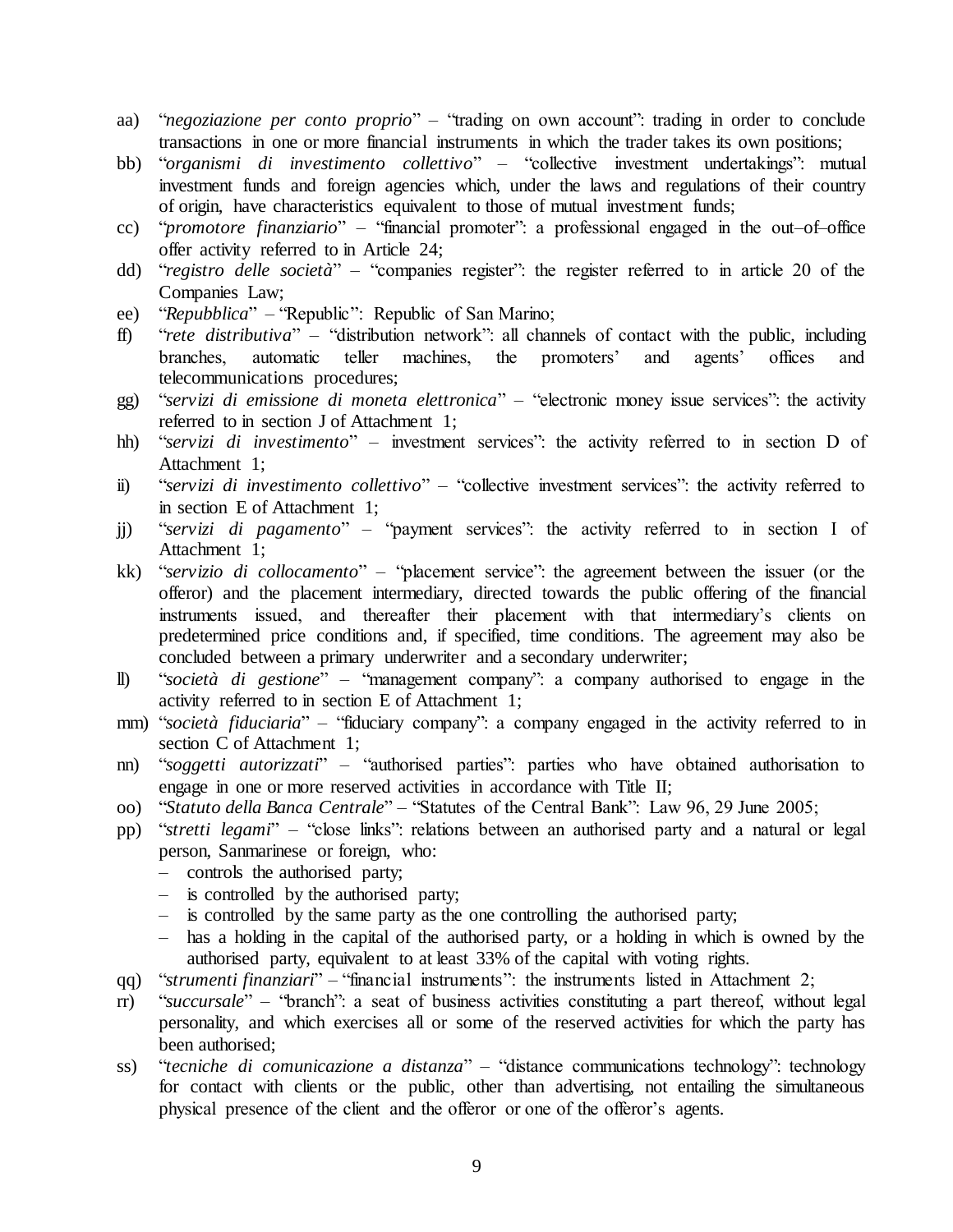# *(Concept of control)*

- <span id="page-9-0"></span>1. For the purposes of this Law, control shall exist when a natural or legal person:
	- a) controls a majority of the voting rights at general meetings, or
	- b) controls a sufficient number of the voting rights to exert a dominant influence at general meetings, or
	- c) exerts a dominant influence through special contractual ties.

For the purpose of a) and b), the votes controlled by subsidiary companies, fiduciary companies or an intermediary will also be taken into account, whereas the votes controlled on behalf of third parties will not be taken into account.

- 2. In the absence of evidence to the contrary, control as indicated in paragraph 1 shall be deemed to exist in the form of dominant influence in any of the following situations:
	- a) where a person, pursuant to agreements with other members, is entitled to appoint or remove a majority of the directors or has sole control of a majority of the voting rights at general meetings;
	- b) where a person owns a holding that would allow him to appoint or remove a majority of the members of the administrative body;
	- c) where there exist financial or organisational relationships, including those between members, likely to produce one of the following effects:
		- the transfer of profits or losses;
		- coordination of the management of a company with that of other companies in the pursuit of a common objective;
		- the attribution of powers greater than those deriving from the shares or capital units owned;
		- the attribution of powers of choice of directors or managers of companies to persons other than those entitled to exercise such powers on the basis of the ownership structure;
	- d) where companies are subject to common management arising from the composition of the administrative bodies or other concurrent factors.

# **TITLE II ACCESS TO RESERVED ACTIVITIES**

#### **Chapter 1 General provisions**

#### *Article 3*

*(Obligation of authorisation for the exercise of reserved activities)*

- <span id="page-9-3"></span><span id="page-9-2"></span><span id="page-9-1"></span>1. The entrepreneurial exercise of one or more activities listed in Attachment 1 in the Republic of San Marino will be reserved to parties authorised for such exercise by the supervisory authority.
- 2. Attachments 1 and 2 will be supplemented or amended by a Regency Decree.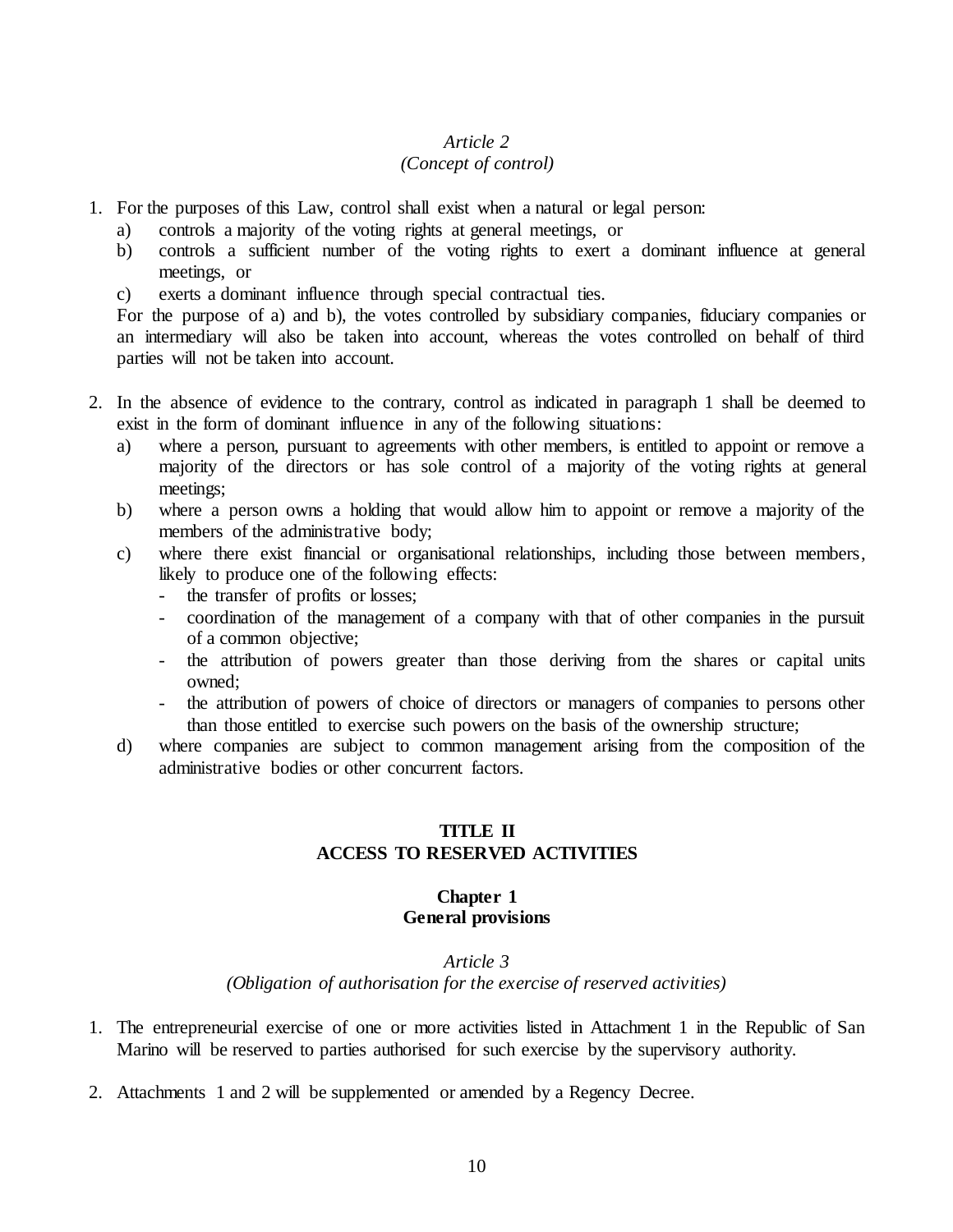#### *(Activities that may be exercised by authorised parties)*

- <span id="page-10-0"></span>1. The authorised parties may perform only those reserved activities for whose exercise they have obtained the appropriate authorisation.
- 2. The supervisory authority will establish those cases in which a reserved activity, or a branch of activities, shall be performed exclusively, and those cases in which two or more reserved activities, or branches of activities, may not be performed by the same party.
- 3. The authorised parties may also carry out activities incidental, instrumental and related to the reserved activities for which they have obtained authorisation. The supervisory authority will define the incidental, instrumental and related activities that each authorised party may carry out, to include activities related to the reserved activities for which they have obtained authorisation.
- 4. The supervisory authority will establish the cases in which and the terms on which one or more reserved activities may be exercised incidentally to other reserved activities.
- 5. The authorised party may not perform activities other than those laid down by paragraphs 1, 3 and 4.

#### Article 5

## *(Collection of savings)*

1. Collection of savings means the activity of collecting money from the public with the obligation of returning it.

2. The activity referred to in Paragraph 1 is reserved for banks and Poste San Marino S.p.A, except the possibility for limited liability companies to issue debentures.

3. The supervisory authority regulates the collection of savings performed by authorized parties even notwithstanding the provisions on debentures and related fulfilments in the Companies Act.

4. Nevertheless, no parties other than those referred to in Paragraph 2 may collect current account savings, deposits and securities representing deposits or collect savings related to the issue or management of legal tender that is generally acceptable as payment.

<span id="page-10-2"></span><span id="page-10-1"></span>5. The supervisory authority establishes the conditions and ways for authorized parties to issue dematerialized financial instruments and their introduction in central security depositories in San Marino or abroad.

#### **Chapter 2 Authorisation for the exercise of reserved activities**

#### *Article 6 (Application for authorisation)*

<span id="page-10-3"></span>1. The application for authorisation shall indicate the reserved activities, and where required the branches of reserved activities, which the applicant intends to perform.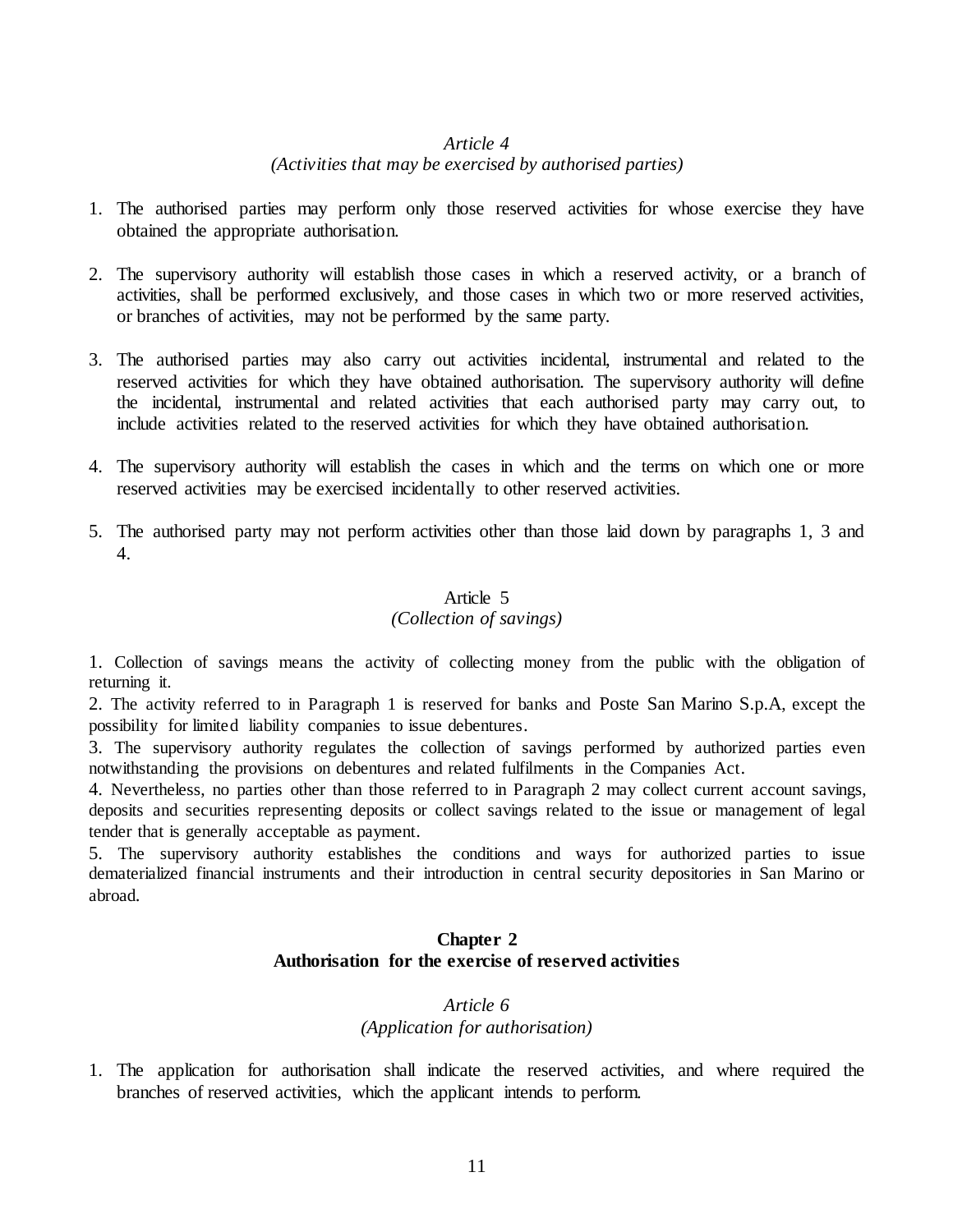- 2. The draft memorandum of association and the other documents required by the supervisory authority shall be attached to the application for authorisation, together with the attestation of creation of an escrow deposit as established by article 13 below.
- 3. The supervisory authority will establish the content of and procedure for the submission of applications for authorisation, and where appropriate for applications for each reserved activity.
- <span id="page-11-0"></span>4. The supervisory authority may request any information from the applicant that it thinks fit for the purpose of deciding on the issue of the authorisation.

#### *(Authorisation by the supervisory authority)*

- 1. The supervisory authority will not issue the authorisation unless the minimum requirements set out in Chapter 4 are met for each reserved activity for whose exercise the application is being made. The supervisory authority may establish further minimum requirements for the issue of authorisation.
- 2. The supervisory authority will notify the applicant in writing, within the term specified by itself, of the issue or refusal of the authorisation.
- 3. If the supervisory authority has asked the applicant for information and/or documents to supplement the application, the term referred to paragraph 2 will be suspended, and will recommence in full from the time at which the supervisory authority receives the information and/or the documents requested.
- <span id="page-11-1"></span>4. The supervisory authority will establish the cases of suspension of the term referred to in paragraph 2.

# *Article 8*

#### *(Application for a variation to an authorisation)*

- 1. Any authorised party may ask the supervisory authority to vary the terms of its authorisation with a view to adding or removing a reserved activity, or a branch of a reserved activity, to or from those included in the authorisation.
- 2. The supervisory authority will establish the content of and procedure for the submission of applications for a variation to an authorisation, and where necessary for applications for each reserved activity.
- <span id="page-11-2"></span>3. The procedure for the issue of the authorisation for the variation will be regulated in the manner stated in articles 6 and 7.

## *Article 9 (Accreditation for the start of operating activities)*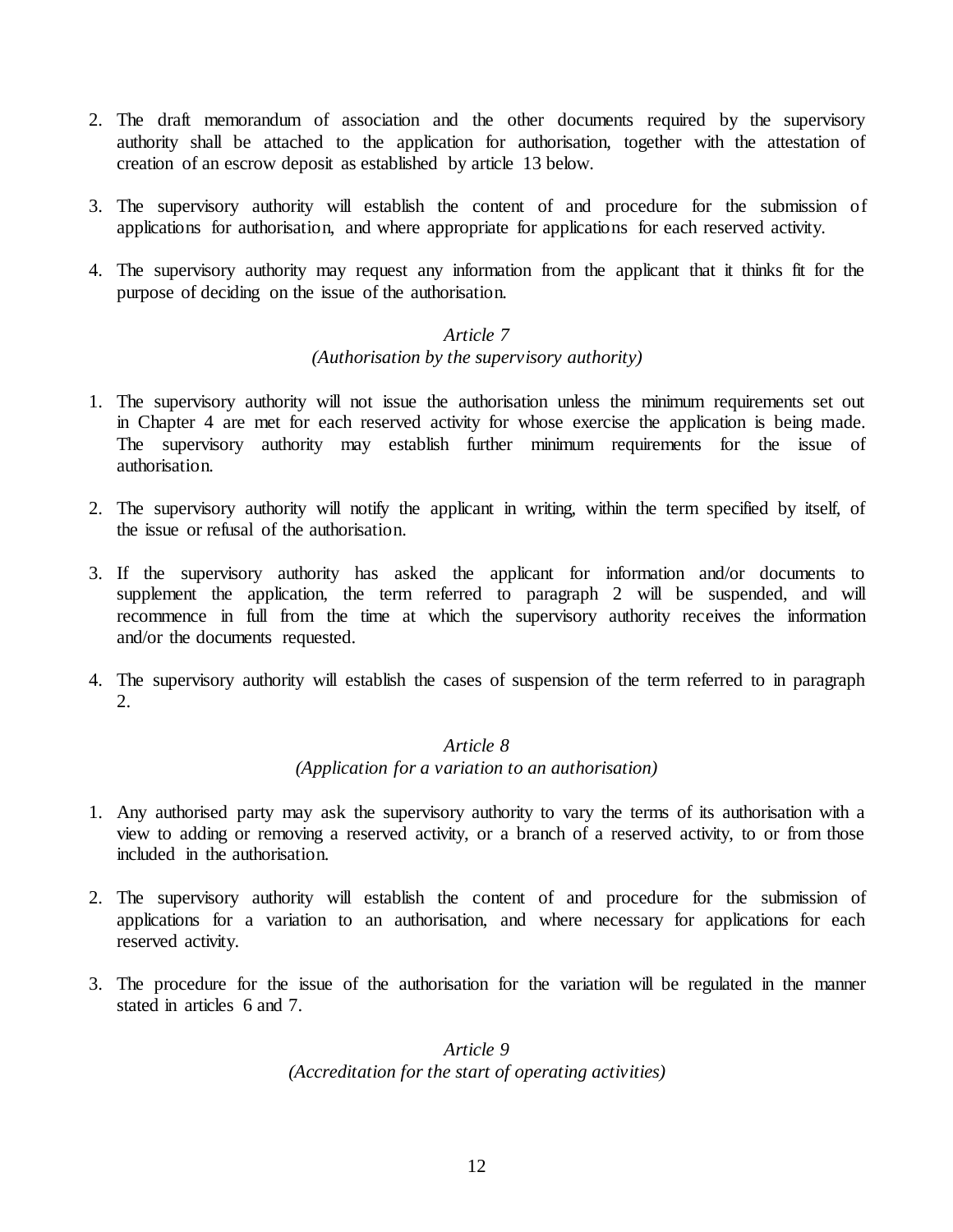1. The supervisory authority will establish those cases in which the start of operating activities by authorised parties is conditional on prior accreditation being issued by the supervisory authority.

#### *Article 10 (Revocation of authorisation)*

- <span id="page-12-0"></span>1. The supervisory authority may revoke the authorisation to exercise one or more reserved activities in the event that the authorised party:
	- a) no longer meets the minimum requirements referred to in Chapter 4, and any other requirement on which authorisation is conditional;
	- b) has not, for more than twelve months, initiated the activity covered by the authorisation it has been granted;
	- c) has, for over six months, ceased to exercise any activity for which it has obtained authorisation;
	- d) has obtained the authorisation by submitting false statements or by any other irregular means, or in those cases stated in article 14.
- 2. If any of the said cases of revocation of authorisation occurs, the supervisory authority will notify the authorised party of the order to remedy the situation within a term to be established by the authority, but of not more than six months.
- 3. If the term referred to in paragraph 2 elapses without the situation being remedied, the supervisory authority will revoke the authorisation. The revocation measure will be published in the *Bollettino Ufficiale (Official Bulletin)*.
- 4. If the compulsory administrative liquidation of the authorised party has not been ordered by the time of the revocation, the directors will convene a general meeting within two months of revocation to resolve on the company's voluntary liquidation.

# *Article 11 (Register of authorised parties)*

- <span id="page-12-1"></span>1. A public register of authorised parties will be established at the Central Bank.
- 2. The supervisory authority will enter each authorised party in the register at the time of issuing the first authorisation.
- 3. The supervisory authority will determine the identification particulars and the items of information to be entered into the register, regulate the setting up, the organisation of the register, and the procedures for consultation by the public.
- 4. The register referred to in paragraph 1 may also be kept in computerised format.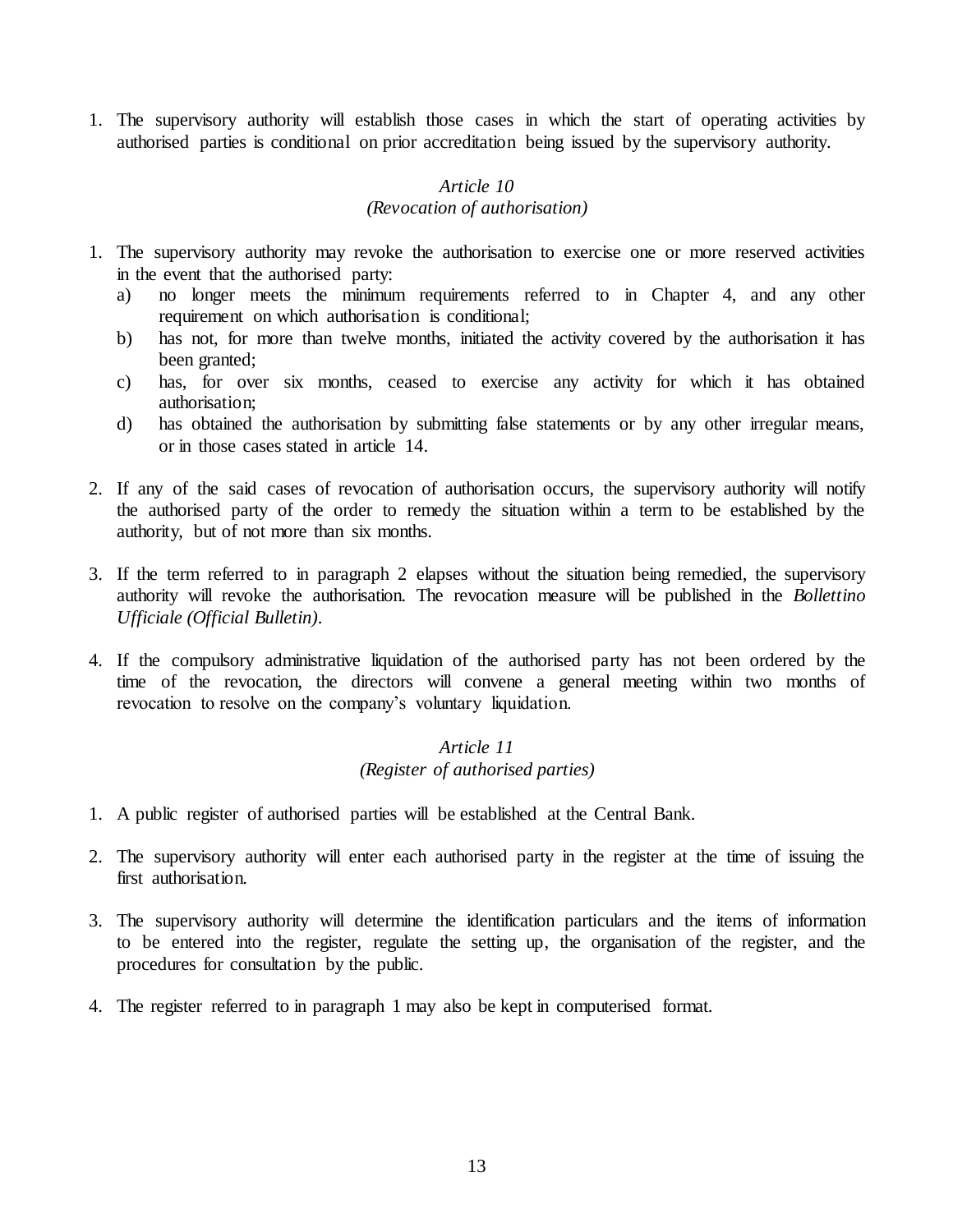#### **Chapter 3 Congress of State Declaration of Non-impediment**

#### *Article 12*

*(Issue of declaration of non-impediment by the Congress of State)*

- <span id="page-13-1"></span><span id="page-13-0"></span>1. The authorisation delivered by the supervisory authority, or the variation to its authorisation, shall be followed by a declaration of non-impediment by the Congress of State, where the authorisation for the exercise of reserved activities relates to the exercise of the activities referred to in sections A, C, D, E, G and H of Attachment 1.
- 2. For the purpose of issuing the declaration of non-impediment, the supervisory authority will forward the application submitted by the authorised party, together with the authorisation or variation measure that it has issued, to the Congress of State, through the Committee for Credit and Savings.
- 3. The effectiveness of the authorisation or variation measure issued by the supervisory authority will be conditional on the Congress of State granting the declaration of non-impediment.
- 4. The supervisory authority will inform the applicant in writing and without delay of the granting or refusal of the declaration of non-impediment.
- <span id="page-13-2"></span>5. Those cases in which, and the conditions on which, the declaration of non-impediment is understood as being granted in general will be laid down by Regency Decree.

## **Chapter 4 Minimum Requirements for Authorisation**

#### *Article 13*

#### *(Minimum requirements)*

- <span id="page-13-3"></span>1. The supervisory authority will issue authorisation for the exercise of reserved activities provided that the following conditions are satisfied:
	- a) the draft Memorandum of Association is drawn up in compliance with the criteria laid down by the supervisory authority;
	- b) the legal type of capital company adopted is as established by the supervisory authority with regard to the reserved activities for whose exercise authorisation is being requested;
	- c) the registered office and administrative seat is established in the territory of the Republic;
	- d) the corporate capital is not less than the amount laid down by the supervisory authority;
	- e) an escrow deposit has been lodged with Sanmarinese banks with a view to the subsequent payment of the corporate capital at the time of incorporation, the deposit being for an amount no less than the amount established by the supervisory authority;
	- f) the owners of substantial holdings who are subject to the obligation of authorisation pursuant to article 17 will satisfy the requirements as to good repute and such other requirements as will ensure sound and prudent management, as established by the supervisory authority;
	- g) no close links exist that might impede the exercise of the supervisory functions;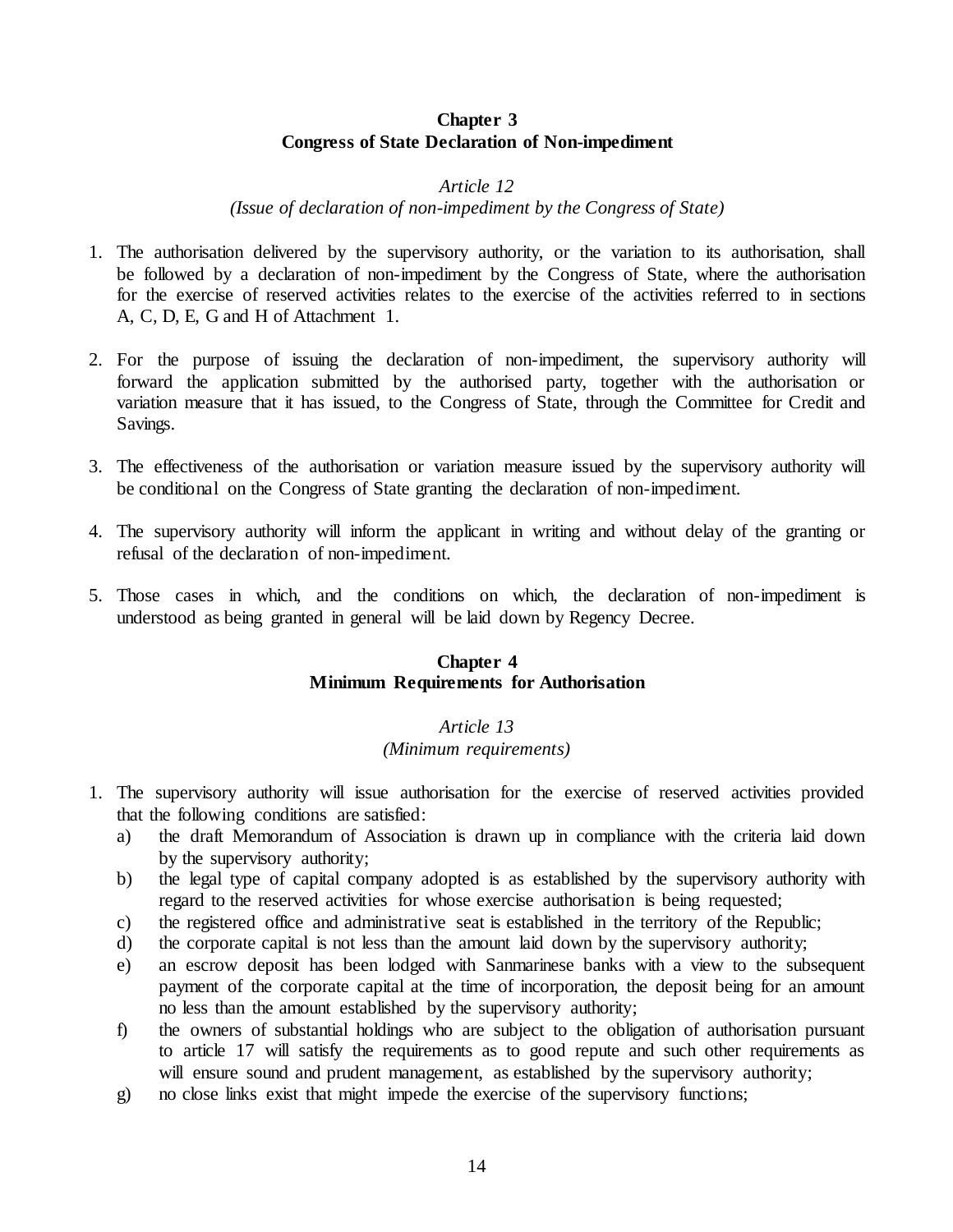- h) the company members referred to in article 15 satisfy the requirements referred to in paragraph 1 of that article;
- <span id="page-14-0"></span>i) a business plan is presented defining the appropriate asset, human, organisational and technological resources for the activities it intends to perform, as well as other documents and reports as established by the supervisory authority.

#### **Chapter 5 Incorporation of the Company**

#### *Article 14*

#### *(Compliance of Memorandum of Association)*

<span id="page-14-2"></span><span id="page-14-1"></span>1. The company's Memorandum of Association shall be drawn up in accordance with the draft authorised by the supervisory authority pursuant to article 7. Within five days of its signing, the Memorandum of Association shall be made known to the supervisory authority. Its divergence from the draft will be a cause for revocation of the supervisory authority's authorisation.

## **TITLE III COMPANY MEMBERS**

## *Article 15 (Requirements of company members)*

- <span id="page-14-3"></span>1. Those persons holding company offices of administration, management or control within authorised parties shall satisfy the requirements of good repute, professionalism and independence laid down by the supervisory authority.
- 2. Failure to satisfy the requirements referred to in paragraph 1 will lead to their removal from the appointment or office. Removal will be declared by the board of directors within thirty days of nomination or from becoming aware of the cause of the failure to satisfy the requirements. If the measure is not adopted, the removal will be declared by the supervisory authority.
- 3. The supervisory authority will establish the causes entailing temporary suspension from the office, and its duration. The suspension will be declared by the procedures indicated in paragraph 2.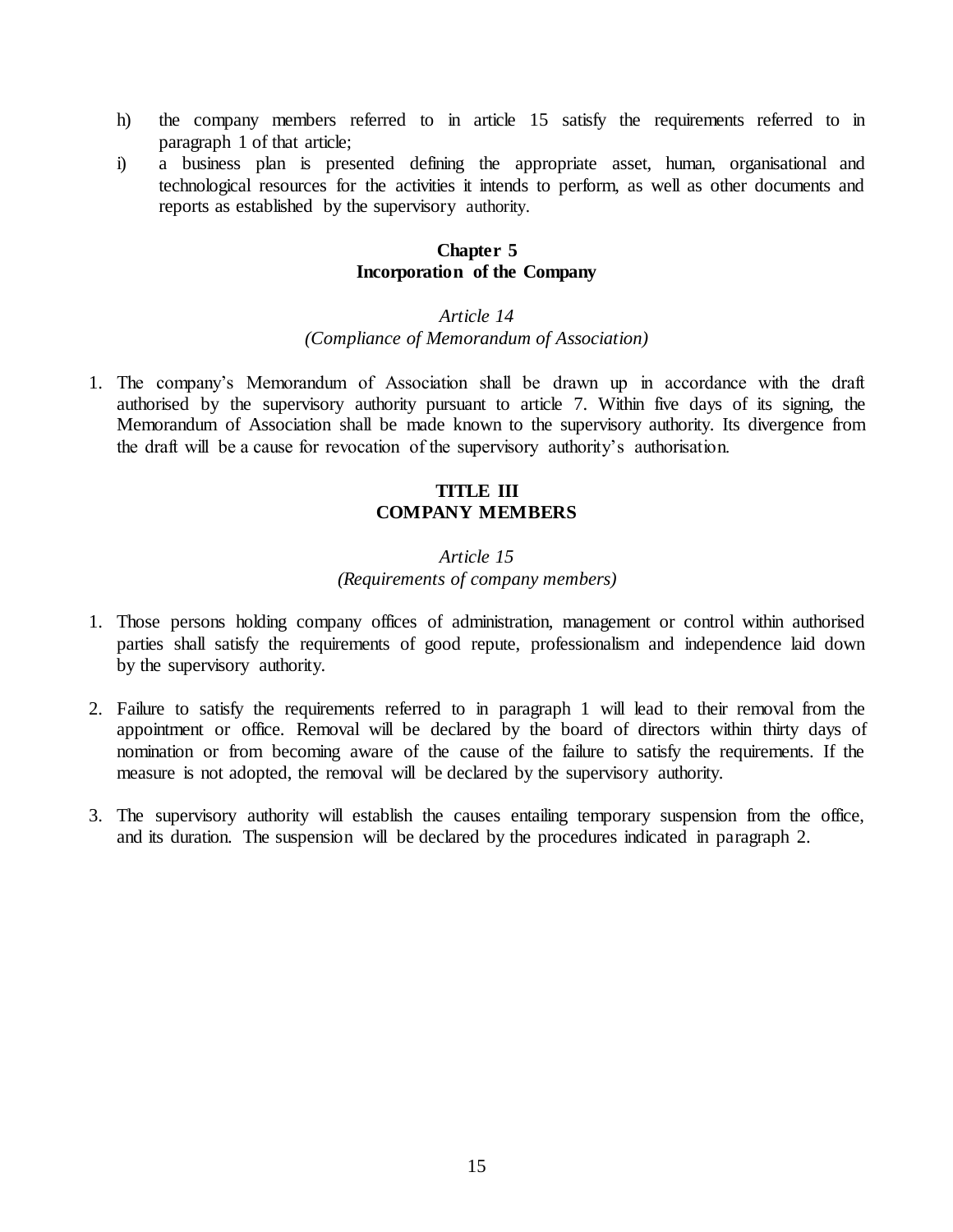## **TITLE IV ASSETS HELD ON OWN ACCOUNT**

## *Article 16*

## *(Substantial participations)*

- <span id="page-15-1"></span><span id="page-15-0"></span>1. Any person who, on any title, becomes the owner of a substantial participation in the capital of an authorised party through the acquisition of shares or units shall notify the supervisory authority.
- 2. Such notification will also be required in the event of the assignment of shares or units leading to the loss of ownership of a substantial participation in an authorised party's capital.
- 3. For the purpose of paragraphs 1 and 2, shares or units indirectly acquired or assigned will also be taken into account when they are acquired or assigned through subsidiary companies, fiduciary companies or an intermediary.
- 4. For the purpose of paragraphs 1 and 2, the supervisory authority will establish:
	- a) the participations in the capital of an authorised party that are deemed to be substantial, also taking into account the voting and other rights that might influence the management of the authorised party;
	- b) the parties required to provide notification when rights arising from the participations are assignable or assigned to a party other than the holder of those participations, and also when agreements exist concerning the exercise of the voting right;
	- c) the procedures and terms for notification.
- 5. No foreign persons acting in their own name but on behalf of third parties or in any case, who are not natural persons may be owners -either directly or indirectly- of any significant shareholdings in the capital of an authorised party where at least one of the following circumstances applies:
	- a) being incorporated as a "Public Limited Company" or similar form. That is to say not being able to ensure the required transparency of their ownership, in accordance with the legal system of the Country where the company has its main office;
	- b) restrictions to the consistent and easy disclosure to the supervisory authorities of the identity of their mandators/proposers and of the beneficial owners thereof;
	- c) having their registered or administrative office in Countries, Territories or Jurisdictions subject to strict monitoring as regards to prevention and contrast of money laundering and terrorist financing;
	- d) being subject to the control -also on a joint basis- of any persons included in at least one of the three cases listed above.

## *Article 17*

*(Prior authorisation for the purchase of substantial participations)*

<span id="page-15-2"></span>1. The supervisory authority will establish the cases in which the purchase of shares or units leading to the acquisition of ownership of a substantial participation in the capital of an authorised party must be authorised in advance by the supervisory authority.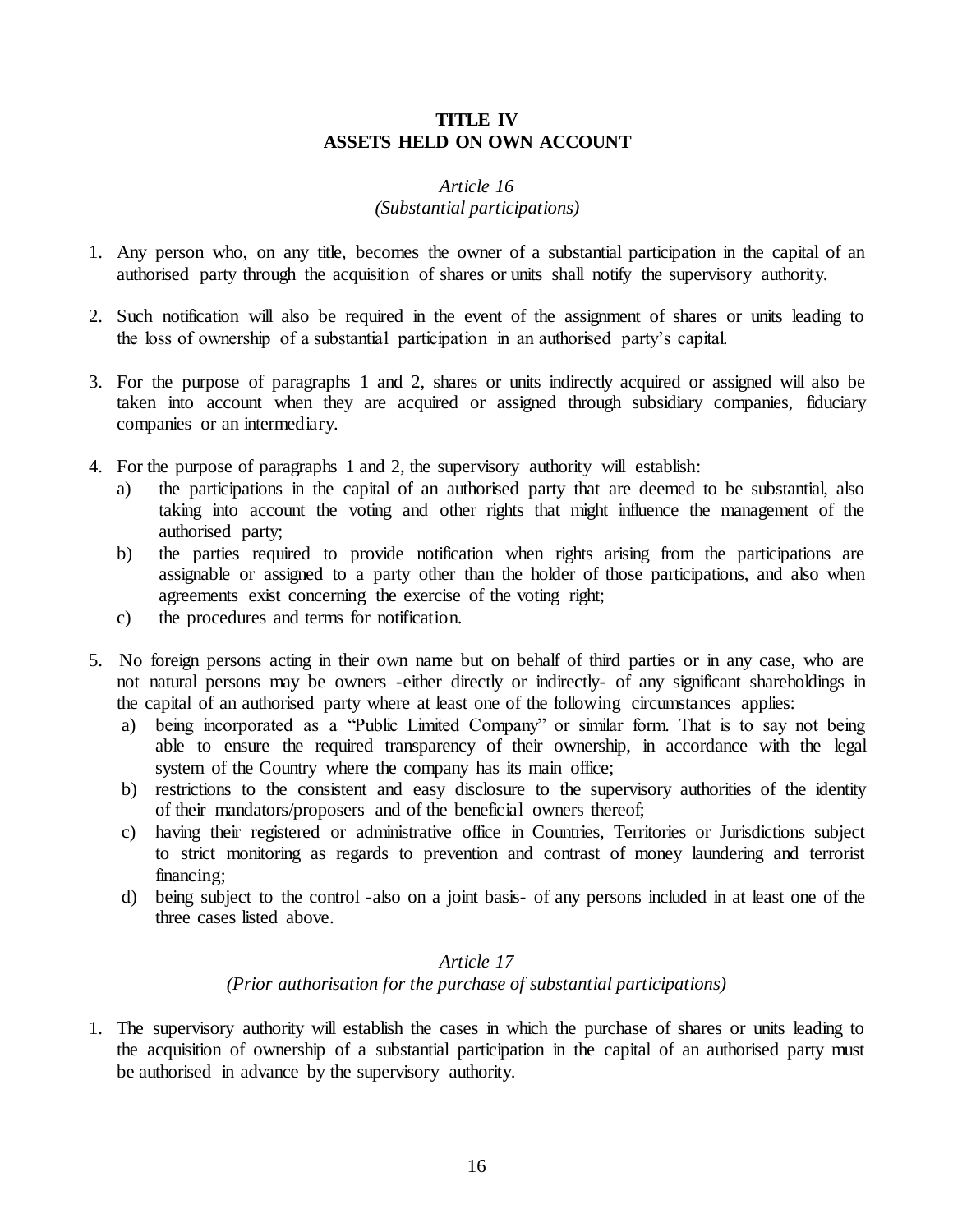- 2. In those cases specified in paragraph 1, within ninety days of notification the supervisory authority may prohibit the acquisition of the participation if it deems that the potential purchaser does not satisfy the requirements referred to in Article 18 or is not such as to ensure the sound and prudent management of the authorised party or to allow the exercise of supervisory. Authorisation may also be deemed to be refused if the acquisition conflicts with the attainment of the supervisory objectives referred to in Article 37, or having regard to the economic structure and needs of the market. If ninety days elapse without any type of notification from the supervisory authority, authorisation will be deemed to have been granted.
- 3. The authorisation referred to in paragraph 1 may be revoked if the requirements laid down by this law are no longer satisfied due to the purchase of participations in the capital of authorised parties.
- 4. Notification of the purchases and assignments referred to in paragraph 1 will be made to the supervisory authority and to the authorised party once they have been completed.
- 5. The supervisory authority will establish:
	- a) the participations in the capital of an authorised party deemed to be substantial for the purpose of the prior authorisation referred to in paragraph 1, also taking into account the voting and other rights that may influence the management of the authorised party;
	- b) the parties required to request authorisation when rights arising from the participations are assignable or assigned to a party other than the holder of those participations, and also when agreements exist concerning the exercise of the voting right;
	- c) the procedures for the application for authorisation.

## *(Requirements of good repute)*

<span id="page-16-1"></span><span id="page-16-0"></span>1. The supervisory authority will establish the requirements of good repute of the owners of substantial participations in an authorised party.

## *Article 19 (Notification of voting agreements)*

1. Without prejudice to the obligations of giving public notice laid down by the Companies Law, any written agreement whose object or effect is the concerted exercise of votes in an authorised party or in a company controlling an authorised party will be notified to the supervisory authority by the participants or by the legal representatives of the party to which the agreement refers, if they are cognizant of that agreement, within five days of its signing.

#### *Article 20 (Acquisition of the control of an authorised party)*

<span id="page-16-2"></span>1. The acquisition of the control of an authorised party shall be notified to the supervisory authority in accordance with the procedures stated in article 16.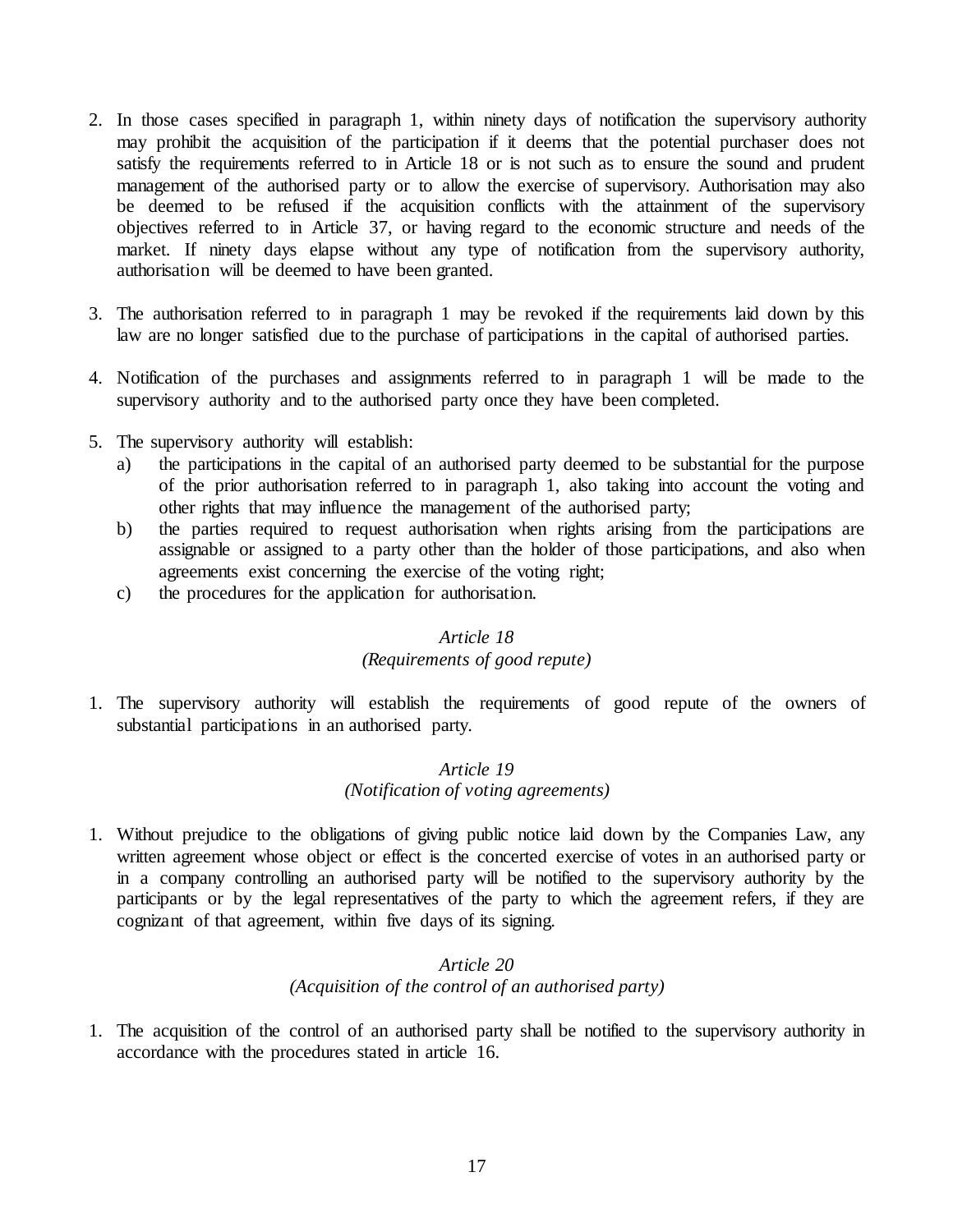2. The supervisory authority will establish the cases in which the acquisition of the control of an authorised party must be authorised in advance. The procedures for authorisation will be regulated according to the procedures stated in article 17.

# *Article 21*

#### *(Suspension of the right to vote)*

- <span id="page-17-0"></span>1. The right to vote and other rights whereby the authorised party can be influenced may not be exercised:
	- a) for shares or units in excess of the thresholds for participations established in accordance with article 16(4), if no notification has been given as prescribed by article 16(1), or in breach of article  $20(1)$ ;
	- b) for shares or units that have not been notified as prescribed by article 19, when the agreements lead to a concerted exercise of the vote that might detract from the authorised party's sound and prudent management;
	- c) for shares or units in excess of the thresholds for participations established in accordance with article 17, where the authorisation prescribed by paragraph 1 of that article has not been obtained or where the authorisation has been revoked, or in breach of article 20(2);
	- d) for holdings held by parties not meeting the requirements of good repute established in accordance with article 18.
- 2. A resolution or other text adopted with the determining vote or contribution of the participations referred to in paragraph 1 will be voidable. The provisions referred to in the Companies Law regarding objections to the resolutions of the general meeting will apply.
- 3. The avoidance of a resolution may also be requested by the supervisory authority within six months of the date of the resolution or, if there is a requirement that the resolution be filed with the Commercial Registry to the Court, within six months of the date on which it is filed. Those participations for which the voting right cannot be exercised will be taken into account in determining whether the general meeting in question is duly constituted.

# *Article 22 (Obligation of alienation of participations)*

<span id="page-17-2"></span><span id="page-17-1"></span>1. The supervisory authority may set a term within which the participations referred to in article  $21(1)(c)$  and (d) shall be assigned.

# *Article 23 (Request for information on participations)*

- 1. The supervisory authority may request:
	- a) from authorised parties, the name of the holders of the participations, as well as the amount of those participations, as evidenced by the register of members, notices received and other data at their disposal;
	- b) from companies directly or indirectly holding participations in the authorised parties, an indication of the parties by which they are controlled;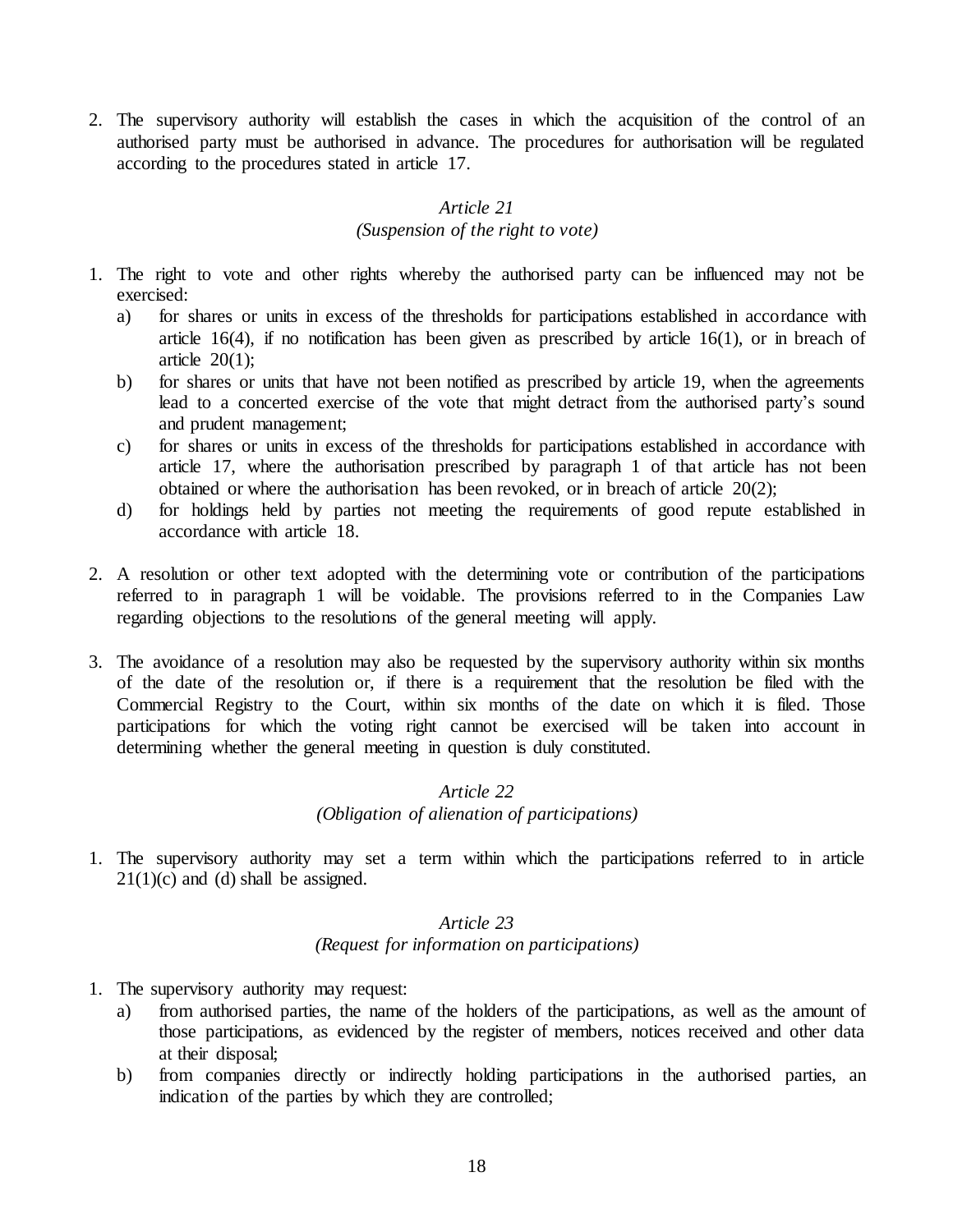c) from fiduciary companies that have registered participations in the companies indicated in the preceding sub-paragraphs, particulars of the mandators.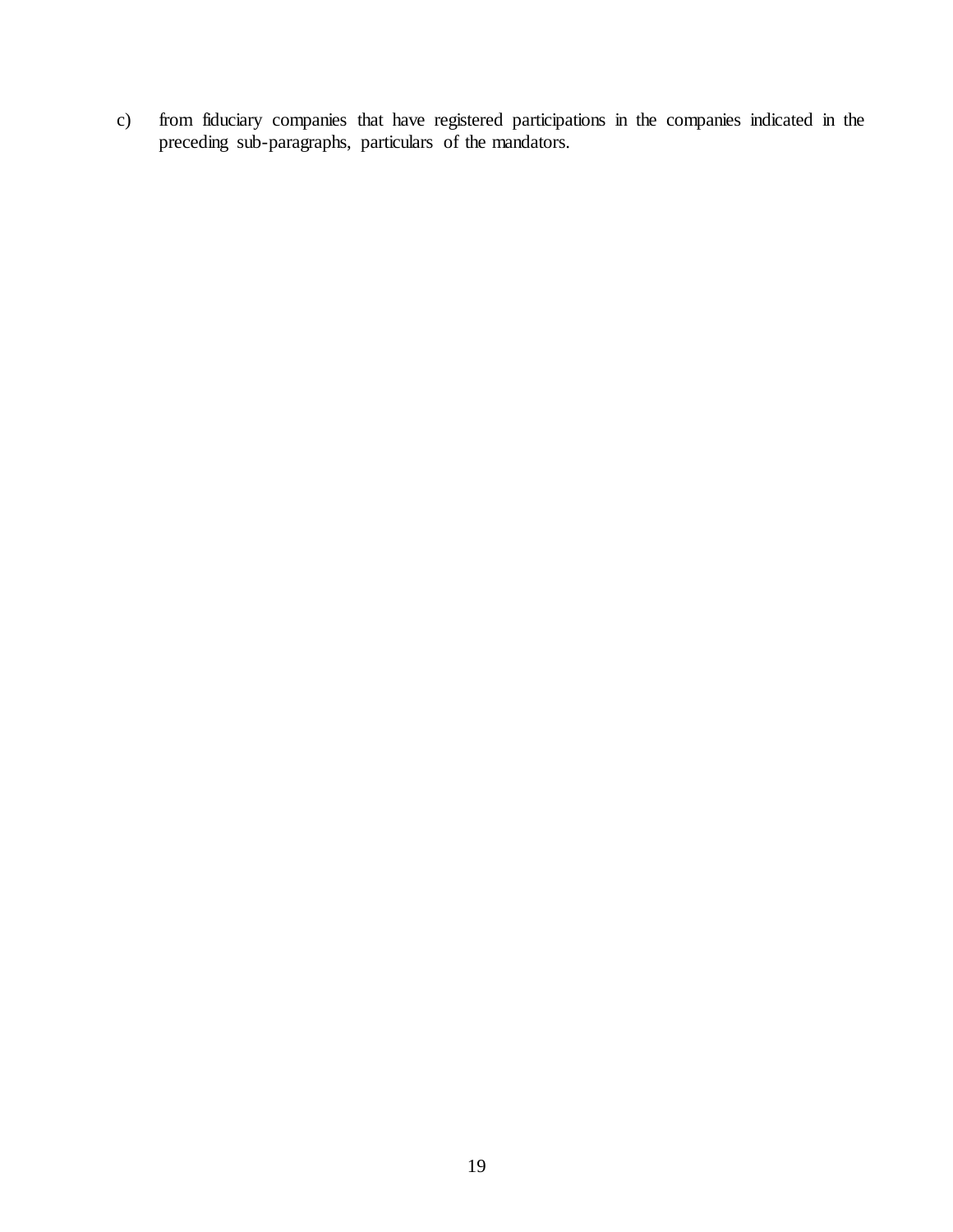# <span id="page-19-1"></span><span id="page-19-0"></span>**TITLE V FINANCIAL PROMOTION AND INSURANCE INTERMEDIATION**

## **Chapter I Financial promotion**

## *Article 24*

# *(Out-of-office canvassing of financial instruments and investment services)*

- <span id="page-19-2"></span>1. By the out-of-office canvassing of financial instruments and investment services is meant the promotion and sale to the public of:
	- a) financial instruments in a place other than the head office or branch offices of the issuer, the party proposing the investment or the party entrusted with their promotion or sale;
	- b) investment services in a place other than the head office or branch offices of the party providing, promoting or selling the service.
- 2. The supervisory authority will determine the parties that may engage in the out-of-office canvassing of financial instruments and/or investment services.
- 3. In engaging in the activity of out-of-office canvassing of financial instruments and investment services, the parties referred to in paragraph 2 above will avail themselves of employees or financial promoters.

## *Article 25*

#### *(Financial promoters)*

- <span id="page-19-3"></span>1. A financial promoter is a natural person who, acting as an agent or authorised representative, is professionally engaged in out-of-office canvassing.
- 2. The party conferring the appointment will be jointly liable for prejudice caused to third parties by the financial promoter in the performance of the agency activity or the mandate received.
- 3. A public register of financial promoters will be set up and maintained by the supervisory authority.
- 4. The supervisory authority will determine the requirements of good repute and professionalism for entry in the register referred to in paragraph 3. The requirements of professionalism for entry in the list will be ascertained in the light of assessment criteria taking account of duly documented prior professional experience or on the basis of assessment tests organised by the supervisory authority.
- 5. The supervisory authority may establish simplified procedures for the entry in the register, referred to in paragraph 3, of parties that have already been monitored by foreign supervisory authorities.
- 6. The register referred to in paragraph 3 will be public and may be computerised.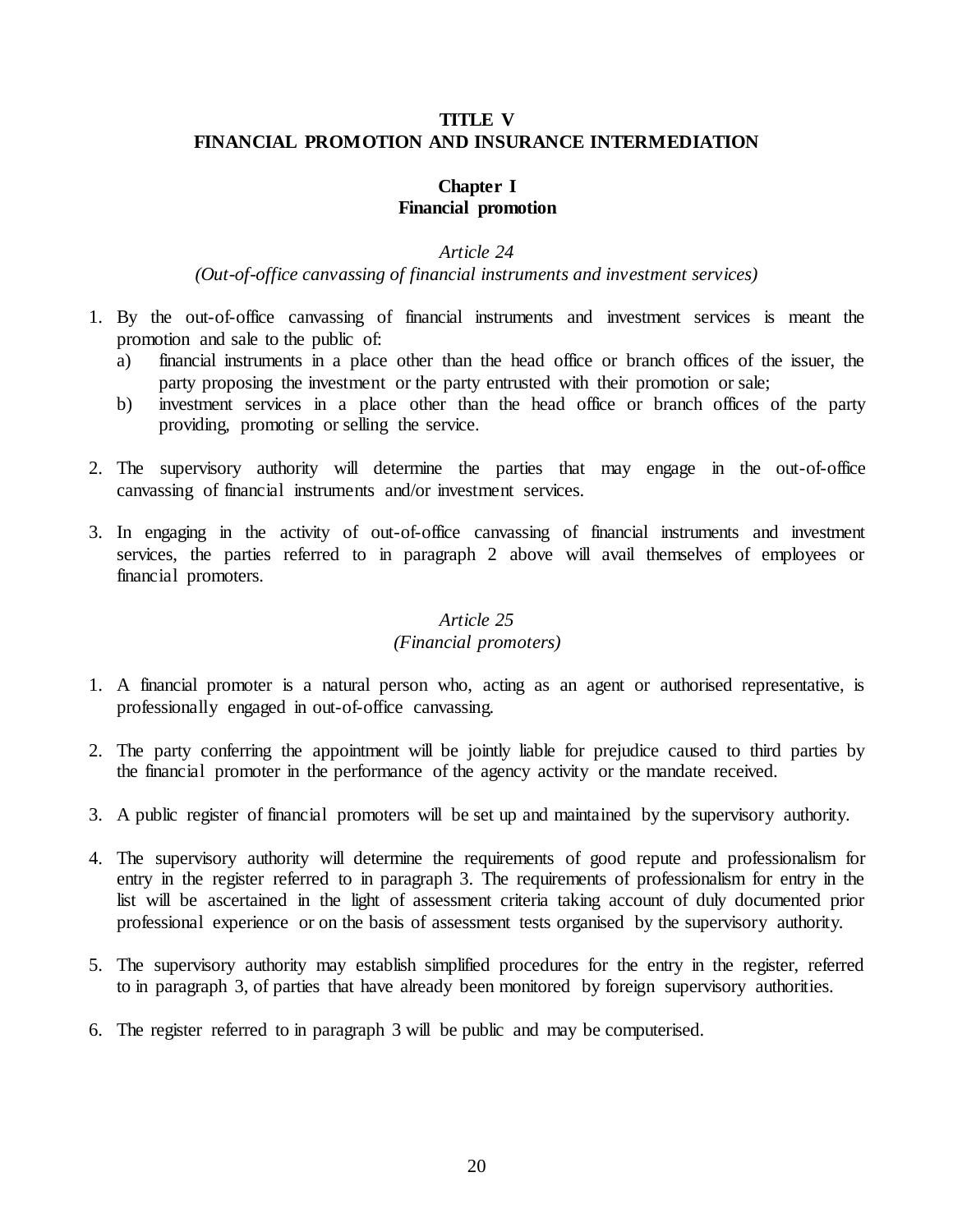## **Chapter II Insurance and Reinsurance Intermediation**

#### *Article 26*

#### *(Insurance and reinsurance intermediation)*

- <span id="page-20-1"></span><span id="page-20-0"></span>1. Insurance and reinsurance intermediation consists of presenting or proposing insurance and reinsurance policies or of providing assistance and consultancy directed towards that activity and, if it forms part of the intermediation assignment, concluding policies or working on the management or implementation of the policies taken out, in particular in the event of claims.
- <span id="page-20-2"></span>2. The supervisory authority will regulate the cases of exclusion from the regulatory system laid down in this Chapter.

#### *Article 27*

#### *(Insurance and reinsurance intermediaries)*

- 1. The professional conduct of the activities referred to in article 26 will be reserved to natural and legal persons entered in the register of insurance and reinsurance intermediaries held by the supervisory authority.
- 2. The employees, staff, producers or other persons employed on intermediation of whom the parties entered in the register referred to in paragraph 1 avail themselves will themselves be required to be entered in a special section of that register.
- 3. The supervisory authority will regulate:
	- a) the creation and updating of the register referred to in paragraph 1 as well as the forms of publication;
	- b) the procedures and requirements for the registration of the parties referred to in paragraphs 1 and 2;
	- c) the cases of suspension and cancellation from the register referred to in paragraph 1.
- <span id="page-20-3"></span>4. The register referred to in paragraph 1 will be public and may also be kept by computerised means.

## *Article 28 (Liability towards the insured)*

- 1. The insurance company on whose behalf the direct producers act will be jointly and severally liable for prejudice caused by the actions of those producers.
- 2. An intermediary entered in the register referred to in paragraph 1 will be liable for the insurance intermediation activities carried out by persons such as its employees, staff, producers and other agents that are engaged in intermediation.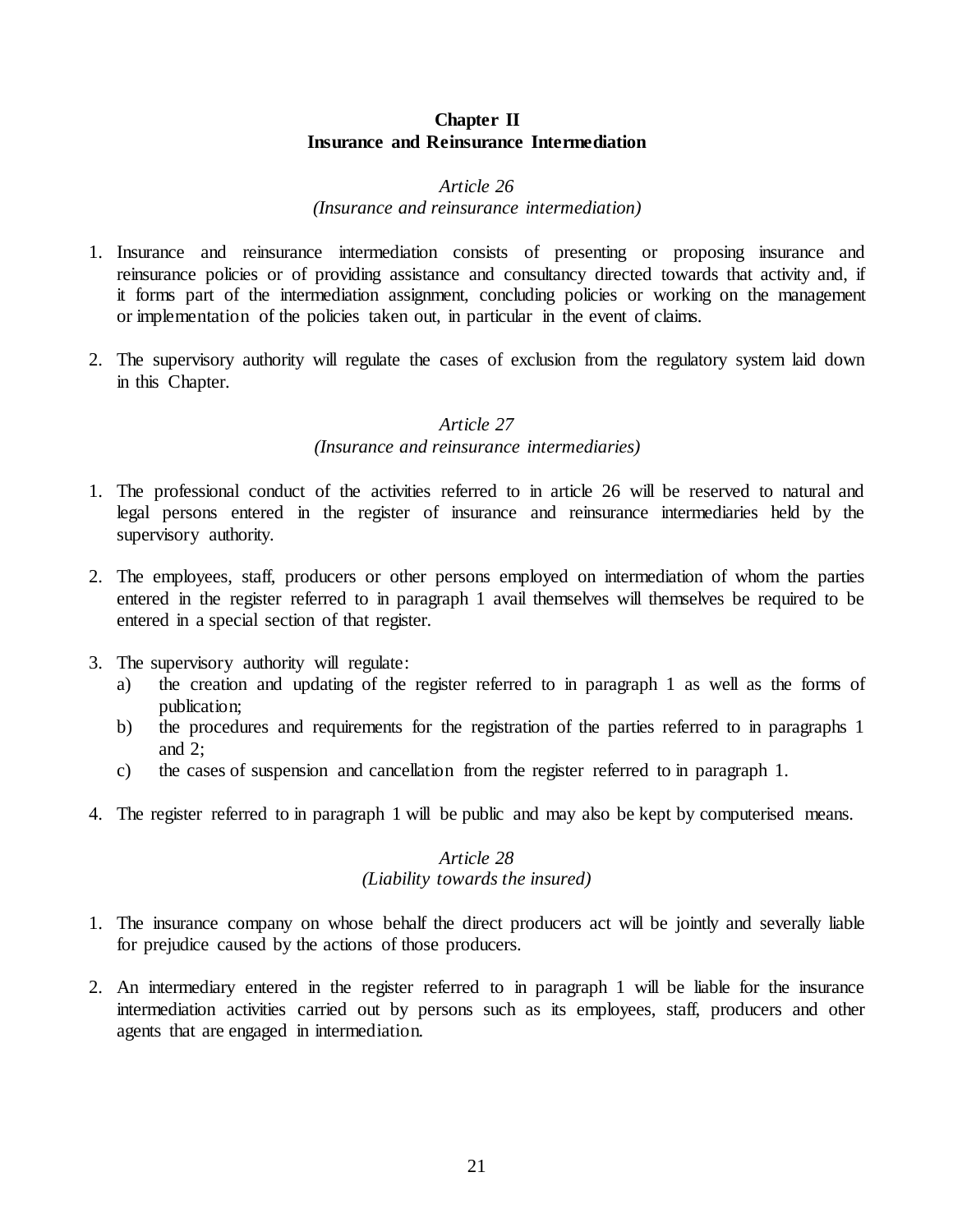## **TITLE VI FINANCIAL STATEMENTS AND AUDITING**

## **Chapter I Financial Statements**

## *Article 29*

## *(The company's financial statements and consolidated balance sheet)*

- <span id="page-21-2"></span><span id="page-21-1"></span><span id="page-21-0"></span>1. The authorised parties' directors will draw up the company's financial statements for each financial year. The financial year will open on 1 January and close on 31 December each year. The company's financial statements shall be approved by the general meeting by 31 May of the following year.
- 2. The supervisory authority will identify the cases in which an authorised party or parent holding company, as referred to in article 55, is required to draw up the consolidated accounts. The financial year will open on 1 January and close on 31 December each year. The company's consolidated balance sheet shall be approved by the general meeting by 31 May of the following year.
- 3. The company's financial statements and the consolidated balance sheet will consist of the balance sheet, profit and loss account and notes on the accounts.
- 4. The company's financial statement and the consolidated accounts will be drawn up clearly and will give a true and fair view of the assets and liabilities, the financial situation and profit and loss account for the year.
- 5. If the information prescribed by this law or by its implementing measures are not sufficient to give a true and fair view, the supplementary information required for this purpose will be given in the notes on the accounts.
- 6. If, in exceptional cases, the application of a provision of the present law or of the implementing measures is incompatible with giving a true and fair view, the provision shall not be applied. The notes on the accounts will explain the reasons for the derogation and its effects on the presentation of the balance sheet, the financial statement and the revenue and expenditure account.
- 7. The company's financial statements and the consolidated accounts will be accompanied by the directors' report on the management and status of the company or group of companies included in the consolidation.

## *Article 30 (Criteria for drawing up accounts and assessment criteria)*

- <span id="page-21-3"></span>1. Save as laid down by the present law, the supervisory authority will establish:
	- a) an outline balance sheet and profit and loss account and the content of the notes on the company's financial statement and the consolidated financial statement;
	- b) criteria for drawing up the financial statements and the assessment criteria;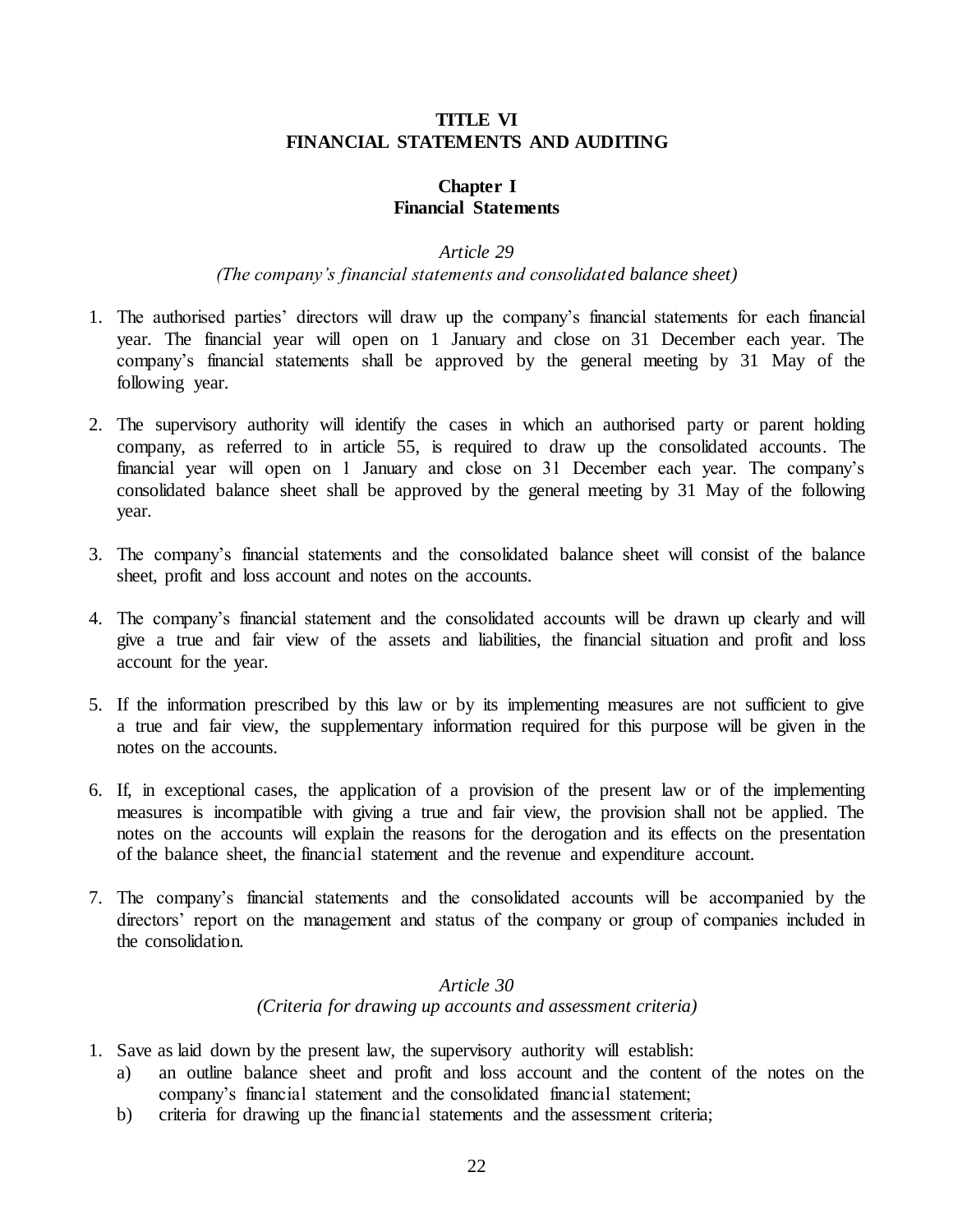- c) procedures for keeping the accounts.
- <span id="page-22-0"></span>2. The authorised parties will draw up the outline balance sheet and profit and loss account in accordance with the provisions of the present law and as referred to in paragraph 1.

# *Article 31 (General principles of the criteria for drawing up the accounts)*

- 1. The headings, sub-headings and detailed information thereon set out in the outline balance sheet and profit and loss account will constitute the financial statement accounts, which will be drawn up by the authorised parties in accordance with the provisions of the present law and as referred to in article 30.
- 2. The criteria for the drawing up of the balance sheet accounts may not be altered from one financial year to the next. In exceptional cases departures from that principle will be admitted provided that the notes on the accounts explain the reasons for that departure and its effects on the presentation of the balance sheet, financial statement and revenue and expenditure account.
- 3. In drawing up the financial statement accounts, preference will where possible be given to presenting substance rather than form, and the time of settlement of transactions rather than the time of trading.
- 4. The procedures for keeping the accounting system adopted by the authorised parties shall allow for its linking with the financial statement accounts.
- 5. Items shall not be set off against each other except in the cases specified by the supervisory authority when offsetting is a characteristic aspect of the operation or in the case of hedging transactions.
- 6. The status of the accounts on the financial year opening date will correspond to the accounts in the approved financial statements for the previous financial year.
- 7. The income and expense items will be recorded in accordance with the accruals principle, irrespective of the date of receipt and payment, and with the principle of prudence. Preference will be given to the latter principle, provided that non-explicit reserves have not been formed.
- <span id="page-22-1"></span>8. The figures in the financial statements will be drawn up in unit euros, without decimal places, except in the notes on the accounts, which may be expressed in thousand euros.

## *Article 32 (General principles for assessment criteria)*

- 1. Assessments will be made in accordance with the following principles:
	- a) the assessment criteria may not be altered from one year to the next;
	- b) the assessments will be made in a prudent manner and with a view to the continuation of the activity; in particular: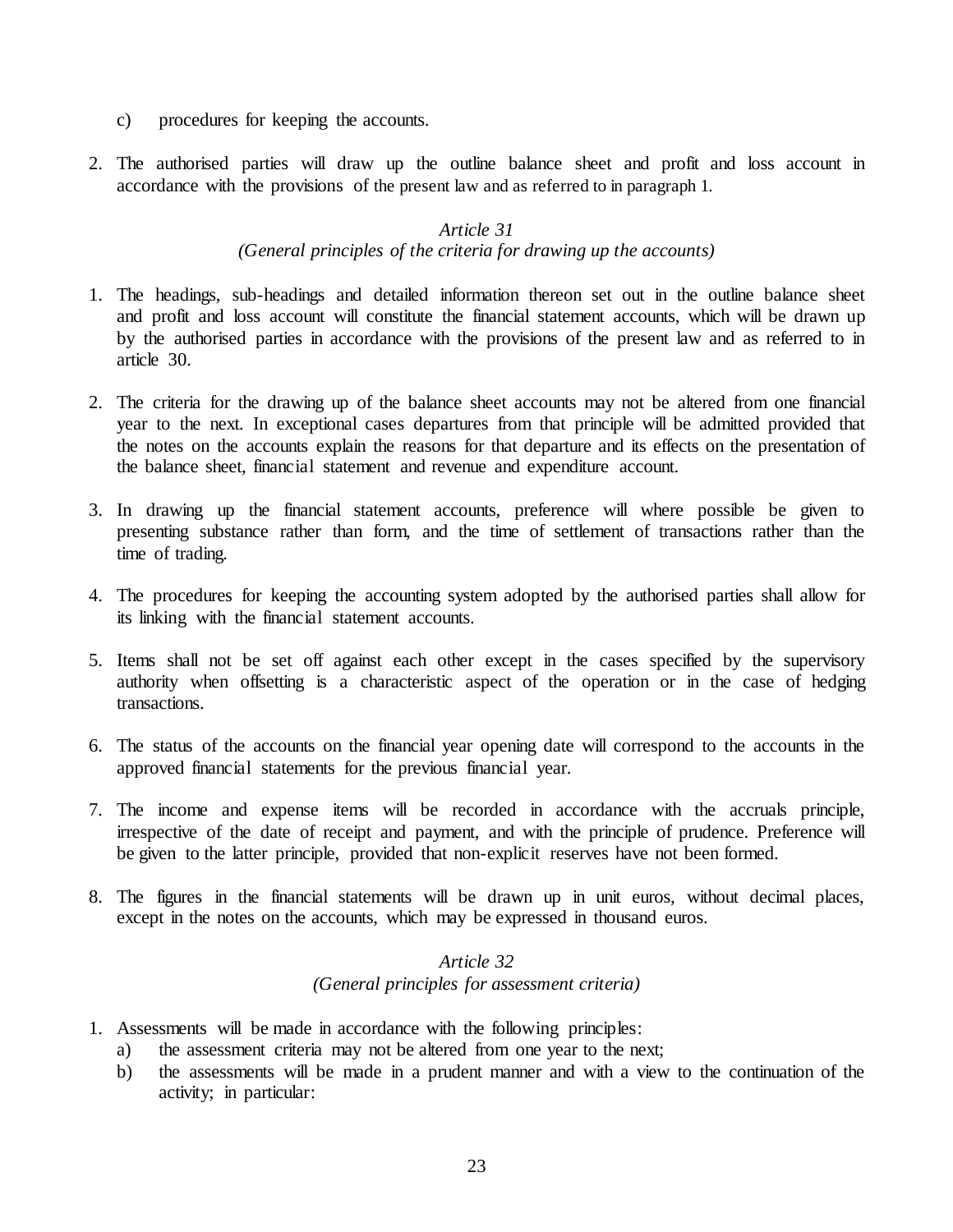- only those profits realised as of the closing date of the financial year may be indicated, unless otherwise provided by the present law or by the implementing measures;
- account will be taken of the risks and losses accrued for the year, even if they are known after the year has closed;
- account will be taken of depreciation, whether the financial year closes at a loss or in profit;
- c) the assets and liabilities in the financial statements and off-balance sheet will be assessed separately; however, inter-connected assets and liabilities will be assessed in a consistent manner.
- <span id="page-23-0"></span>2. In exceptional cases departures from the principle stated in paragraph 1(a) will be permitted, provided that the notes on the accounts explain the reasons for the departure and its effects on the presentation of the balance sheet, financial statement and the revenue and expenditure account.

# **Chapter II Auditing Companies, External Auditors and Actuaries**

#### *Article 33*

#### *(Appointment of external auditors and actuaries)*

- <span id="page-23-1"></span>1. The supervisory authority will determine the cases in which an authorised party, or a parent holding company as referred to in article 55, will be under an obligation to appoint an external auditor and/or an actuary in order to:
	- a) draw up one or more reports on the financial statements for the year and/or on the consolidated financial statement;
	- b) draw up one or more reports on given acts or operations brought into being by the authorised parties;
	- c) audit the accounts;
	- d) carry out one or more functions on a continuous basis in connection with the performance of reserved activities.
- 2. The supervisory authority may determine:
	- a) the requirements of good repute, professionalism and independence that the appointed auditors are required to satisfy;
	- b) the cases in which company status is required, and the prerequisites for a company that must be satisfied, in order to perform one or more of the functions referred to in paragraph 1;
	- c) the procedures for appointing to an assignment the parties referred to in paragraph 1;
	- d) the cases in which the appointment to or revocation of an assignment shall be notified to the supervisory authority and the respective terms for such notification;
	- e) the duration of assignments;
	- f) the procedures for revoking an assignment and for resignation from such an assignment;
	- g) the duties and responsibilities of the parties referred to in paragraph 1 in the performance of the assignment to which they are appointed.
- 3. By way of derogation from Law 146, 27 October 2004, the supervisory authority may, on the reasoned request of the authorised party, accredit foreign auditing companies for performing the assignments referred to in paragraph 1 provided that they are entered in the lists or registers held in foreign countries offering adequate guarantees as to verification of the good repute and professionalism of the auditors.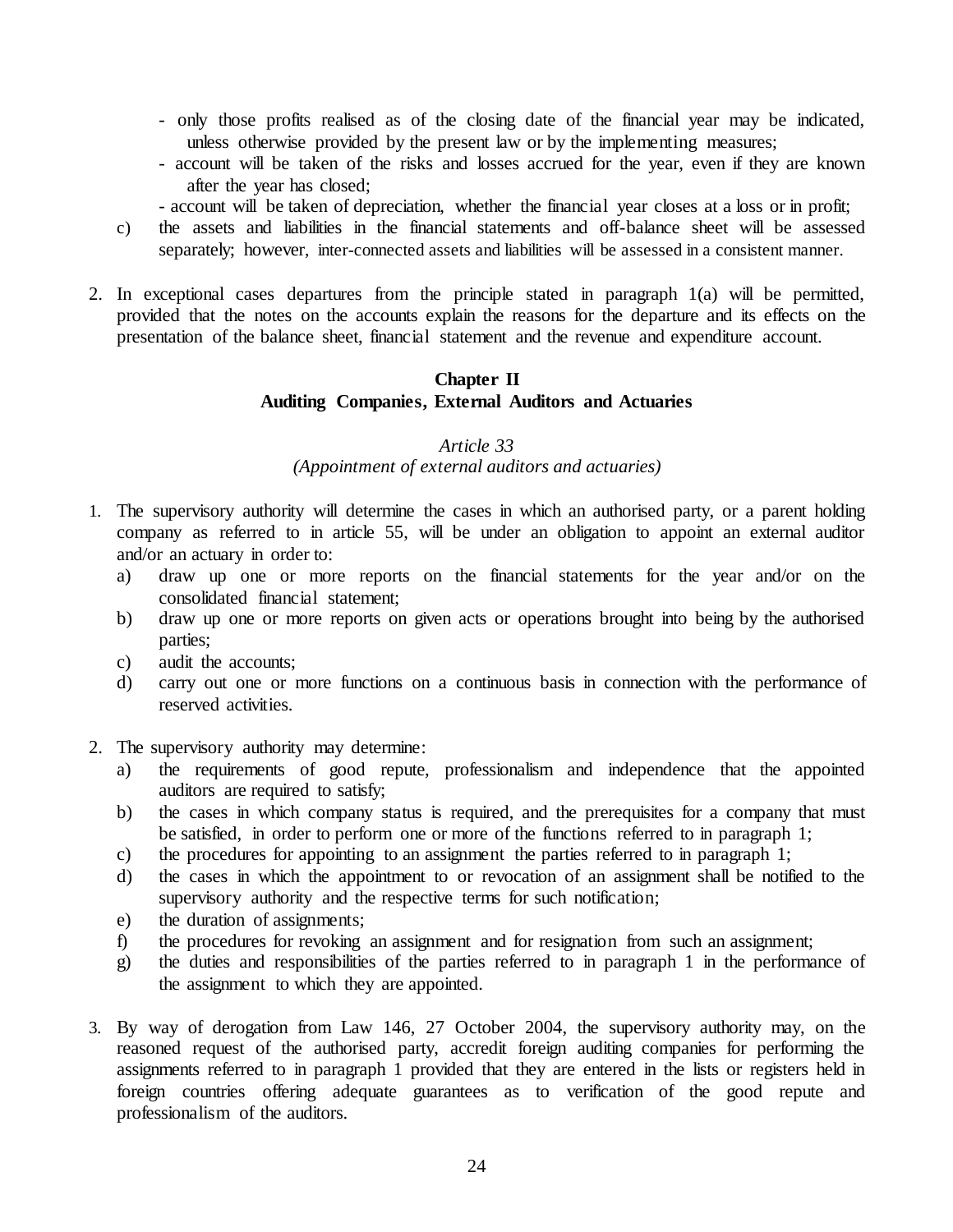#### *(Regulation of external auditors and actuaries)*

- <span id="page-24-0"></span>1. The external auditors and actuaries appointed in accordance with article 33:
	- a) will be entitled to obtain documents and information from the authorised party's directors to be used in the performance of the duties and tasks they are assigned, and may conduct assessments, inspections and checks;
	- b) will, according to the criteria and procedures established by the supervisory authority, document the activities they perform in special books held at the head office of the authorised party by whom they are appointed, or at another place if this is specified in the articles of association, provided that it is located in the territory of the Republic of San Marino;
	- c) will, if the data to be treated as confidential as referred to in article 36 is archived in electronic format, store the gathered and/or processed data in an electronic archive physically located in the territory of the Republic of San Marino, preventing its disclosure and affording it an adequate level of protection through the use of cryptographic systems;
	- d) will inform the supervisory authority and the board of auditors without delay of events that they deem to be open to censure.

#### *Article 35*

## *(Accountability of actuaries)*

<span id="page-24-2"></span><span id="page-24-1"></span>1. The provisions of the Companies Law on the subject of auditors' accountability will also apply to actuaries.

#### **TITLE VII BANKING SECRECY**

#### *Article 36 (Obligation of banking secrecy)*

- <span id="page-24-3"></span>1. By "banking secrecy" is meant the prohibition against the revelation to third parties of any data and information acquired by authorised parties in the exercise of their reserved activities referred to in Attachment 1, except upon specific and express written authorisation by the possessor of said data and information.
- 2. The directors, internal and external auditors, actuaries and employees of authorised parties of any type and rank, including those completing job placement activities or periods of vocational training, as well as outside consultants, company representatives, liquidators, commissioners and members of the invigilation committee will be bound by the obligation of banking secrecy.
- 3. The obligation of banking secrecy covering the data and information referred to in paragraph 1 will also be binding on the financial promoters referred to in article 25, as well as on the agents and intermediaries referred to in article 27.
- 4. The obligation of banking secrecy covering the data and information referred to in paragraph 1 will also be binding on natural persons, i.e. the directors, employees, internal and external auditors of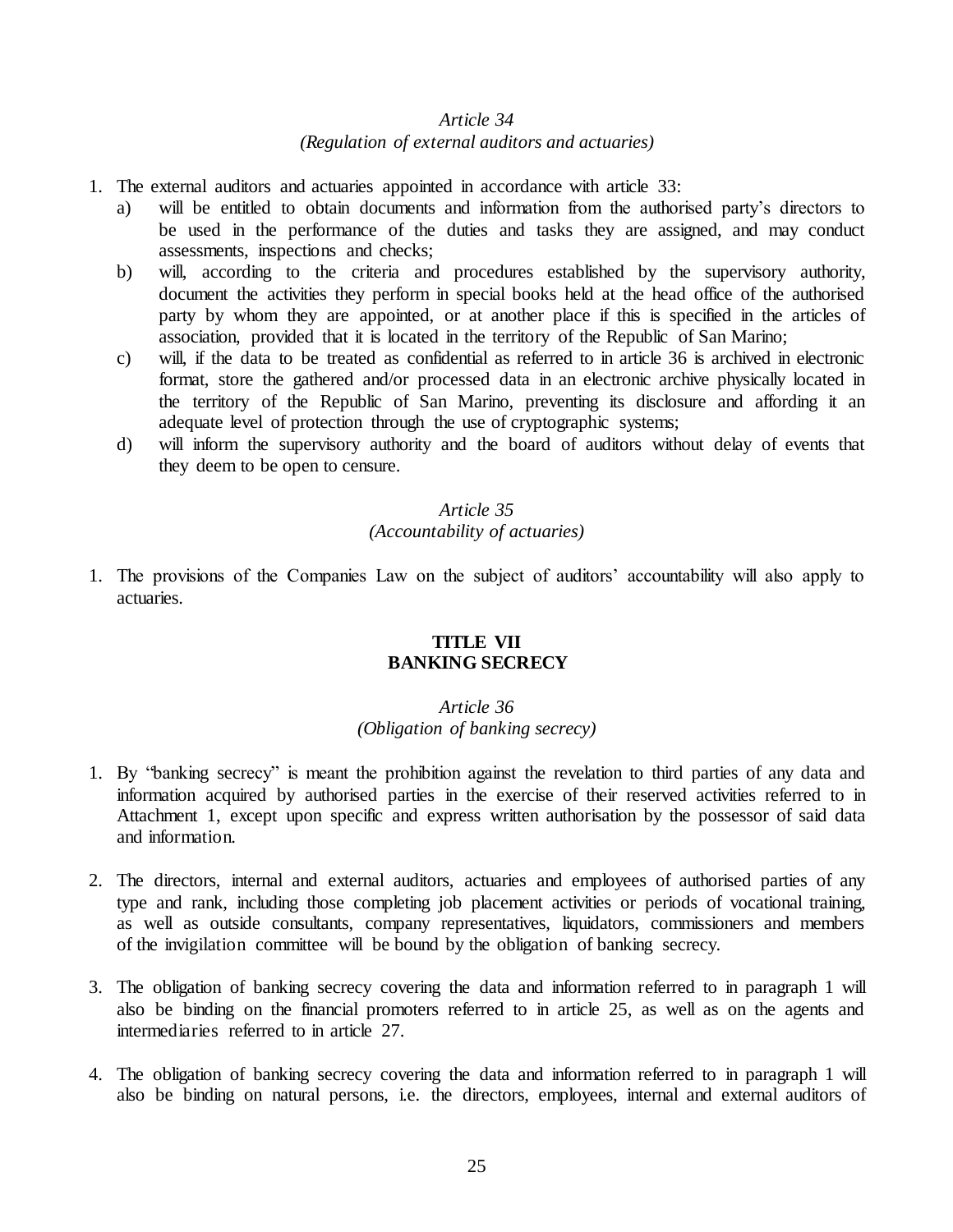the companies towards which the authorised parties have outsourced functions and who therefore as a consequence of such outsourcing - possess the aforesaid data and information.

- 5. Banking secrecy may not be evoked against the following persons during the exercise of their public duties:
	- a) a *Commissario della Legge* [examining judge] who is involved in legal proceedings;
	- a) the Central Bank of the Republic of San Marino during the exercise of its supervisory duties;
	- b) the Financial Intelligence Agency [San Marino's *Agenzia di Informazione Finanziaria];*
	- c) the *Ufficio Centrale di Collegamento* [i.e. the Head Office for External Affairs] and other San Marino public entities in charge of the direct exchange of information with their counterparts in foreign organisations, in observation of the international agreements currently in force;
- 6. No breach of banking secrecy will be deemed to have occurred if:
	- a) the communication of data and information to third parties is necessary to honour contractual obligations to which the interested person is a party, or to comply with specific, express requests made by the interested party, before the end of a contract;
	- b) the communication of data and information to third parties occurs within the context of a contentious suit involving the interested party and the authorised party, in which case the communication of information and data to third parties may concern the fact of whether a relationship of any kind exists between the parties, even if it is not the focus of the contested point but is connected with defence during a trial;
	- c) communication is being addressed to the parent company, whether a San Marino company or a company of a foreign State with which a relevant agreement referred to in Article 103 is in force and is required for purposes of consolidated supervision and risk control on a group-wide basis.
	- d) the communication of data and information concerns subjects carrying out activities pertaining to letter H of Attachment 1 - authorised as set down by the law currently in force- with the final aim of communicating the information which is strictly necessary to the aforesaid to correctly evaluate the risks present and enable them to execute the obligations taken on during the exercise of the above-mentioned reserved activities;
	- e) the communication of data and information has as its aim the provision of services pertaining to articles 50 and 51 and complies with the provisions set out therein;

 e bis) the communication is addressed to foreign public or private credit information centres, in the context of assessing the creditworthiness of customers and in their interest to obtain services or loans; also the communications that follow the disbursement of the loan and regard the fulfilment of contractual obligations fall within this classification.

7. In the event of the decease of the party concerned or the opening of insolvency or interdictory or disqualification proceedings against him/her or, respectively, his/her heir, a receiver in insolvency, tutor and guardian , together with those persons commissioned to draw up an inventory of the assets of the incompetent or disqualified party, have the right to obtain the data and information covered by banking secrecy, including that relative to the period prior to the death or judicial measure by which they have been appointed;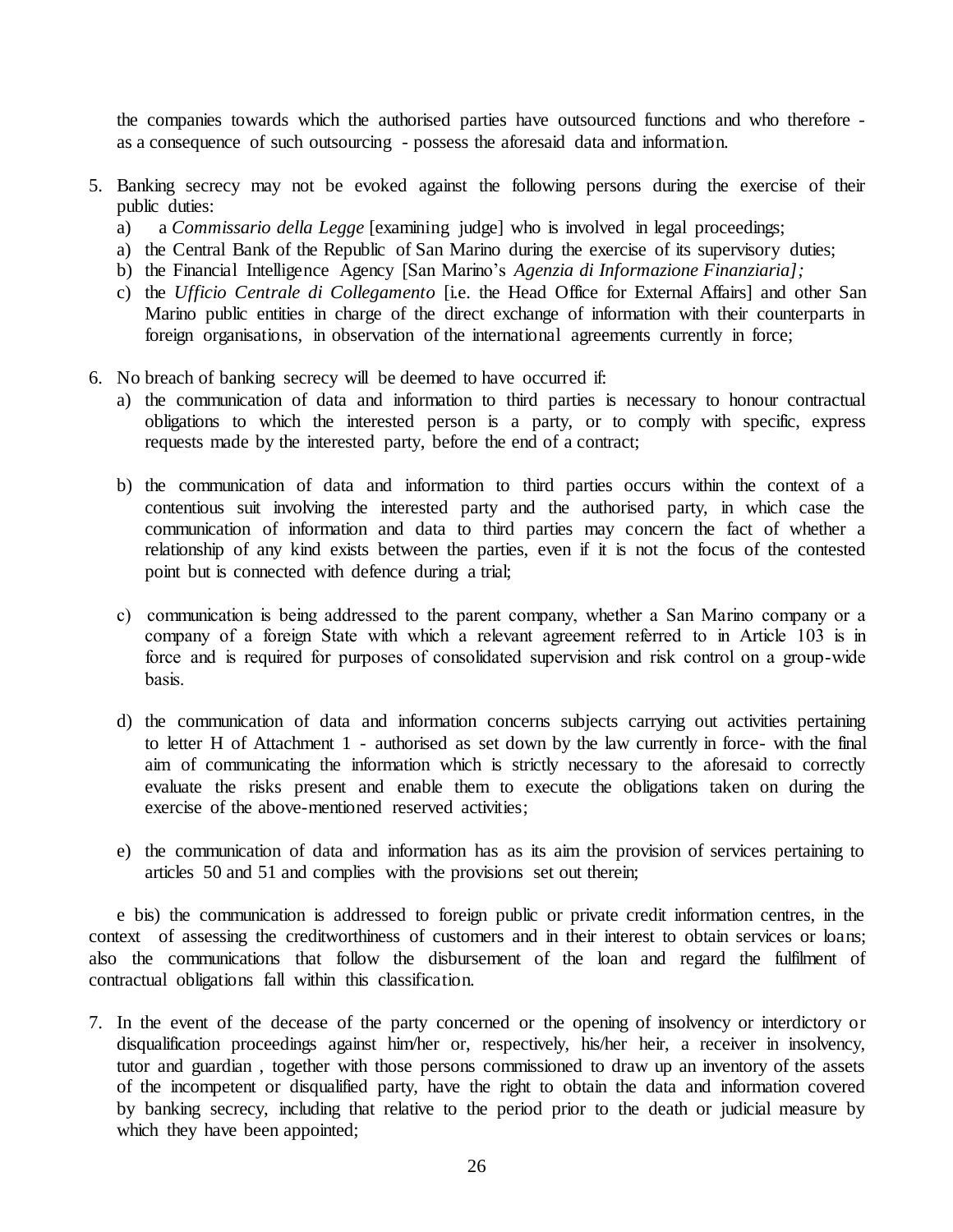- 8. The obligation to maintain banking secrecy will persist even after the cessation of an employment relationship, a specific job, task or the exercise of a profession.
- 1. The supervisory authority will monitor the strict observance of banking secrecy
- 10. Compliance with these bank secrecy provisions exempts the authorized parties, the financial promoters, the insurance agents and intermediaries from abiding by the further provisions of Law n. 70 of 23 may 1995 and subsequent amendments, relating to the protection of confidentiality of information, including the provisions of the last paragraph of Article 4.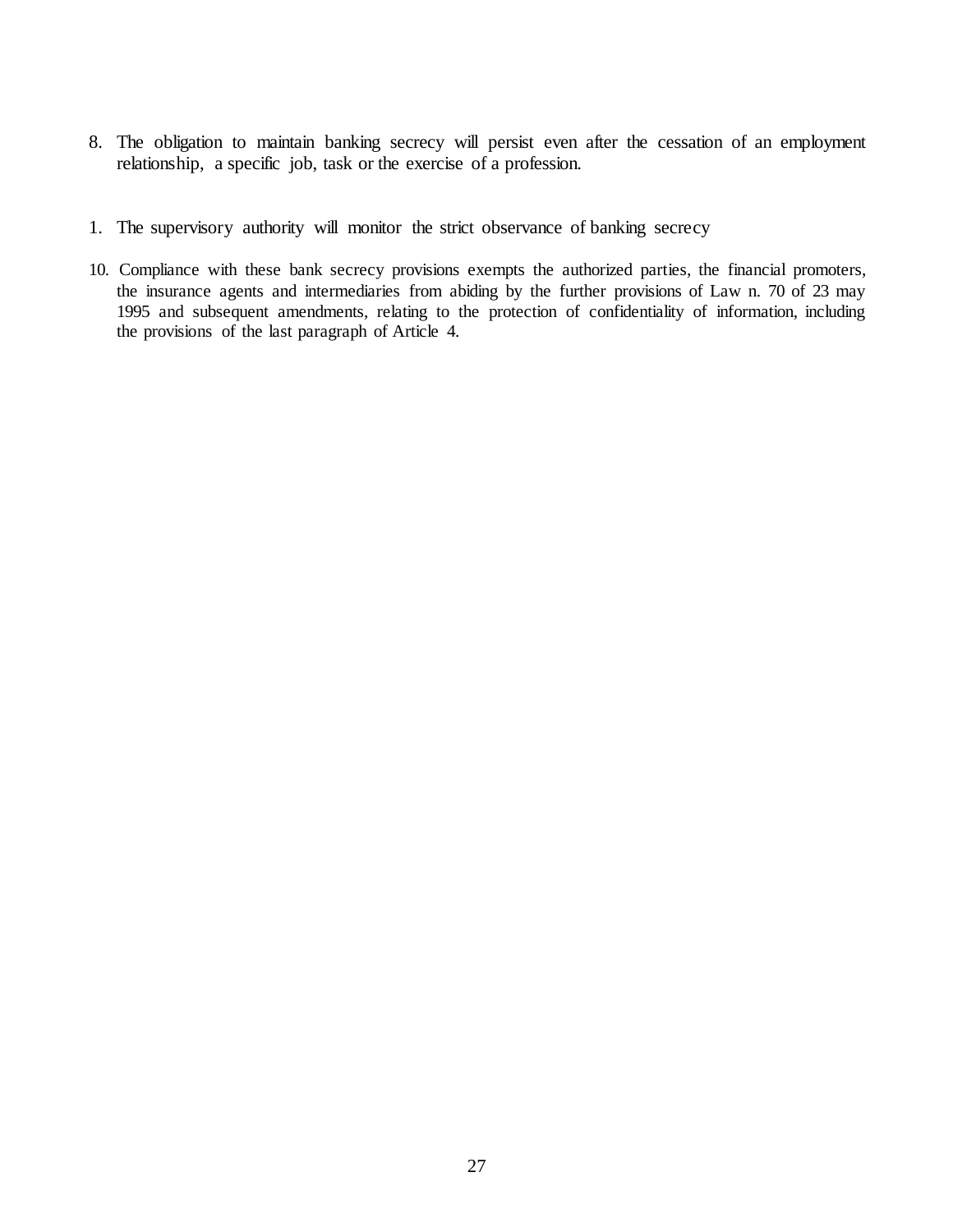## **PART II SUPERVISION OF RESERVED ACTIVITIES**

## **TITLE I**

## <span id="page-27-1"></span><span id="page-27-0"></span>**INSTRUMENTS AND SPHERES OF SUPERVISION**

## **Chapter I General Measures**

# *Article 37 (Purposes of supervision)*

- <span id="page-27-3"></span><span id="page-27-2"></span>1. In the exercise of its supervisory function, the supervisory authority will be guided by the following aims:
	- a) the stability of the financial system of the Republic and the protection of savings, in part through supervision of the authorised parties' sound and prudent management;
	- b) the transparent and appropriate conduct of the authorised parties;
	- c) the contrast of the financial crime in collaboration with other authorities;
	- d) safeguarding of the image and reputation of and confidence in the financial system of the Republic.

## *Article 38*

*(Principles and general criteria for the exercise of the supervisory function)*

- <span id="page-27-4"></span>1. In the exercise of its supervisory function, the supervisory authority will operate using its own resources in accordance with the criteria of economy and efficiency.
- 2. The supervisory authority will state the grounds for the decisions it takes and, save where other terms are laid down by statutory measures, will establish the terms for complying with those decisions.
- 3. The supervisory authority's measures of a general nature will be in accordance with the principle of proportionality, in the sense of exercising its powers to achieve its aims at the lowest cost to the parties under an obligation.
- 4. In the measures of a general nature, account shall be taken of the requirements of the authorised parties' competitiveness and development of innovation in the performance of their activities.
- 5. The supervisory authority will analyse the impact of regulation and guarantee that the regulations under preparation can be made known, in accordance with the procedures for consultation with associations representing the interests of the authorised parties and consumers' interests. The supervisory authority will establish the criteria for the representativeness of the associations and the procedures for consultation.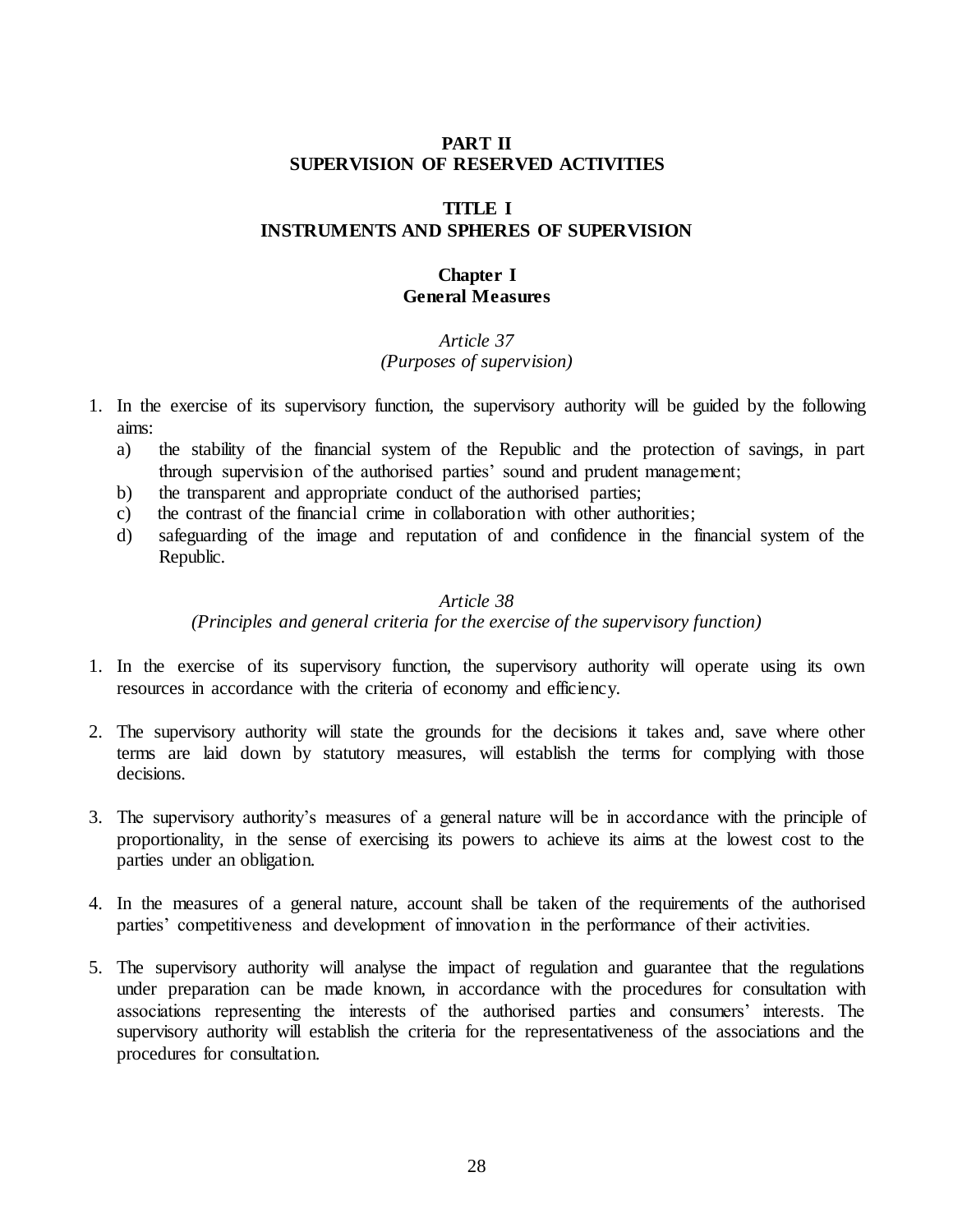6. Appeal may be made against all the supervisory authority's measures of a special nature to an administrative jurisdiction in the form and manner specified by Law 68, 28 June 1989, as further amended.

## *Article 39*

#### *(Regulatory powers)*

- <span id="page-28-0"></span>1. In the performance of its functions, the supervisory authority will issue measures containing binding and general provisions implementing and supplementing the provisions of the present law and its implementing decrees, as well as any other measure that the supervisory authority deems appropriate in achieving its own aims.
- 2. The measures referred to in paragraph 1 will consist of regulations, circulars and instructions.
- 3. REPEALED
- 4. The measures referred to in paragraph 1 will be made public in accordance with the procedures deemed most appropriate by the supervisory authority, to include their publication on the authority's Internet website. The regulations issued by the supervisory authority will be published in the *Bollettino Ufficiale* .

#### *Article 40*

#### *(Recommendations)*

<span id="page-28-2"></span><span id="page-28-1"></span>1. The supervisory authority may issue recommendations of a general but non-binding nature, for the purpose of interpreting the provisions of the present law and the measures issued by itself.

#### *Article 41 (Powers to request information or obligations of information)*

- 1. The supervisory authority may request the authorised parties to notify, if necessary on a periodical basis, data and information and to forward deeds and documents in accordance with the procedures and within the terms that it has established.
- 2. The powers specified in paragraph 1 may also be exercised vis-à-vis the external auditors and actuaries, appointed in accordance with article 33, the financial promoters, the insurance and reinsurance intermediaries and the parties to which functions have been outsourced by authorised parties.
- 3. Save as provided by article 65 *ter* of the Companies Law, the authorised party's board of auditors will notify the supervisory authority without delay of all the events and facts coming to its knowledge in the performance of its tasks that might constitute a management irregularity or a breach of the regulations governing the authorised parties' activities. To that end, the authorised parties' articles of association will assign the relevant tasks and powers to the board of auditors.
- 4. The authorised parties' external auditors and actuaries, appointed in accordance with article 33, will notify the supervisory authority without delay of the events or facts noted in the performance of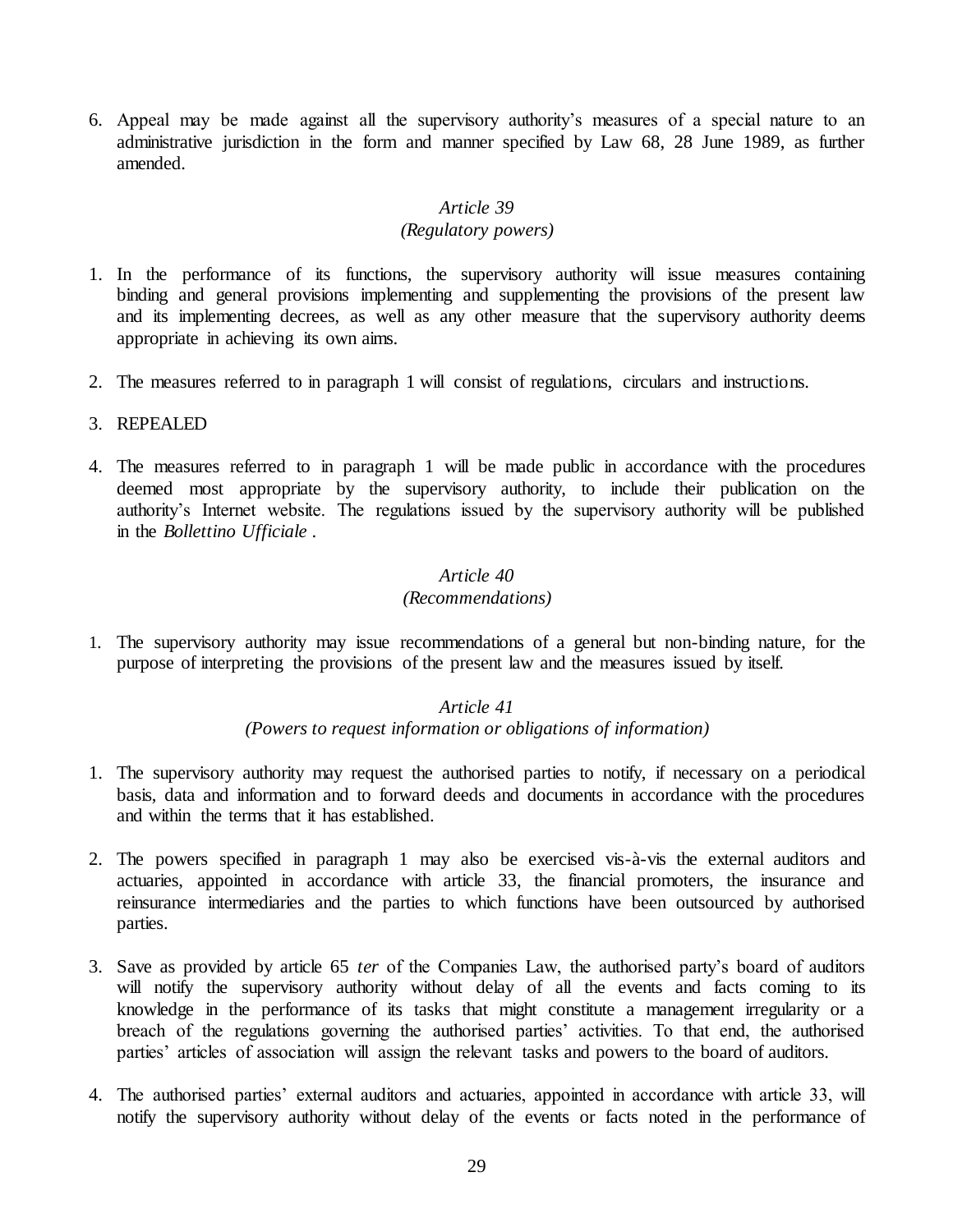their appointment that might constitute a grave breach of the regulations governing the activities of the authorised parties being audited or that might adversely affect the continuity of the enterprise.

5. Where internal and external auditors and actuaries notify the supervisory authorities in good faith of those facts or decisions referred to in paragraphs 3 and 4, such notification will not constitute a breach of any restrictions on the disclosure of information imposed under contracts or in the form of legislative, regulatory or administrative measures.

# *Article 42*

# *(Powers of investigation)*

- <span id="page-29-0"></span>1. The supervisory authority may conduct inspections at the offices and branches of the authorised parties, as well as requesting information, ordering the disclosure of documents and carrying out the checks and verifications deemed to be necessary, to include those on non-reserved activities; it may have access to the company's accounts and all its books, notes and documents; it may question the directors and any employee or officer within the sphere of each one's duties, with a view to obtaining information and clarification.
- 2. The powers referred to in paragraph 1 may also be exercised in respect of the financial promoters, insurance and reinsurance intermediaries and the parties to which functions have been outsourced by authorised parties.
- 3. The supervisory authority may, in the exercise of the powers of investigation, avail itself of external auditors and actuaries appointed, on that authority's mandate, to carry out specified checks and assessments.

## *Article 43 (Powers of authorisation)*

- <span id="page-29-1"></span>1. The supervisory authority will issue the authorisations specified in the present law.
- 2. In the performance of its prudential supervisory function, the supervisory authority may identify acts and operations brought into being by authorised parties for which prior authorisation is required.

# *Article 44*

# *(Specific measures)*

- <span id="page-29-2"></span>1. In the conduct of its prudential supervisory function, the supervisory authority will, when the situation so requires, adopt specific measures in respect of individual authorised parties in those matters indicated in article 45(1).
- 2. In the implementation of the regulations, the supervisory authority will issue orders and adopt the necessary precautionary and prohibition measures laid down by the present law.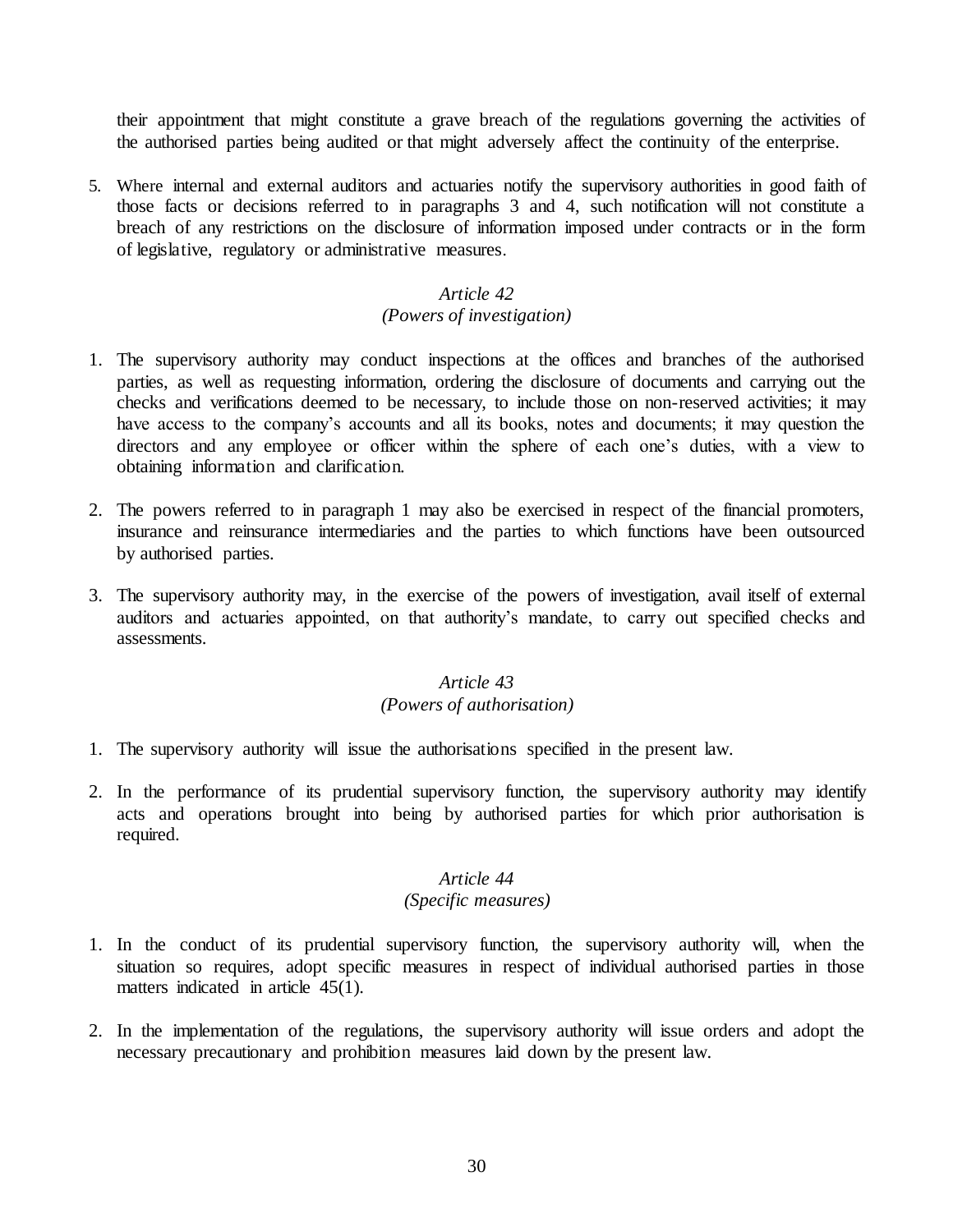# **Chapter II Prudential Supervision**

#### *Article 45*

#### *(Subject of prudential regulations)*

- <span id="page-30-1"></span><span id="page-30-0"></span>1. The supervisory authority will regulate:
	- a) the capital, technical reserves and capital adequacy of the authorised parties;
	- b) risk containment in its various configurations by the authorised parties;
	- c) the participations that may be held by the authorised parties;
	- d) the authorised parties' administrative and accounting organisation and the internal controls.

#### *Article 46 (Powers of intervention)*

- <span id="page-30-2"></span>1. In the exercise of its supervisory function, the supervisory authority may:
	- a) convene the members of the authorised parties' administrative and auditing bodies and general managers and the external auditors and actuaries appointed in accordance with article 33, in order to examine the company's situation;
	- b) order the convening of the general meeting and the administrative and auditing bodies of the authorised parties, determining the agenda and proposing that given decisions be adopted;
	- c) make direct arrangements for convening the authorised parties' general meeting and administrative and auditing bodies if they have failed to comply with the order referred to in the preceding sub-paragraph.

#### *Article 47*

#### *(Amendments to the articles of association)*

- <span id="page-30-3"></span>1. Amendments to the authorised parties' articles of association will be subject to prior approval by the supervisory authority.
- 2. The supervisory authority will refuse authorisation if the amendments conflict with the authorised parties' sound and prudent management, are found to be in conflict with the provisions of this law and its implementing measures or are found to obstruct the exercise of supervision.
- 3. The supervisory authority may establish a simplified authorisation procedure for amendments pertaining to those subjects specified by a legal measure.
- 4. The resolution to amend the articles of association may not be filed with the Registry to the Court unless the approval specified by paragraph 1 above has been given.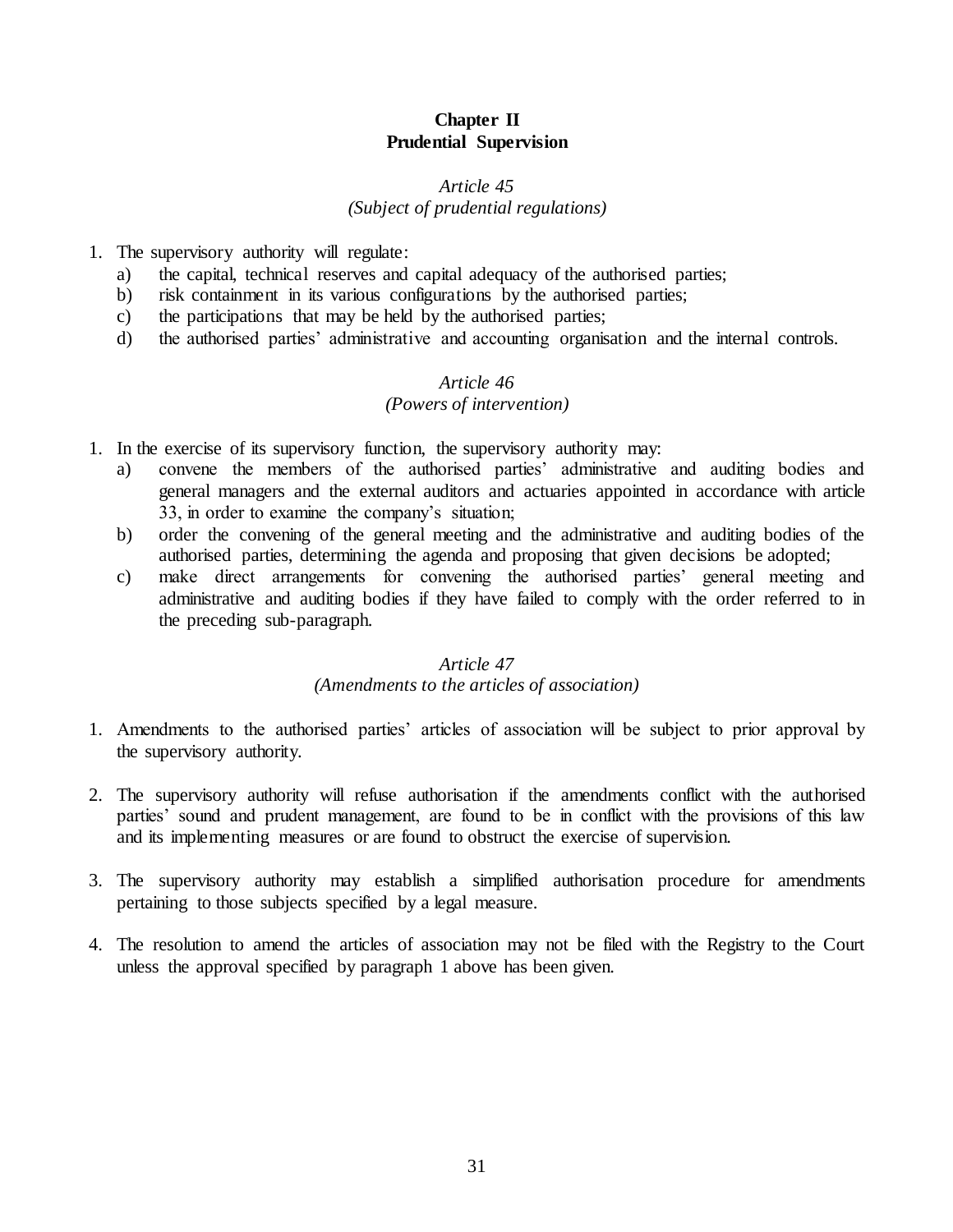## *(Distribution network)*

- <span id="page-31-0"></span>1. The authorised parties will notify the supervisory authority of changes to or the extension of the distribution network in those cases identified by that authority.
- 2. The supervisory authority will determine the cases in which specified changes or extensions require prior authorisation.
- 3. The supervisory authority will refuse authorisation on grounds pertaining to the adequacy of the authorised parties' organisational structures or financial, economic and capital situation.

# *Article 49 (Outsourcing of functions)*

- <span id="page-31-1"></span>1. The supervisory authority will determine the following, if necessary in relation to each reserved activity:
	- a) the cases in which, and the conditions on which, individual functions and/or activities may be outsourced;
	- b) the cases in which an authorised party, outsourcing one or more functions, is required to obtain prior authorisation from the supervisory authority, and the procedures for such authorisation;
	- c) the requirements as to the suitability of the party to which the functions are delegated.
- 2. Both the authorised party and the party delegated thereby will be jointly and severally accountable for damage to third parties arising from the exercise of outsourced functions or activities, without prejudice to the former's right of recourse against the latter based on the clauses contained in the outsourcing contract.

# *Article 50 (Credit risk data centralisation service)*

- <span id="page-31-2"></span>1. The supervisory authority will be entrusted with the credit risk data centralisation service.
- 2. The supervisory authority will regulate with a specific measure the organisation and running of the service referred to in paragraph 1 and will determine:
	- a) the authorised parties that will be required to submit periodical reports on their risk positions as regards their borrowers;
	- b) the quantitative thresholds, as they concern the risk positions below, on which the authorised parties are not required to submit any report;
	- c) the risk classifications;
	- d) the content of the periodical reports;
	- e) the procedures and terms for access by the authorised parties to the service referred to in paragraph 1;
	- f) the methods for the recovery of service costs from authorised parties who are service users.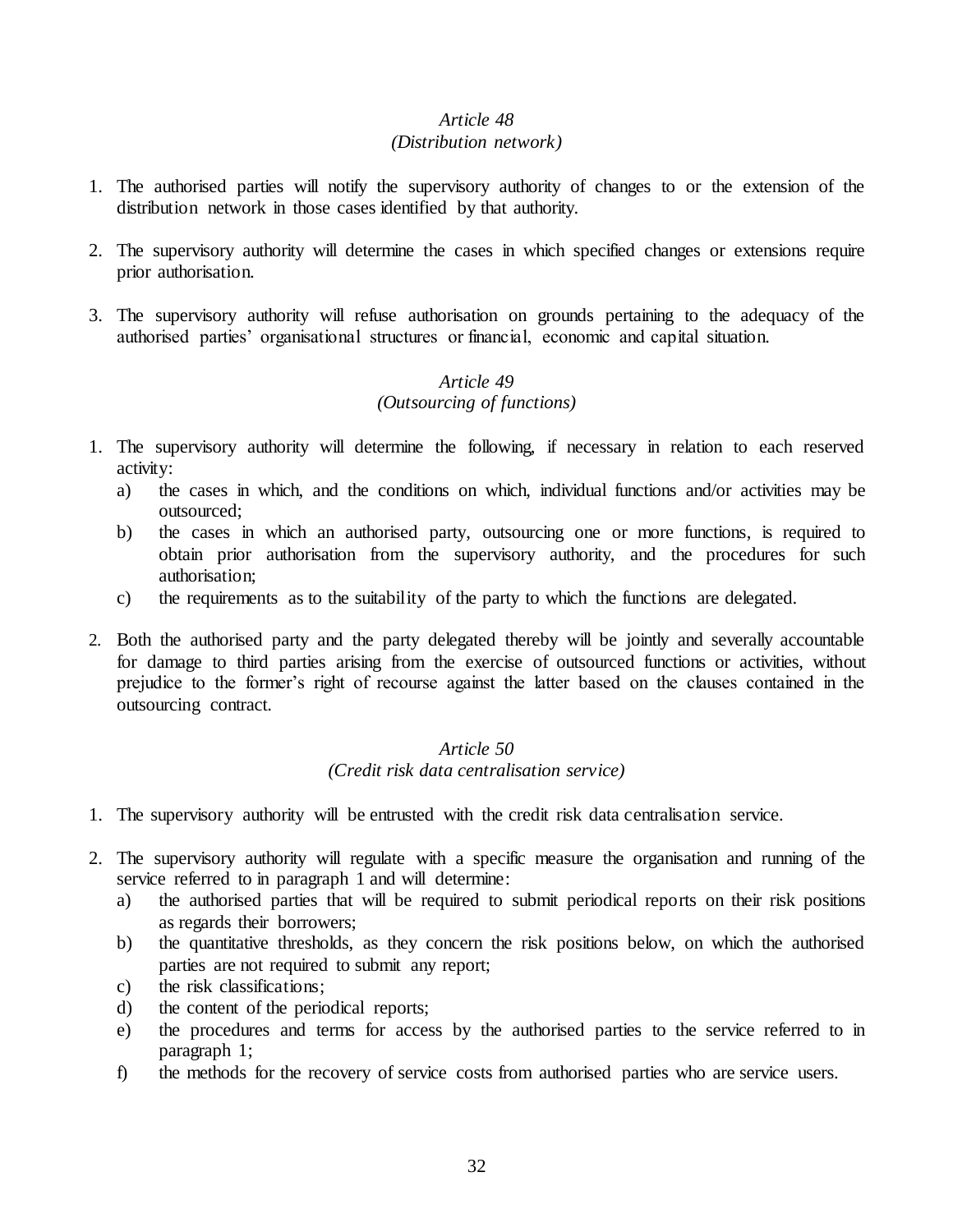- 3. The supervisory authority will periodically furnish to each party required to submit the reports referred to in paragraph 2 above a summary statement of the total risks recorded in the name of each borrower reported thereby and of associated parties.
- 4. The information acquired by the service referred to in paragraph 1 will be confidential. It may be used only for purposes associated with the assumption of risk in its different configurations.
- 5. The parties being registered will be entitled to have knowledge of the information relating to them held by the service referred to in paragraph 1. The supervisory authority will regulate the procedures for access to that information by the parties registered.
- 6. The Supervisory Authority may exchange information on credit risks with the equivalent centralisation services of foreign countries, in the context of specific memoranda of understanding that provide for conditions of full reciprocity, or agreements on cooperation between equivalent authorities, as referred to in the following Article 103.
- 7. Except as provided for in the previous paragraph 4, for the management of the information referred to in this Article, including any exchange with foreign centralisation services pursuant to the previous paragraph, the discipline provided for in law no. 70 of 23 May 1995 as subsequently amended, for the protection of data confidentiality, including that referred to in the last paragraph of Article 4 of the aforementioned law, shall not apply.
- 8. For the purposes of verifying the accuracy of the information handled by the centralisation service referred to in this Article, the Supervisory Authority may access: - the data of Public Offices, with the exception of data relating to the healthcare database, and with the right to examine and extract copies, even by electronic means; - personal information available in the electronic data registers of the Public Administration.

# *Article 51 (Protest information service)*

- <span id="page-32-0"></span>1. The supervisory authority will be assigned responsibility for the protest information service. The service will consist of compiling the data furnished each month by San Marino banks on protested cheques and forwarding the compilation, also each month, to all the parties authorised to engage in the activities referred to in section A or B of Attachment 1.
- 2. The supervisory authority will regulate the organisation and operation of the service referred to in paragraph 1.
- 3. The identity of the bank reporting a protest will not be disclosed and all information contained in the compilation will be confidential as referred to in article 36, without prejudice to its possible subsequent publication in the *Bollettino Protesti* [Bulletin of Protests] as provided by law.
- 4. Protested parties will have the right to know the information pertaining to them that is held by the service referred to in paragraph 1. The supervisory authority will regulate the procedures for access to that information by the parties registered.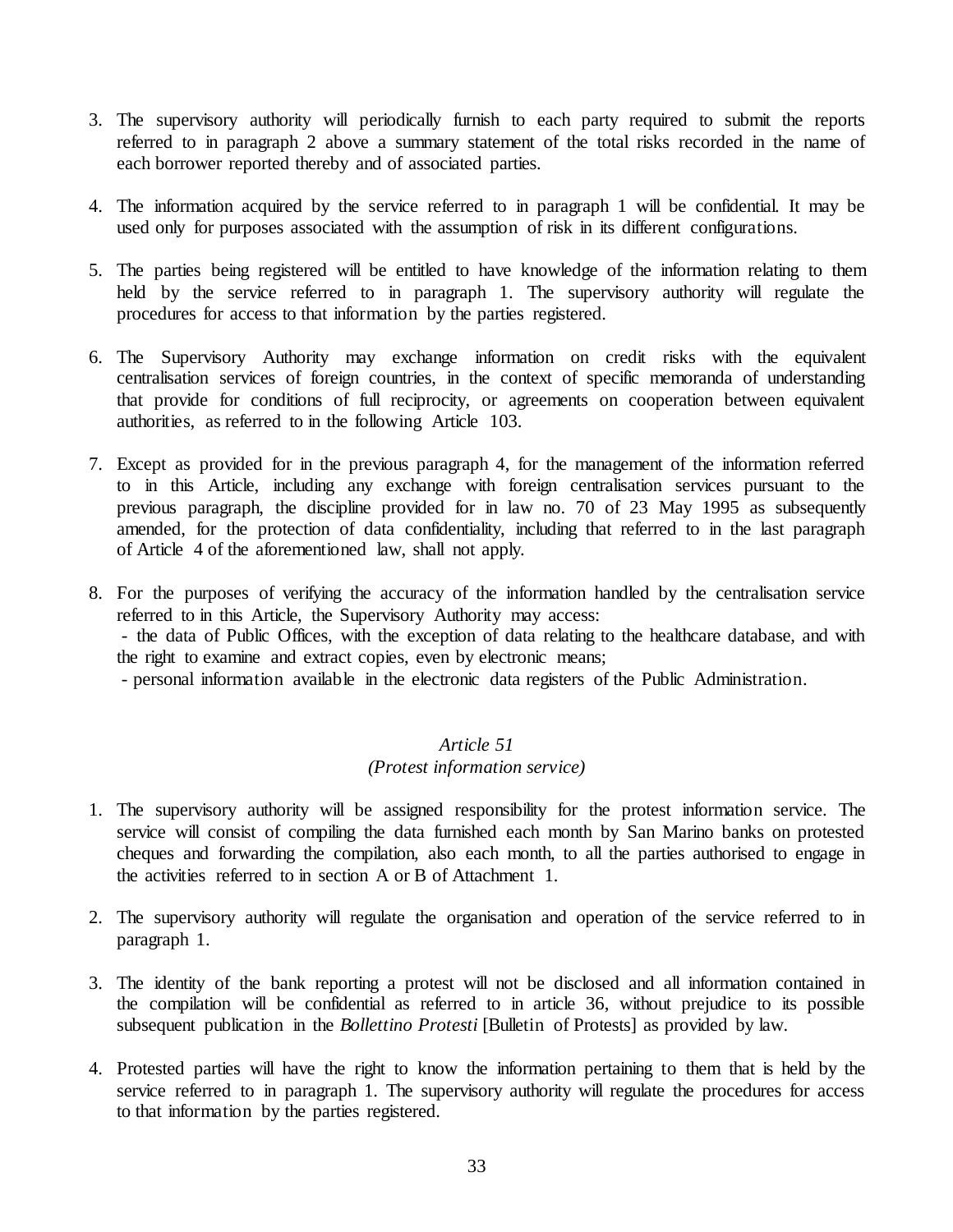5. The reporting bank alone will be accountable for the accuracy, truthfulness and comprehensive nature of the information on protests, to include accountability to any third party who may be adversely affected by errors or omissions in the report sent to the supervisory authority.

# *Article 52*

## *(Extraordinary operations)*

- <span id="page-33-0"></span>1. The supervisory authority will regulate:
	- a) merger and demerger procedures relating to authorised parties;
	- b) procedures for the assignment of assets or liabilities, and the assignment of branches of activity to an authorised party, including the obligations of giving public notice.
- 2. The operations referred to in paragraph 1 will be subject to prior authorisation by the supervisory authority if the sum of the assets and liabilities being assigned is higher than the limits established by the supervisory authority by comparison with the authorised party's capital.
- 3. In the cases covered by paragraph 2, the supervisory authority will refuse authorisation if the extraordinary operations referred to in paragraph 1 conflict with the authorised parties' sound and prudent management or with the market structure and economic needs.
- 4. In the event of the assignment of assets or liabilities as referred to in paragraph 2:
	- a) liens and warranties of all types, given by any party or that in any way exist in favour of the assignor, as well as entries in public registers of deeds of purchase of the leased assets included in the assignment, will retain their validity and ranking in favour of the assignee without the need for any formality or registration;
	- b) the assignment will be effective vis-à-vis the debtors assigned from the time of compliance with the requirements of public notice referred to in paragraph 1(b);
	- c) assigned creditors will be entitled, within three months of compliance with the requirement of public notice specified in paragraph 1(b), to require the assignor or the assignee to comply with the obligations that have been assigned. After the term of three months the assignee will be solely answerable;
	- d) persons who are a party to a contract assigned may withdraw from the contract within three months of compliance with the requirement of public notice referred to in paragraph 1(b), if there is just cause, without prejudice in this case to the liability of the assignor.
	- 5. The circulation acts concerning goods and rights, which have been assigned as referred to in previous paragraphs, have to bear the details of publication.

# **Chapter III Consolidated Supervision**

# *Article 53 (Composition of the group)*

<span id="page-33-2"></span><span id="page-33-1"></span>1. The supervisory authority will determine the concept of a 'substantial group' for the purpose of performing the consolidated supervision of banking, finance and insurance sectors of activity, including the concept in relation to each reserved activity.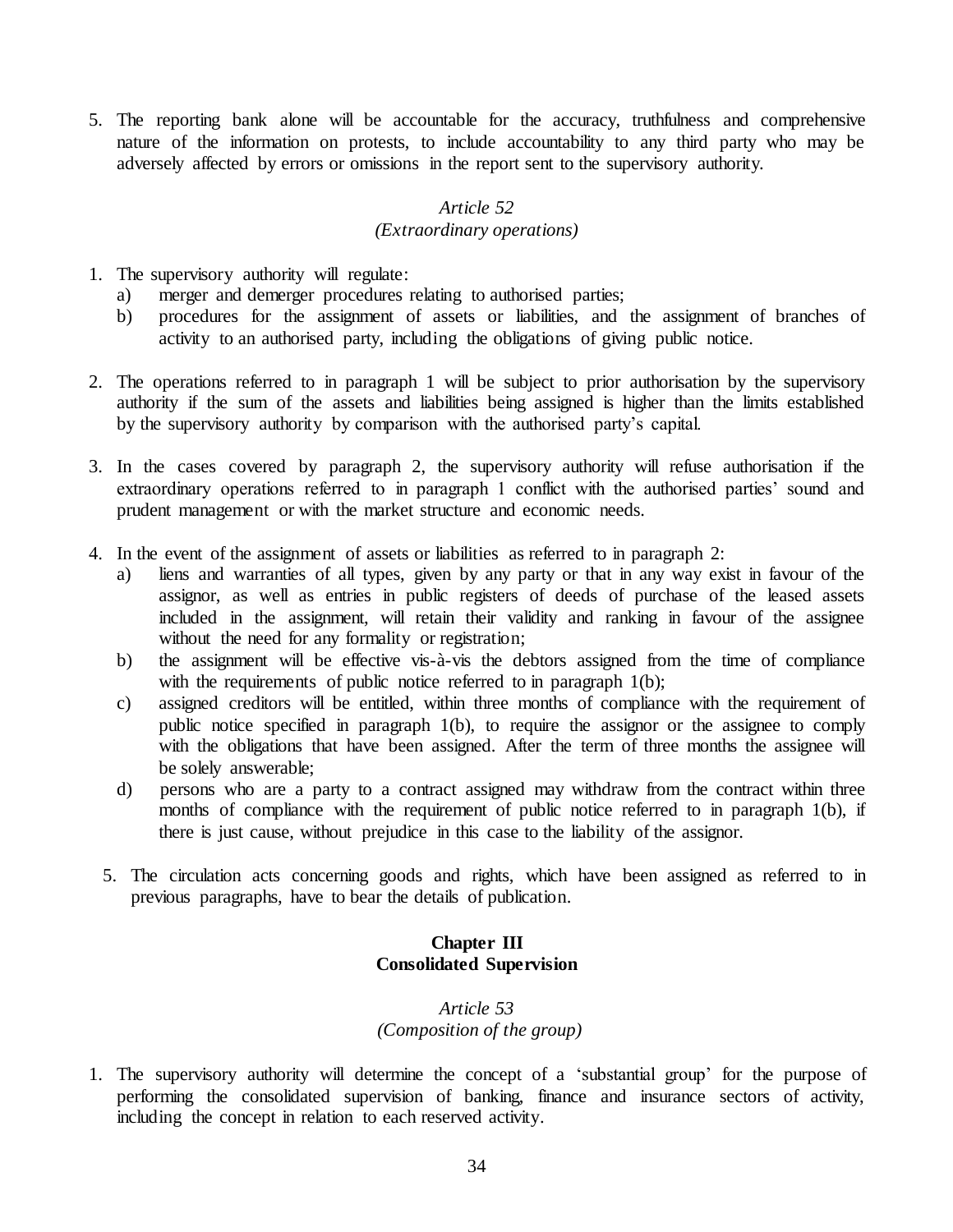- 2. The supervisory authority will issue measures directed towards identifying all the parties to be subject to supervision of the group from among those parties engaged in reserved activities, as well as in associated and instrumental activities. Such parties will be identified from among those:
	- a) that are directly or indirectly controlled by an authorised party;
	- b) that directly or indirectly control an authorised party;
	- c) that are directly or indirectly controlled by the same parties as those controlling an authorised party;
	- d) in which at least a 20 per cent participation is held by one of the parties indicated in subparagraphs a), b) or c), and/or by an authorised party.

#### *(Parent company)*

- <span id="page-34-0"></span>1. A parent company is the authorised party or holding company whose head office is in the Republic, and which is not in turn controlled by another authorised party or another holding company having its head office in the Republic that can be deemed to be a parent group.
- 2. A holding company is a company not engaged in reserved activities whose objects are the acquiring and holding of participations in other companies.
- 3. A holding company will be deemed to be a parent company if, in the group of companies it controls, those companies of a banking, financial or insurance nature are of determining significance, as established by the supervisory authority.

#### *Article 55*

# *(Parent holding company)*

- <span id="page-34-1"></span>1. The provisions regarding the requirements of professionalism, good repute and independence applying to the persons performing administrative, management and control functions within the parent holding company will also apply to persons performing the same functions within the group companies.
- 2. The obligations of notification referred to in article 41(3), (4) and (5) will apply to the parent holding company.
- 3. The provisions set out in Part I, Title VI, on the subject of drawing up the consolidated balance sheet will apply to the parent holding company.
- 4. The provisions set out in Part I, Title IV, will apply to participations in parent holding companies.
- 5. In dealings with other companies belonging to the group and the owners of holdings in the same companies, the supervisory authority will be attributed the powers set out in article 23.
- 6. The supervisory authority will ascertain that the parent company's memorandum and articles of association do not conflict with the sound and prudent management of the group, or with the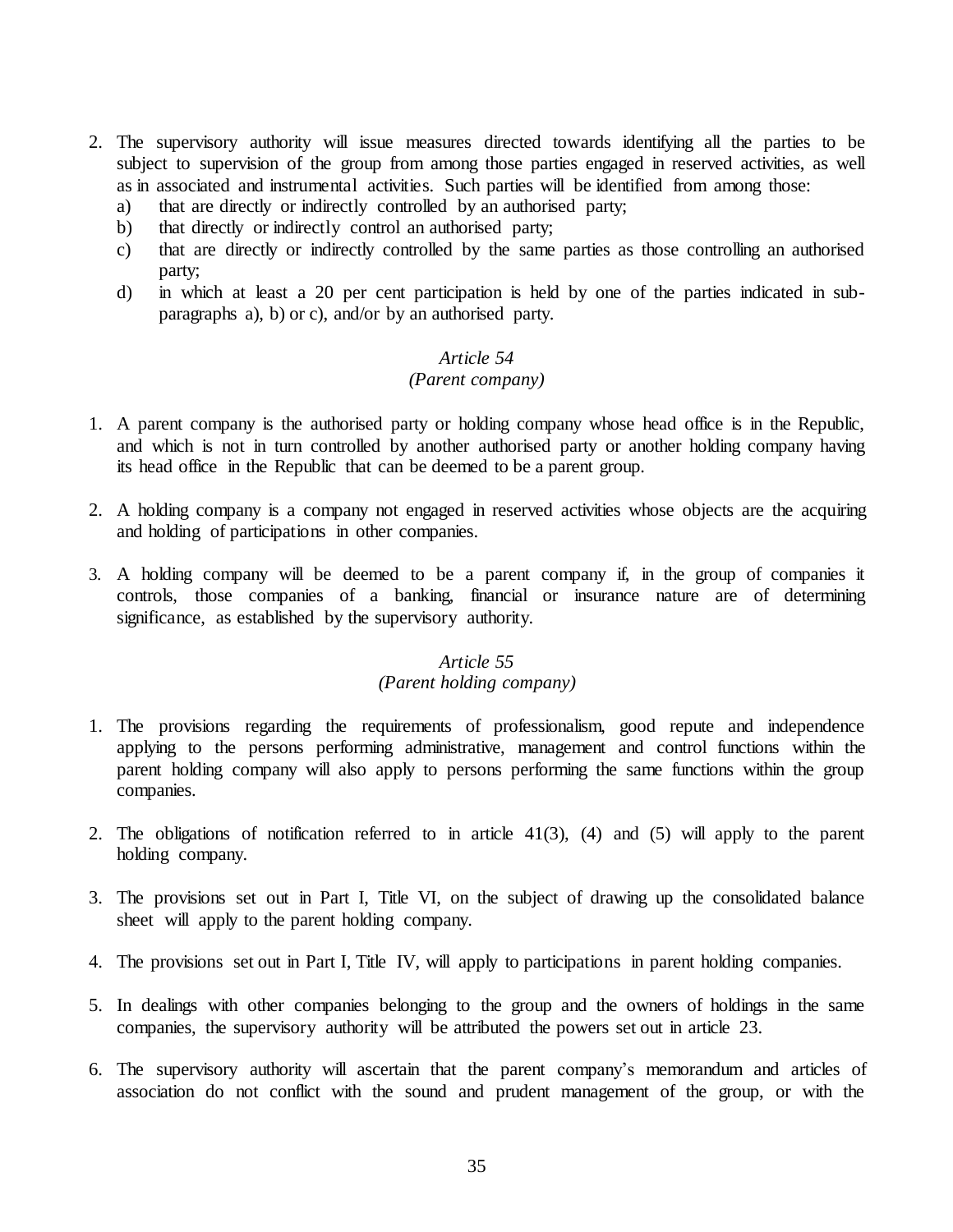provisions of the present law and its implementing measures, or are not found to impede the exercise of supervision<sup>1</sup>.

# *Article 56 (Register of group parent companies)*

- <span id="page-35-0"></span>1. The group parent company will be entered in a special register held by the supervisory authority.
- 2. The parent company will notify the supervisory authority of the existence of the group and its updated composition for the purpose of its entry into the register referred to in paragraph 1.
- 3. The supervisory authority may *ex officio* ascertain the existence of the group and its entry in the register and may ask the parent company to restate the composition of the group.
- 4. The supervisory authority will regulate compliance with requirements connected with the keeping and updating of the register.
- <span id="page-35-1"></span>5. The register referred to in paragraph 1 may also be held in computerised format.

# *Article 57*

# *(Regulatory powers)*

- 1. The supervisory authority may, for the purpose of exercising consolidated supervision, issue instructions to the parent company, by means of general or specific measures, concerning the group taken as a whole or members of its group, on the following matters:
	- a) the capital, technical reserves and adequacy of its capital;
	- b) the containment of risk in its various configurations;
	- c) the participations that may be held;
	- d) administrative and accounting organisation;
	- e) internal controls.
- 2. The company heading the group, identified in the manner specified in article 53, as part of its activity of managing and coordinating the group, will issue measures for the members of the group on carrying out the instructions imparted by the supervisory authority as described in paragraph 1. The directors of the group companies shall furnish full data and information for the issue of the instructions and for the necessary collaboration in order to ensure compliance with the rules on consolidated supervision.

# *Article 58 (Powers to request information)*

<span id="page-35-2"></span>1. The supervisory authority may request the parties included in the groups identified in accordance with article 53 to forward data and information, on a periodical basis if necessary. Information to serve in the exercise of supervision may also be requested from parties which, although not

 $\overline{a}$ 

 $<sup>1</sup>$  As modified by Corrigendum of 30 January 2006.</sup>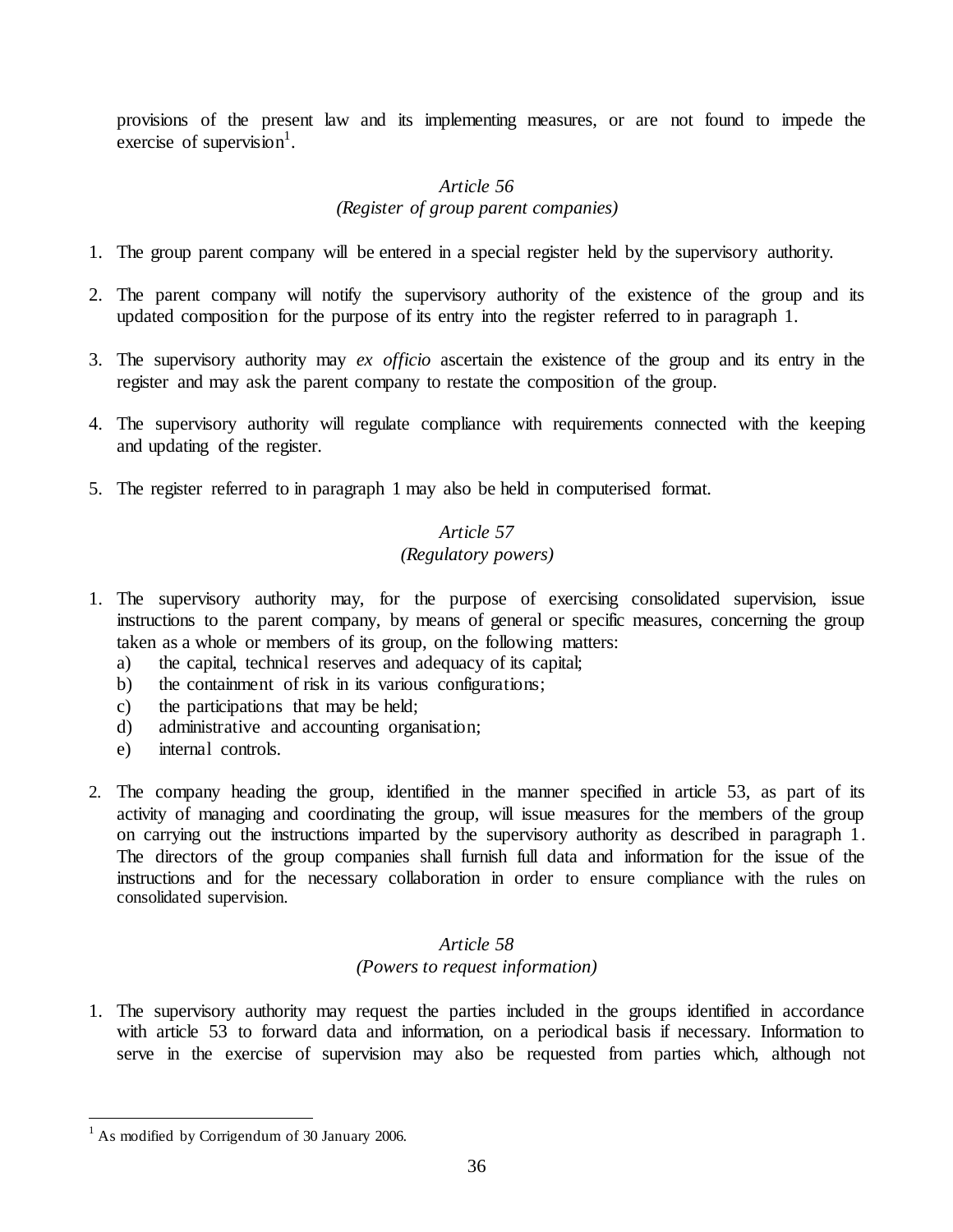engaged in reserved activities, are linked with authorised parties by the participatory relationships described in article 53(2).

#### *Article 59 (Powers of investigation)*

1. The supervisory authority may conduct inspections on the parties included in the groups identified in accordance with article 53. The supervisory authority may, for the sole purpose of verifying the accuracy of the data and information furnished, conduct inspections on the parties which, although not engaged in reserved activities, are linked with authorised parties by the participatory relationships described in article 53(2).

## *Article 60 (Additional supervision)*

- 1. The supervisory authority will determine the additional supervision measures, without prejudice to individual rules of supervision and those on a consolidated basis laid down for each reserved activity, that are applicable to financial agglomerates.
- 2. By a financial agglomerate is meant a group in which:
	- a) the relationships referred to in article 53(2) exist among the participating companies;
	- b) the parent company has the characteristics referred to in article 54;
	- c) at least one of the companies operates in the insurance sector and at least one in the banking or in the investment services sector;
	- d) the consolidated or aggregate activities of the undertakings operating in the insurance sector and the consolidated or aggregate activities of the undertakings operating in the banking sector and in the investment services sector are both significant.

## **Chapter IV Transparency, proper Behaviour and Client Protection**

# *Article 61 (General provisions)*

1. The supervisory authority will establish the obligations of provision of pre-contractual information, the rules as to the form and content of the contract, the obligations to provide information on the products, contracts and services offered by authorised parties and the performance of the contractual relationship.

### *Article 62 (Information documents)*

1. The supervisory authority will establish the cases in which authorised parties are required to give the contracting party one or more information documents before entering into the contract and together with the conditions of the contract.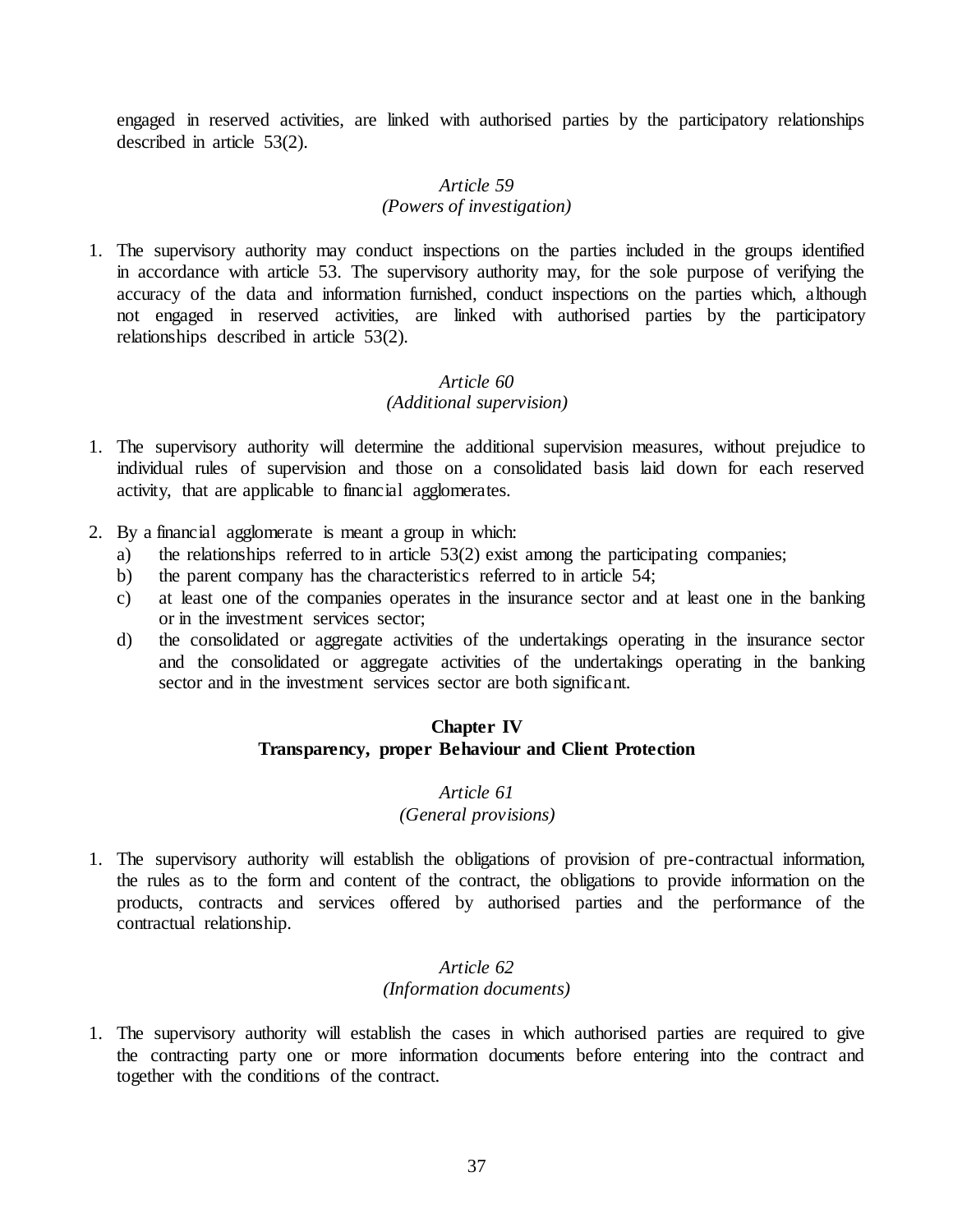- 2. The information documents referred to in paragraph 1 will contain the information which, depending on the services and/or the contracts offered, is needed by the party to the contract in order to arrive at a judicious opinion as to the contractual rights and obligations.
- 3. The supervisory authority will regulate the content and format of the information documents referred to in paragraph 1.
- 4. The supervisory authority may establish that, for given categories of contracts that it identifies, the information documents referred to in paragraph 1 shall first be submitted for that authority's authorisation. The supervisory authority may refuse authorisation if the rules on transparency referred to in this Chapter are not observed.
- 5. The supervisory authority will regulate the authorisation procedure referred to in paragraph 4.

#### *(Advertisements)*

- 1. The advertising used for the authorised parties' products, contracts and services will meet the requirements of accuracy of the information provided and its conformity with the content of the information documents and the contractual conditions to which the products and services refer. The same principles will be observed even when advertising is carried out by financial promoters and insurance intermediaries.
- 2. The supervisory authority will as a provisional measure suspend, for a period of not more than ninety days, the dissemination of advertising in the event of a justifiable suspicion of a breach of the provisions on transparency and accuracy.
- 3. The supervisory authority will prohibit the dissemination of advertising in the event of an ascertained breach of the provisions on transparency and accuracy.
- 4. The supervisory authority will prohibit the marketing of products and services in the event of noncompliance with the measures set out in paragraphs 2 and 3.
- 5. The supervisory authority will establish the criteria of recognisability of advertising and of clarity and accuracy of information.

# *Article 64 (Contracts concluded in the exercise of reserved activities)*

- 1. The supervisory authority may provide that certain types of contract shall be concluded in a written format. In such cases failure to observe the written format will cause the contract to be annulled. Contracts in a written format shall be drawn up in a clear and comprehensible manner.
- 2. The supervisory authority may require that certain contracts or securities, identified by a particular name or in the light of specific quality criteria, have a given typical content. Non-complying contracts and securities will be null.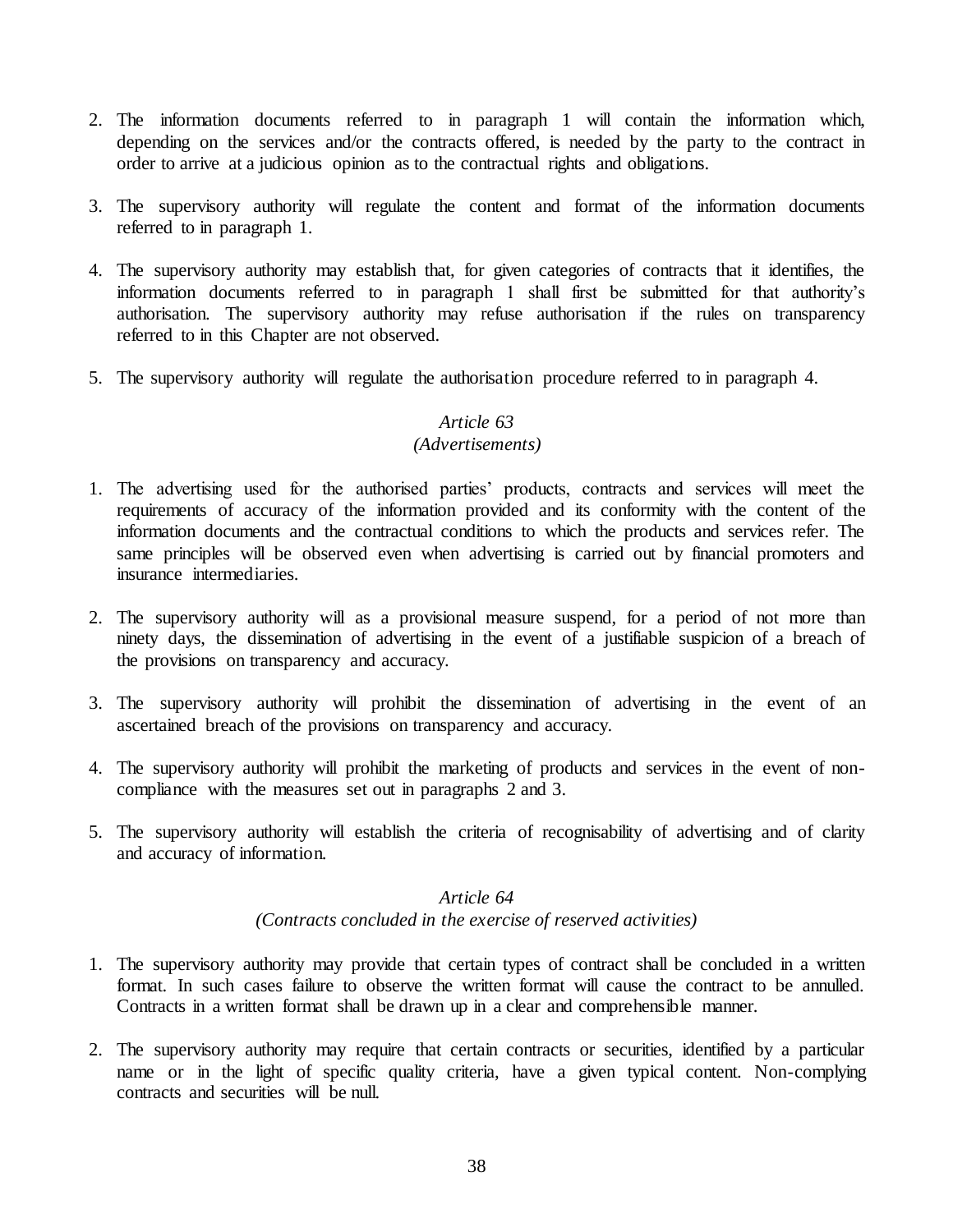- 3. Clauses referring to usage for the determination of interest rates, prices or fees, or any other economic condition, will be null. If reference is made to usage for prices and fees, no payment will be due; if reference is made to usage for the interest rate, the interest rate applied will be determined according to the criteria established by the supervisory authority with reference to money market rates.
- 4. The nullity to which reference is made in paragraphs 1 and 3 may be claimed only by the client.
- 5. The supervisory authority will regulate:
	- a) the cases of suspension of the effectiveness of contracts;
	- b) the cases in which a client is granted the right, within a period specified in the measures, to withdraw from a contract entered into with an authorised party, or to withdraw from an offer made to that party.
- 6. The supervisory authority will issue provisions, pertaining to the authorised parties and the parties exercising the rights referred to in paragraph 5, on the return or the making of payments as well as the transfer of the assets at the time at which the right of withdrawal is exercised or the offer is withdrawn.
- 7. Contracts concluded in the exercise of reserved activities, including those relating to the issuance of financial instruments, may provide that the rules of the relationship is regulated by a law other than San Marino and to provide for exemption clauses within the jurisdiction of San Marino, after authorization of the Supervision Authority.

### *(Contracts concluded by non-authorised parties)*

- 1. If a party engaged in a reserved activity without the necessary authorisation concludes a contract with another party when its conclusion or performance constitutes, in whole or in part, the exercise of the said reserved activity, the contract will be null. Its nullity may be claimed only by the counter-party to the party who has wrongfully exercised the reserved activity.
- 2. The counter-party will be entitled to:
	- a) the return of any amount paid or right transferred according to the terms of the contract;
	- b) compensation for damage incurred as a result of the payment of the amounts or the transfer of the rights in pursuance of the contract and further to the subsequent reacquisition of the amounts or rights.
- 3. The amount of compensation granted pursuant to paragraph 2 will be agreed between the parties or, at the request of one of the parties, will be determined by the *Commissario della Legge* [examining judge].

### *Article 66 (Rules of behaviour)*

- 1. In the offer and performance of contracts, the authorised parties shall:
	- a) conduct themselves in a diligent, proper and transparent manner in dealings with clients;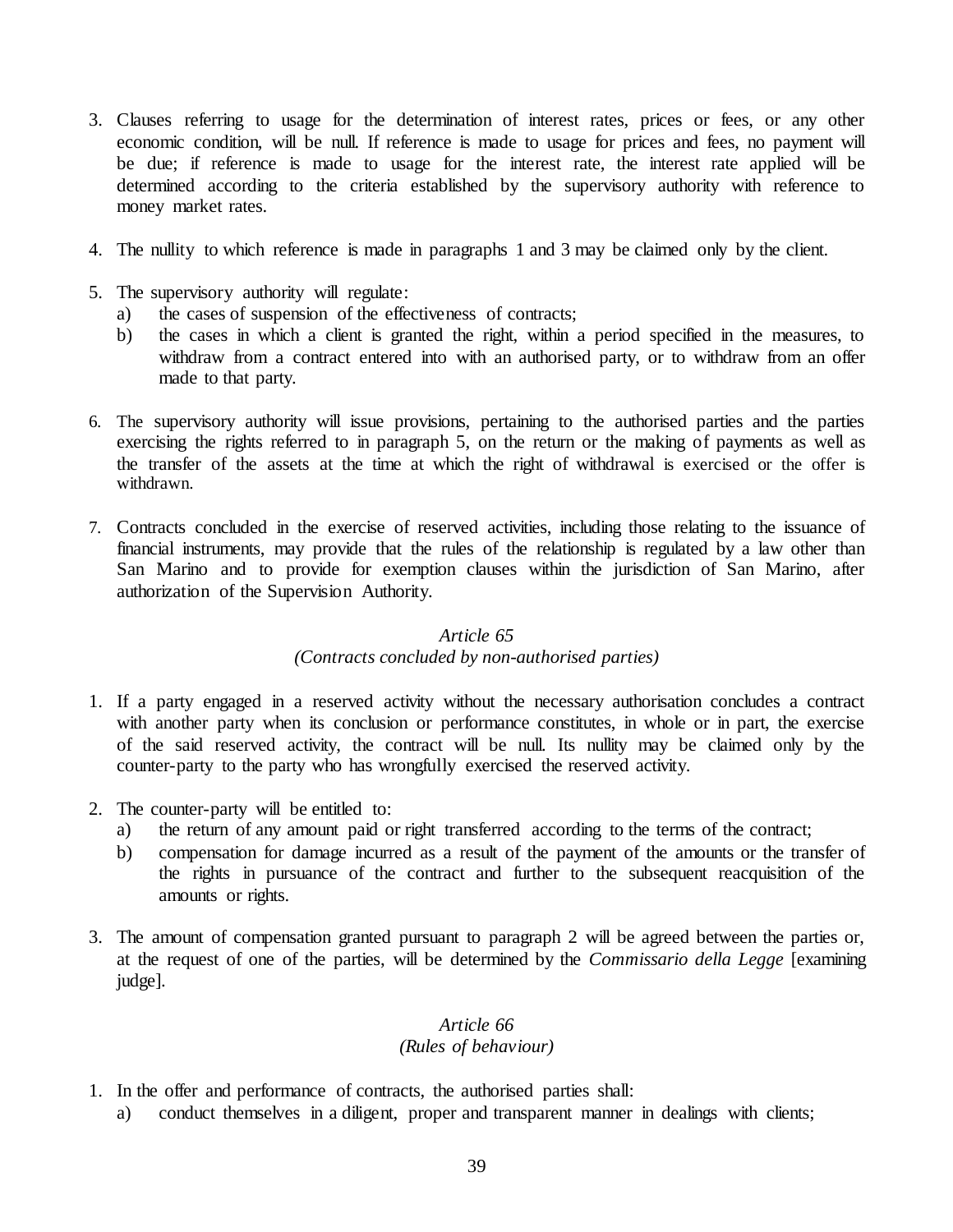- b) acquire the information from clients that is needed in order to assess their requirements and operate in such a way that the clients are adequately informed;
- c) organise in such a manner as to identify and avoid conflicts of interest where reasonably possible and, in conflict situations, act in such a way as to offer clients the necessary transparency as regards the possible adverse effects.
- 2. The supervisory authority may establish further rules of behaviour and criteria with which authorised parties will comply in their conduct.
- 3. The supervisory authority may adopt specific measures pertaining to the regulation of rules of behaviour to be observed in dealings with clients, to ensure that business is conducted properly and adequately in the light of the specific requirements of individuals.
- 4. The supervisory authority will take account of clients' particular requirements as to protection, identify the categories of persons who do not require the protection afforded to clients by this Chapter and determine the procedures for and the limits and conditions for the application of those measures to the offer and performance of contracts.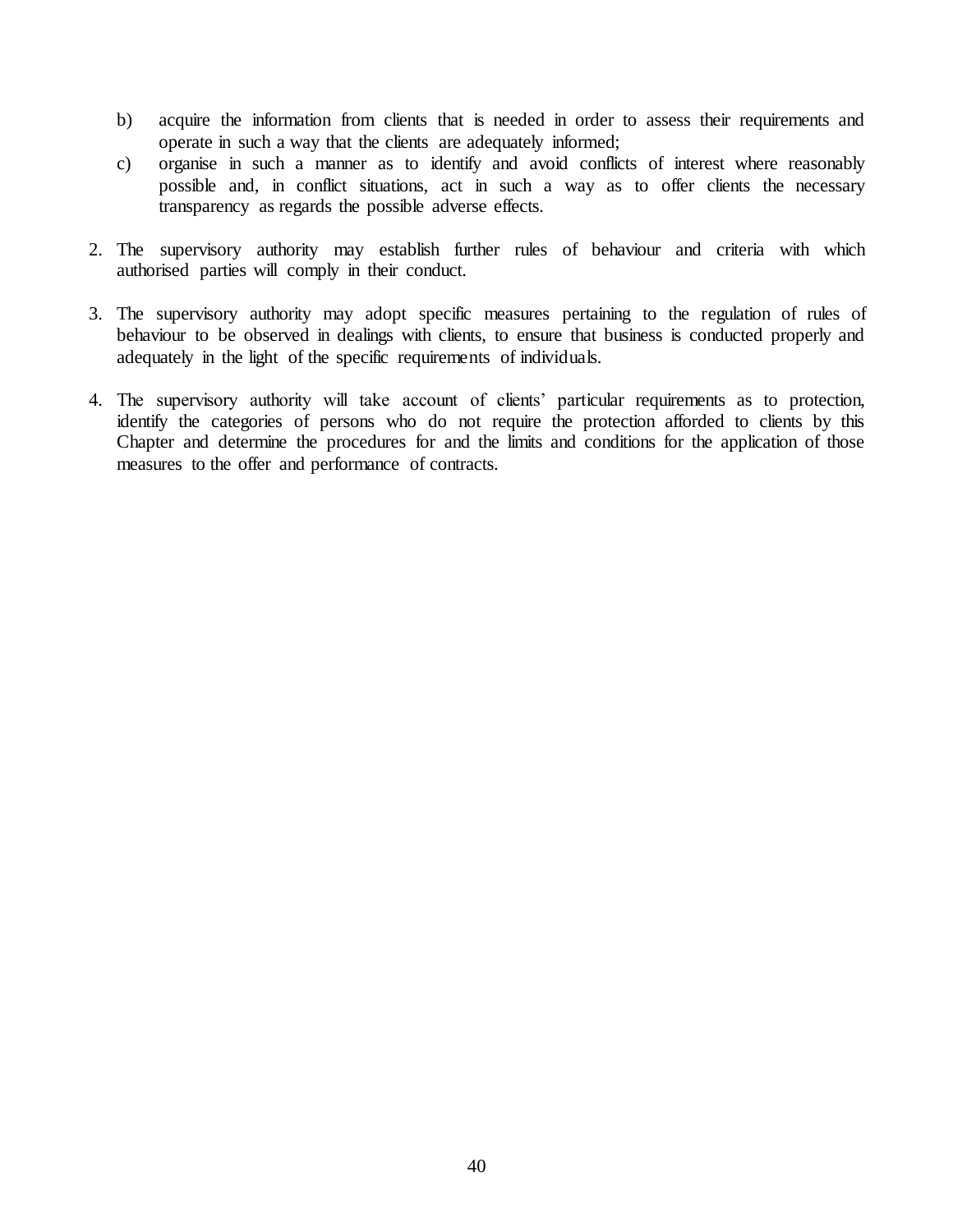#### *(Offer by means of distance communication technologies)*

1. The supervisory authority will regulate the procedures and the conditions that will ensure compliance with the obligations set out in this Chapter in the event that the authorised party avails itself of distance communication technologies for the offer and conclusion of contracts.

## *Article 68*

## *(Reports to the supervisory authority)*

1. The clients of authorised parties, as well as associations representing the interests of consumers, will be entitled to send the supervisory authority reports on the authorised parties' conduct, according to the procedure laid down by that authority, describing alleged instances of noncompliance with the provisions of this law and with the measures issued by the supervisory authority.

#### *Article 69*

### *(Promoters and insurance and reinsurance intermediaries)*

1. In addition to the authorised parties, the provisions of this Chapter will apply, where compatible and in accordance with the procedures laid down by the supervisory authority, to the financial promoters referred to in article 25 and also to the insurance and reinsurance intermediaries referred to in article 27.

## **Chapter V Specific provisions**

## **Section I Provisions on investment services and collective investment**

## *Article 70*

#### *(Investment services and collective investment services)*

- 1. The supervisory authority will regulate:
	- a) the procedures for the deposit and sub-deposit of financial instruments and of money belonging to clients and for the deposit and sub-deposit of the capital of mutual investment funds;
	- b) the methods of calculating the value of units or shares in mutual investment undertakings;
	- c) the criteria and procedures to be adopted for the valuing of the assets and securities in which the capital is invested and the frequency of valuation, especially with regard to the various types of mutual investment funds;
	- d) the procedures, including internal control procedures, applicable to the services rendered and the keeping of evidence of orders and of the operations effected;
	- e) the conduct to be observed in dealings with the investors;
	- f) the general types and the criteria with which mutual investment funds shall comply, with reference *inter alia* to the aims of the investment, the categories of investors towards whom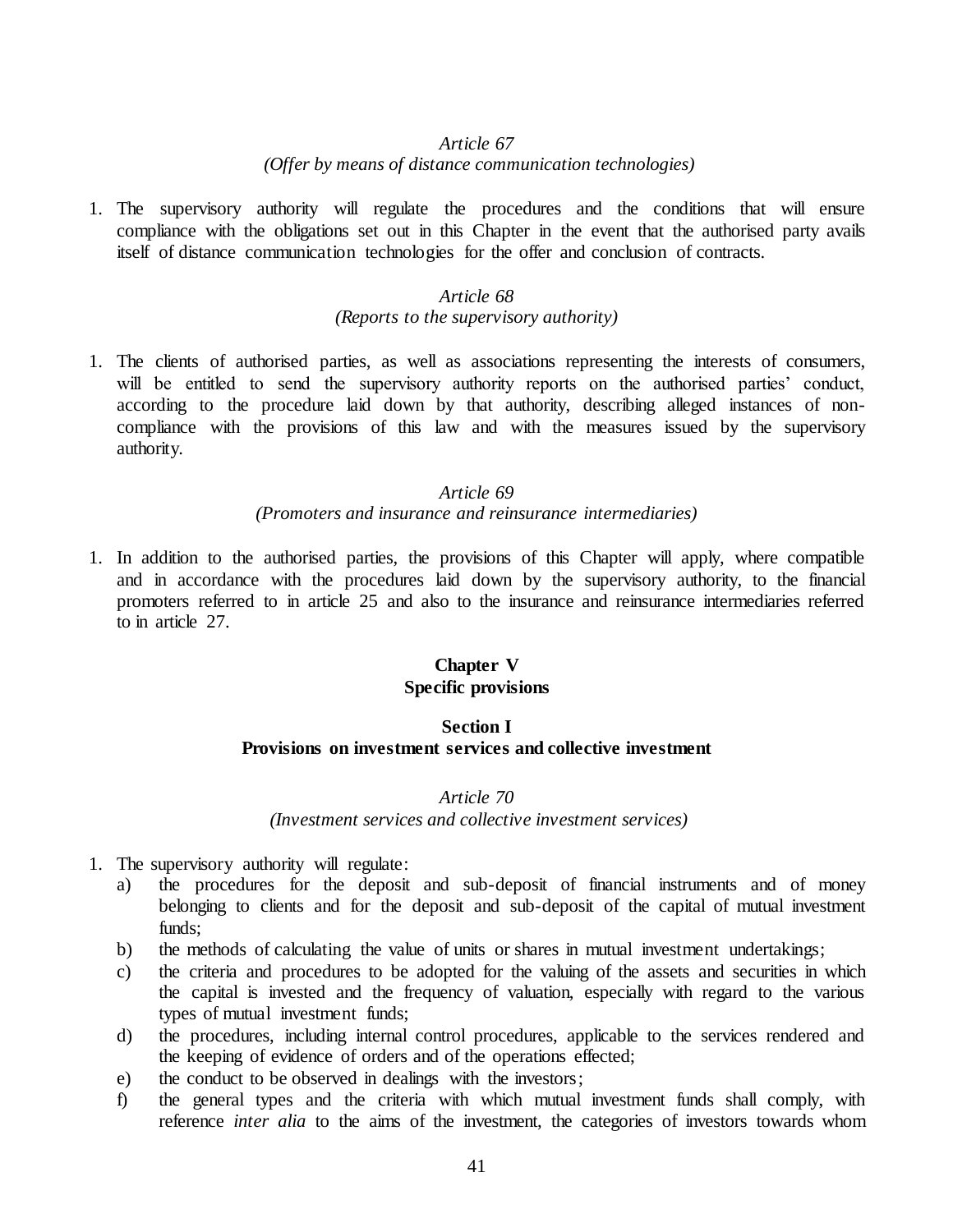the offer of shares is directed, the procedures for participation and the form of the investment fund:

- g) the general and specific criteria for the drafting of the regulations for the mutual investment  $find:$
- h) the procedures for the supervisory authority's approval of the fund regulations and amendments thereto, which may also be laid down in general;
- i) the procedures for the merger of mutual investment funds;
- j) the procedures for the representation of participations in mutual funds;
- k) the exercise of the voting rights relating to the financial instruments belonging to the fund;
- l) the flow of information among the various sectors of the company's organisation, bearing in mind the need to avoid interference between the services provided by different departments;
- m) changes in the depositary bank.
- 2. In the exercise of their respective functions, the promoter company, the management company and the depositary bank will act independently and in the interests of those participating in the fund. The promoter and management companies will accept joint and several responsibility to those participating in the fund for the principal's obligations and liability.

### *Article 71*

### *(Depositary bank)*

- 1. The supervisory authority will regulate:
	- a) the conditions for assuming the office of depositary bank for the assets of the mutual investment fund;
	- b) the obligations incumbent on the depositary bank for the capital of mutual investment funds, and the further tasks attributable to that bank, to include those pursuant to article 49;
	- c) the cases in which and the procedures with which the depositary bank for mutual funds will report to the supervisory authority on irregularities found in the administration of the authorised party.
- 2. The depositary bank will be answerable to the authorised party and the participants in the fund for any prejudice they may be caused as a result of its non-compliance with its own obligations.

### *Article 72*

### *(Property separation)*

- 1. The supervisory authority will regulate the cases in which the capital of clients of an authorised party is subject to a property separation regime.
- 2. In a property separation regime as referred to in paragraph 1, the assets of individual clients held by the authorised party with any title constitute an autonomous capital, separate for all effects from the capital of the authorised party and from that of other clients. No claim against that capital by or on behalf of the authorised party's creditors will be admitted. Claims by the creditors of individual clients will be admitted within the limits of those clients' capital.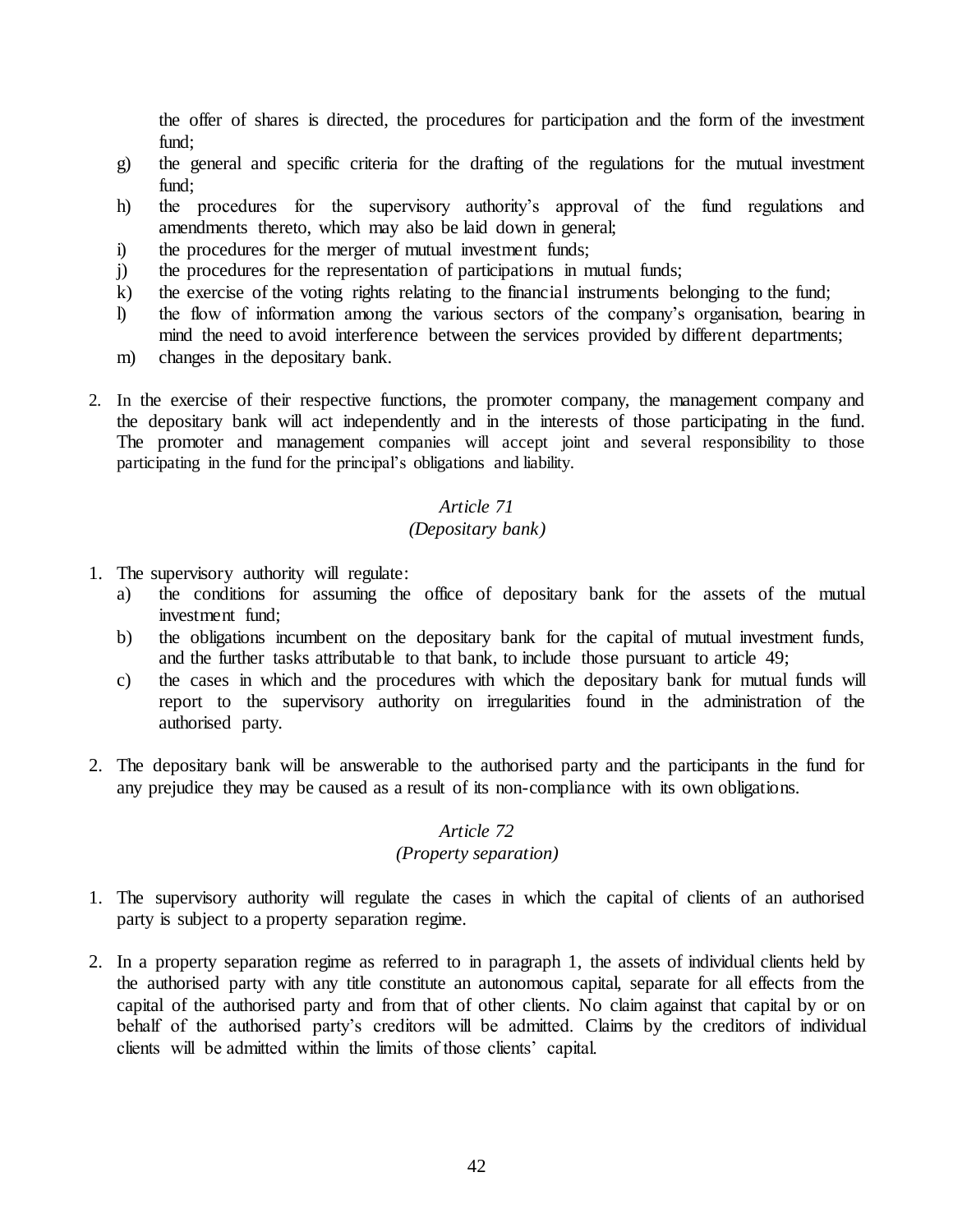3. In a property separation regime as referred to in paragraph 1, unless clients give their written consent, the authorised party may not use assets belonging to its clients which it holds with any title, in its own interest or in the interest of third parties.

### *Article 73*

#### *(Property separation for mutual investment funds)*

1. Each mutual investment fund, or each sector of a given fund, constitutes an autonomous capital, separate for all effects from the capital of the authorised party and from that of each participant, as well as from any other capital managed by the same party. No claim against that capital by or on behalf of the authorised party's creditors, or claims by or on behalf of the depositary's or subdepositary's creditors, will be admitted. Claims by the creditors of individual investors will be admitted only against those investors' holdings.

## **Chapter VI Foreign Activities and Foreign Parties**

## *Article 74*

#### *(Foreign activities of Sanmarinese authorised parties)*

- 1. An authorised party intending to establish a representative office or branch abroad, or to operate abroad under the regime of the provision of services without an establishment, will notify the Sanmarinese supervisory authority before making application to the competent authority in the country of establishment.
- 2. The supervisory authority may prohibit the authorised party from starting operations abroad in the light of its capital, financial and organisational position or if the legislative, regulatory or administrative measures in the country of establishment impede the effective exercise of its supervisory functions.

### *Article 75 (Foreign parties' activities)*

- 1. Foreign parties intending to exercise one or more reserved activities in the Republic, by setting up a branch or under the regime of the provision of services without establishment, shall apply to the supervisory authority for authorisation. By the 'provision of services without establishment' is meant the providing of services in the territory of the Republic through a temporary organisation or by means of distance communication or through intermediaries or independent agents, as laid down by the supervisory authority.
- 2. For the establishment of a branch, the provisions of the Part I, Title II of the present law will apply to authorisation therefor. For the authorisation of branches, the Congress of State declaration of non-impediment, referred to in article 12, will always be necessary.
- 3. The supervisory authority will establish the requirements for authorisation for the exercise of reserved activities under the system for the provision of services without establishment. The authorisation may also be reviewed having regard to the market structure and economic need.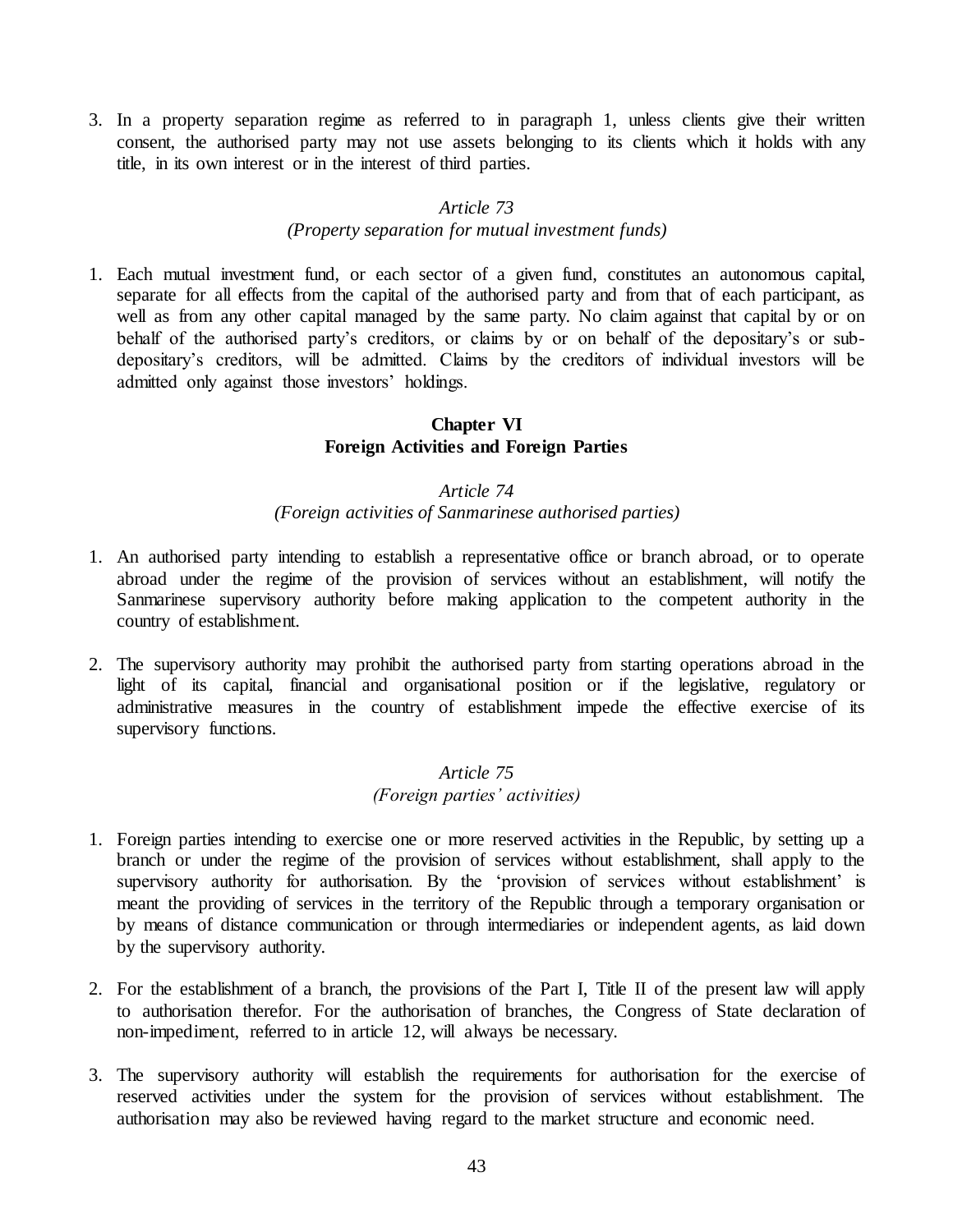- 4. Subject to the provisions of the preceding paragraphs, authorisation for setting up a branch in the Republic, or the exercise of an activity under the system for the provision of services without establishment, will be conditional on:
	- a) the authorisation and actual conduct in the country of origin of the activities upon which it is intended that the branches will be engaged in the Republic;
	- b) the existence of ad hoc agreements between the supervisory authority and the competent authorities in the country of origin;
	- c) compliance in the country of origin with reciprocity conditions.

*(Offer of foreign financial instruments, savings collection instruments and insurance policies)*

- 1. Foreign financial instruments, other savings collection instruments, including non-negotiable instruments, or insurance policies may freely be offered, in compliance with the rules set out in this law and in the San Marino legal order.
- 2. The supervisory authority may determine, if necessary on a residual basis, those categories of financial instruments, other savings collection instruments, including non-negotiable instruments, or insurance policies whose offer in the Republic shall be preceded by notification to that authority.
- 3. In the cases specified in paragraph 2, the supervisory authority may, within the periods that it has established in general, ask the issuer, offeror or placement body for further information. The offer may be made only when the said periods from the receipt of the notification referred to in paragraph 2 have elapsed or, when requested, from the receipt of the additional information. Within the same periods the supervisory authority may forbid the offer of the financial instruments, other savings collection instruments or insurance policies if they are not included in the types laid down by the San Marino legal order or do not have the characteristics identified by the supervisory authority.

#### **TITLE II**

# **EXTRAORDINARY PROCEDURES AND GUARANTEE SYSTEMS**

## *Article 77*

#### *(Parties to which extraordinary measures apply)*

1. Parties authorised to engage in reserved activities will be governed by the provisions set out in Chapters I and II of the present Title. Law 17 of 15 November 1917 as further amended will not apply to cases in which the debtor is an authorised party, save as expressly mentioned in the present Title.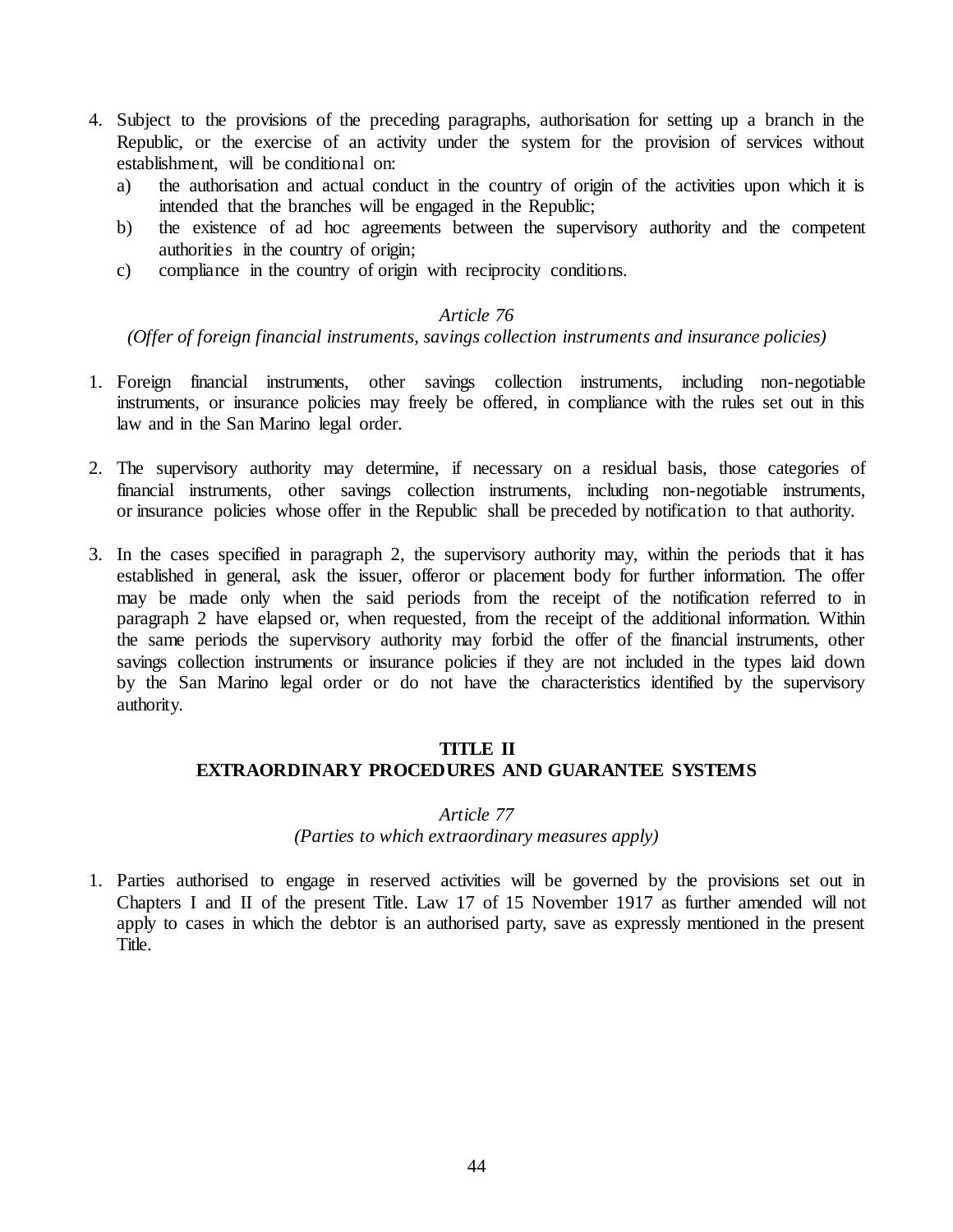# **Chapter I Extraordinary Administration and Suspension of Administrative Bodies**

## *Article 78*

## *(Extraordinary administration)*

- 1. The Supervision Committee resolves that bodies with administration and audit functions be dissolved when one or more of the following situations arise(s):
	- a) serious administrative irregularities are found, or serious infringements of the sound and prudent management of the authorized party, of the provisions of law, administrative regulations or bye-laws, or of the supervisory authority measures regulating their activity;
	- b) serious losses of the company's capital are predicted;
	- c) a serious and persistent state of non-liquidity is found;
	- d) falsity or a serious omission is found in the keeping of accounts, or an alteration of the accounting documents;
	- e) dissolution is requested by a reasoned request on the part of the administrative bodies or an extraordinary general meeting.
- 2. Management of the extraordinary administration procedure will be the responsibility of the supervisory authority.
- 3. The resolution referred to in paragraph 1 will suspend all the functions of the general meetings.
- 4. The resolution referred to in paragraph 1 will be advertised in summary form by its publication in the *Bollettino Ufficiale*.
- 5. The commissioners in the procedure will notify interested parties so requesting of the resolution referred to in paragraph 1, no earlier than the time of assuming office in accordance with article  $81^2$ .
- 6. The extraordinary administration procedure will be for a term of one year, unless a shorter period is indicated in the resolution referred to in paragraph 1. Only in exceptional cases and on giving reasonable grounds may the supervisory authority extend the procedure for a period of six months.
- 7. The supervisory authority may grant a further two months' extension if there are requirements associated with the closure of extraordinary administration.

# *Article 79 (Extraordinary administration procedure bodies)*

- 1. The supervisory authority will appoint:
	- a) one or more commissioners;
	- b) an oversight committee, consisting of 3 or 5 members, who will nominate its Chairman by a majority of votes.

 $\overline{a}$ 

<sup>&</sup>lt;sup>2</sup> As modified by Corrigendum of 30 January 2006.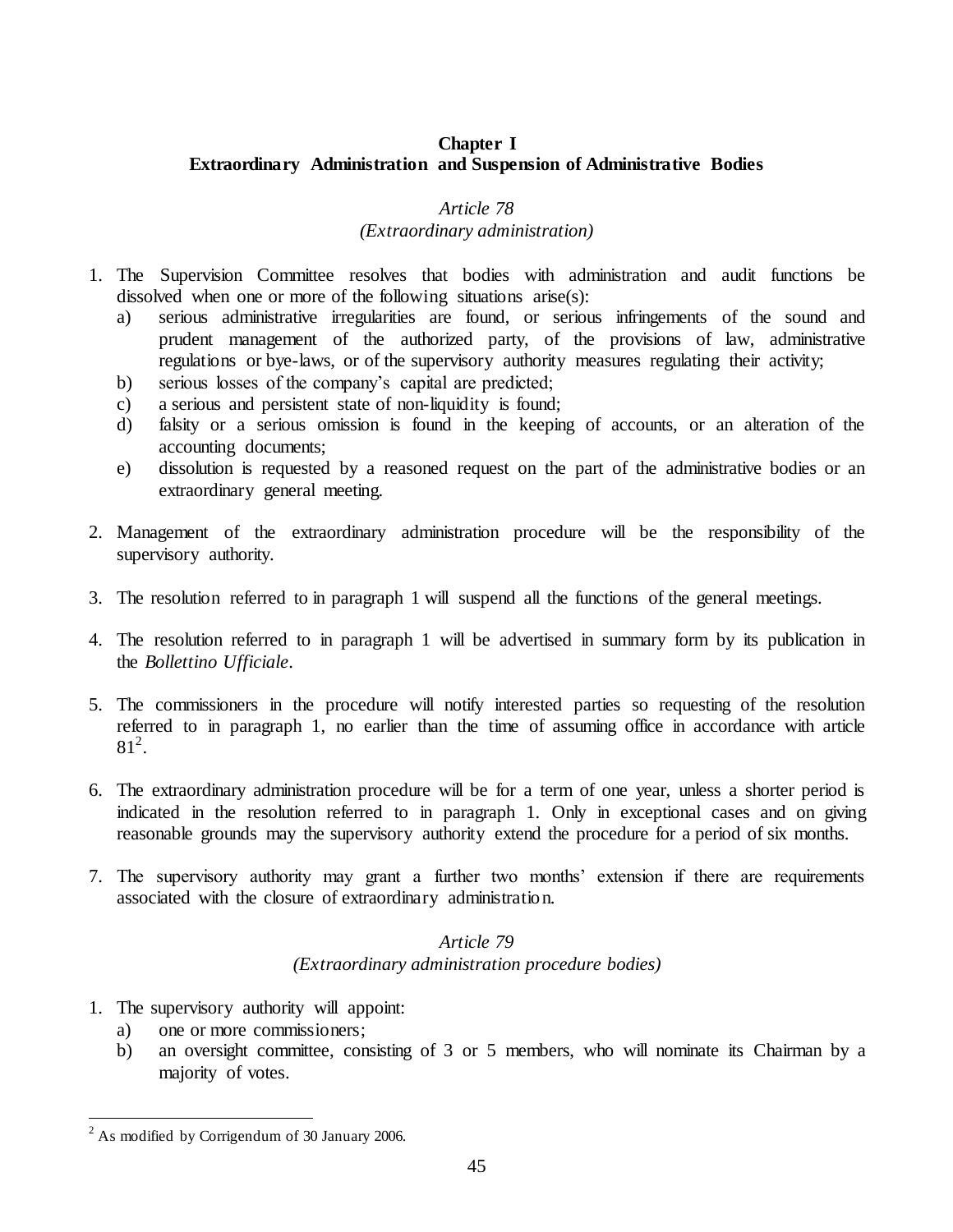- 2. The nominations by the supervisory authority and the oversight committee referred to in paragraph 1 will be published in summary form in the *Bollettino Ufficiale*. Within fifteen days of notification of their nomination, the commissioners will file with the companies register a copy of the records of nomination of the procedural bodies and of the Chairman of the oversight committee.
- 3. The supervisory authority may revoke the nomination of, or replace, the commissioners and the members of the oversight committee.
- 4. The fees to which the commissioners and members of the oversight committee are entitled will be determined by the supervisory authority and will be borne by the authorised party subject to extraordinary administration.
- 5. Until such time as the bodies assume the office of extraordinary administration, the supervisory authority may appoint one of its own employees on a provisional basis, who will assume the same powers as the commissioners.
- 6. The Supervisory Authority shall define the requirements to hold the position of special administrator or member of the Oversight Committee. Without prejudice to the sentence hereunder, the Supervisory Authority shall appoint as special administrator or member of the Oversight Committee professionals registered with the Association of Lawyers and Notaries Public of the Republic of San Marino and/or with the Association of Accountants of the Republic of San Marino. Where there are specific needs and duly justified circumstances and subject to the authorisation of the Credit and Savings Committee, the Supervisory Authority may autonomously appoint independent professionals who do not reside in the Republic of San Marino..

### *(Powers and operation of the bodies assuming extraordinary administration)*

- 1. The commissioners will take over the functions and powers granted the authorised parties' administrative bodies being dissolved. They will take steps to ascertain the company's position, obviate any irregularities and promote useful solutions in the interest of clients. In the exercise of their functions, the commissioners will be public officials.
- 2. The oversight committee will take over the functions and powers granted to the dissolved authorised parties' internal audit bodies, and will also provide its opinions to the commissioners.
- 3. The functions of the commissioners and the oversight committee will commence when they take up office in accordance with article 81 and will cease at the time of the conclusion of extraordinary administration.
- 4. The supervisory authority may instruct the bodies appointed to the extraordinary administration to adopt special precautions and observe special limitations in the management of the authorised party. The members of the extraordinary bodies will be personally answerable for failure to comply with those instructions; the instructions will be enforceable against third parties only if they have come to the knowledge of those third parties.
- 5. The commissioners will be competent to take action against the members of the authorised party's dissolved administrative and audit bodies for their liability, after consulting the oversight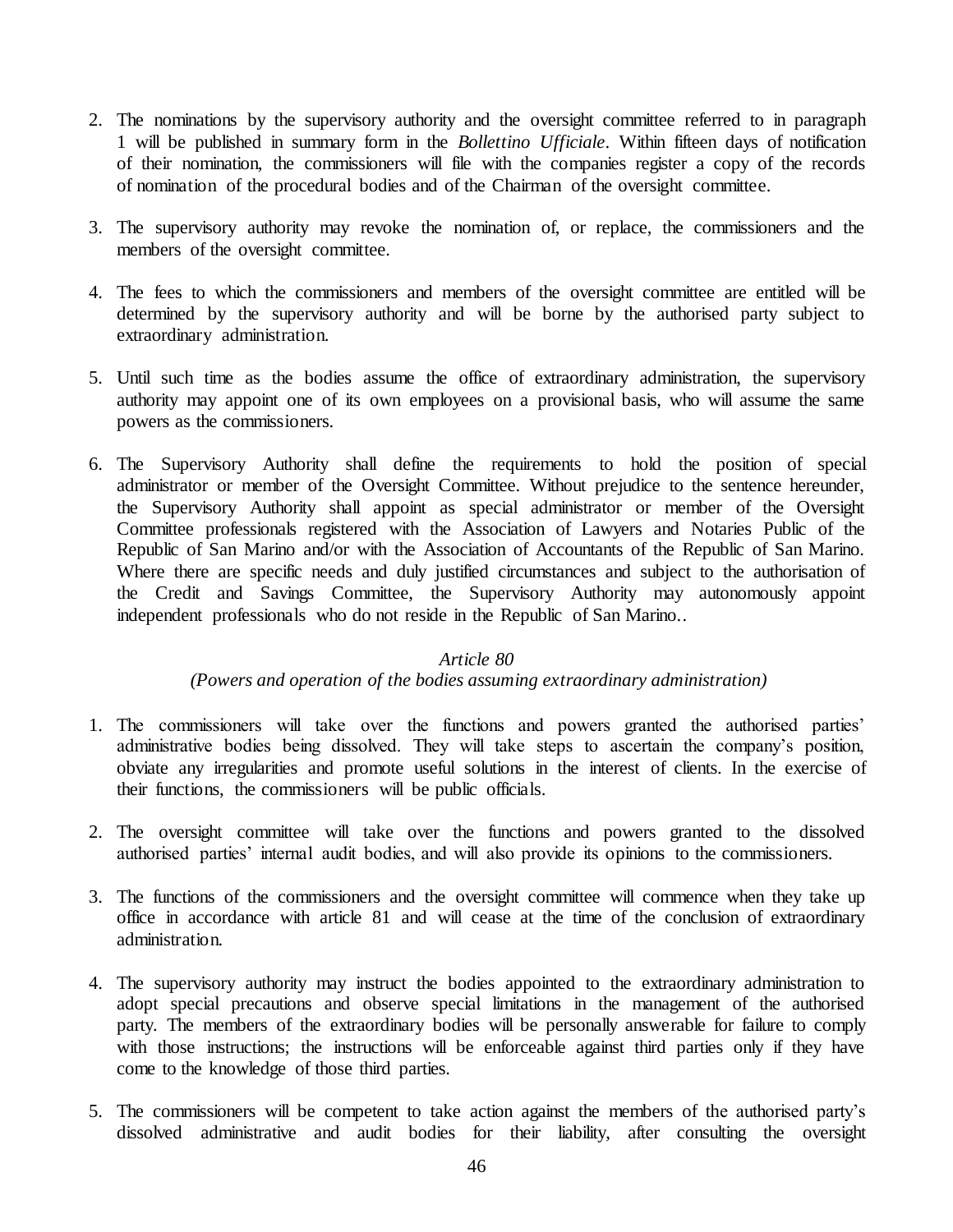committee and authorisation by the supervisory authority. The administrative bodies taken over by the commissioners will pursue the said claims for liability and will report to the supervisory authority on those claims.

- 6. The commissioners, following authorisation by the supervisory authority, may call a meeting of all those bodies not having an administrative or audit function, whose activity has been suspended pursuant to article 78(3). The agenda will be drawn up by the commissioners and may not be amended by the body convened.
- 7. If there is more than one commissioner, the commissioners will decide by a majority of the members in office; if voting is equal, the decision will be deemed to be rejected. The commissioners' powers of representation will be validly exercised by means of their joint or several signatures, as provided by the supervisory authority at the time of their nomination. Delegations may nonetheless be granted to one or more commissioners.
- 8. The oversight committee will pass resolutions by a majority of the members in office; if voting is equal, the Chairman's vote will prevail.

## *Article 81*

### *(Initial measures)*

- 1. In taking up office, the commissioners will take over the company from the authorised party's dissolved administrative bodies. The commissioners will formalise their assumption of this office by drawing up a summary minute. At least one member of the oversight committee shall be present during these operations.
- 2. If the commissioners are unable to take up office due to lack of support from the authorised party's dissolved administrative bodies or for other reasons, they will do so *ex officio* with a notary in attendance.
- 3. The provisions of paragraphs 1 and 2 will also apply to the provisional commissioners referred to in article 79(5).
- 4. If the financial statements for the year ending before the commencement of the extraordinary administration procedure have not been approved, the commissioners will take steps to file with the Sole Court, in lieu of the financial statements, a report on the assets and liabilities and financial situation, drawn up on the basis of the information available. The report will be accompanied by a report from the oversight committee. There shall, however, be no profit distribution.

# *Article 82*

# *(Suspension of payments)*

1. If exceptional circumstances arise the commissioners may, to safeguard the interests of creditors, suspend the payment of liabilities of any nature by the authorised party or the return of financial instruments to the authorised party's clients. The suspension measure may be issued only after obtaining the opinion of the oversight committee and following authorisation by the supervisory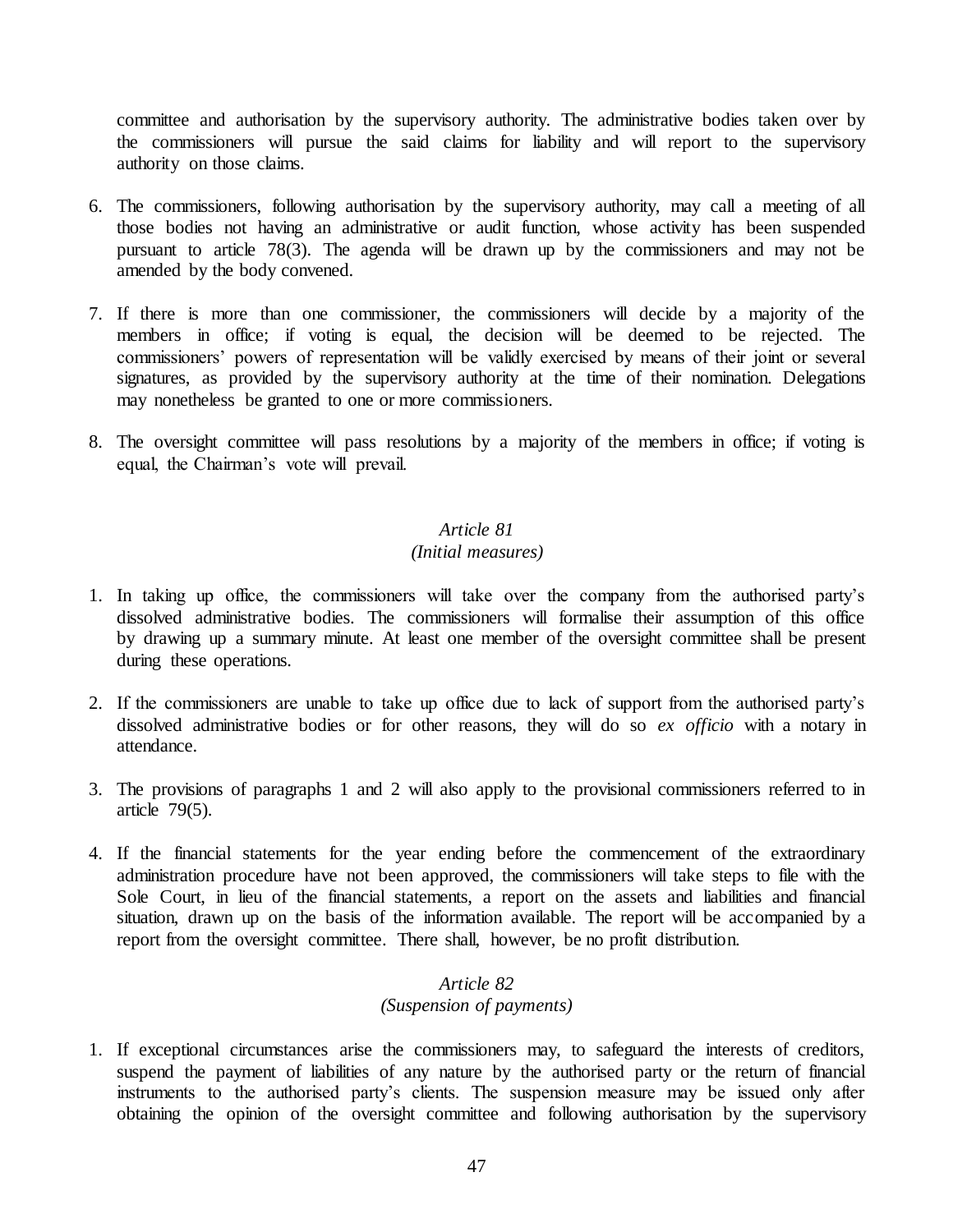authority, which may give orders for the issue of the said suspension measure. The suspension will be valid for a period of not more than one month, which may be extended according to the same procedure for no more than a further two months.

- 2. During the period of suspension specified in the preceding paragraph, no acts of enforcement or provisional remedies to secure the assets of the authorised party subject to extraordinary administration or the financial instruments of that party's clients may be undertaken, and therefore any such acts that have been taken will be ineffective. During the same period no charges may be registered against the real property of the authorised party subject to extraordinary administration, nor may other pre-emptive rights be acquired over its movable assets, except in pursuance of measures issued by the judicial authority before the commencement of the period of suspension.
- 3. Suspension will not constitute a state of insolvency.

#### *Article 83*

#### *(Final measures)*

- 1. On coming to the end of their functions, the commissioners and members of the oversight committee will draw up separate reports on their activities and forward them to the supervisory authority. The authority will arrange for notice to be given of the closing of the extraordinary administration by an announcement to be published in the *Bollettino Ufficiale*.
- 2. The close of the financial year during which extraordinary administration commences will be deferred for all statutory purposes to the end of that procedure. The commissioners will draw up the financial statements, which will be presented to the supervisory authority for its approval within four months of the closing of the extraordinary administration and published according to the procedures prescribed by law. The financial year to which the financial statements drawn up by the commissioners refer will constitute a single tax period. Within one month of approval by the supervisory authority, the bodies taking over from the commissioners will submit a return of the incomes for that period, in accordance with current tax regulations.
- 3. Before their functions cease, the commissioners will arrange for the ordinary administration bodies to be reconstituted. The successor bodies will take over the company from the commissioners in accordance with the procedures set out in article 81.

### *Article 84 (Suspension of the administrative bodies)*

- 1. In an absolute emergency, the supervisory authority may order the suspension of the authorised party's administrative bodies and at the same time appoint a commissioner who will take over the management when the circumstances listed in article 78 arise.
- 2. The commissioner will remain in office for a maximum period of sixty days. In the exercise of his functions, the commissioner will be a public official. The supervisory authority may establish special precautions and limitations for the management of the authorised parties and shall be kept constantly informed.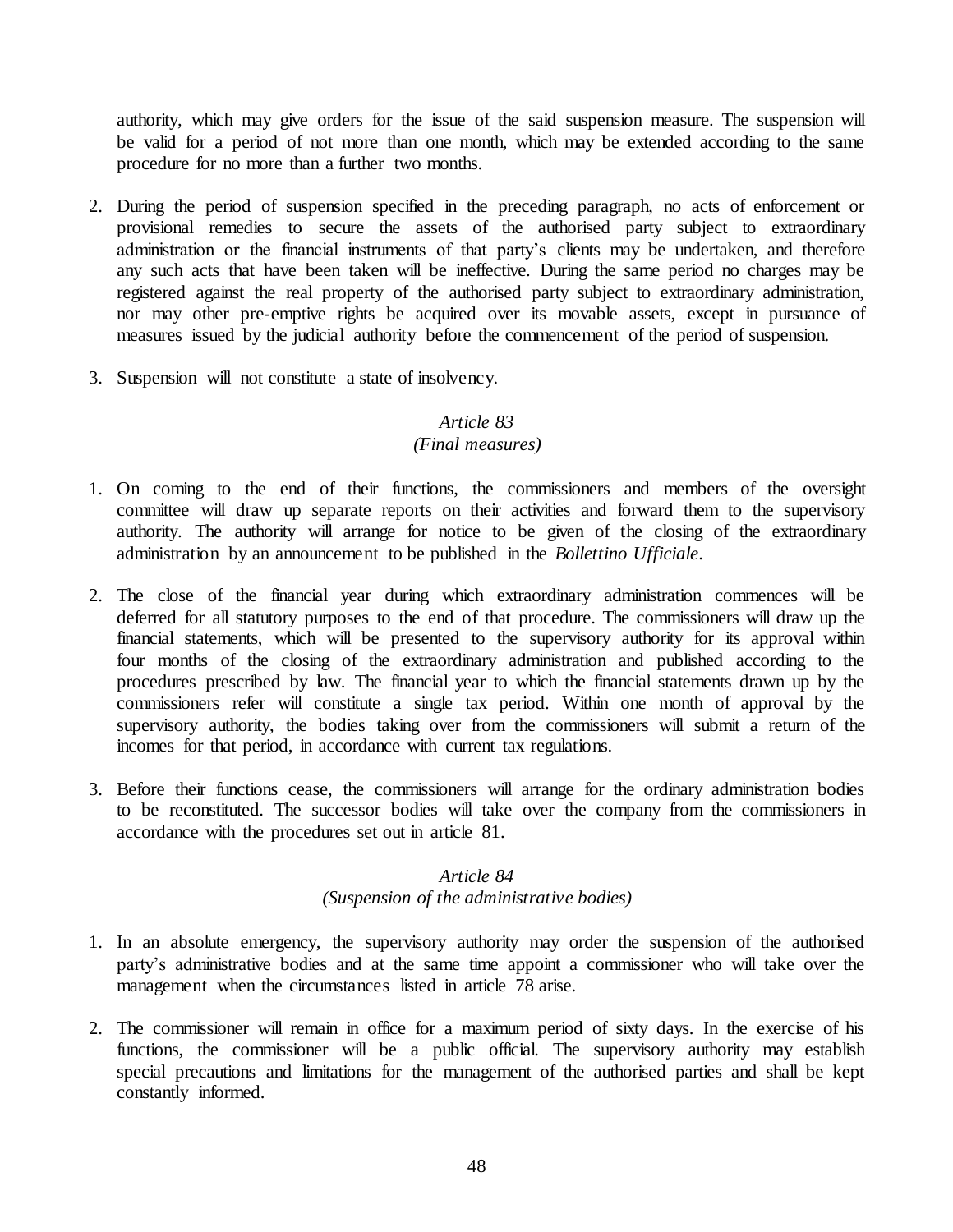- 3. The fee payable to commissioner will be determined by the supervisory authority in the light of criteria established by itself and will be borne by the company to which the commissioner is appointed.
- 4. Civil action against the commissioner for acts carried out in the performance of his office may be brought following authorisation by the supervisory authority.
- 5. The present article will also apply to the San Marino branches of foreign authorised parties. The commissioner will assume the powers of the authorised party's administrative bodies in dealings with the branches.

## **Chapter II Administrative Compulsory Winding-up**

#### *Article 85*

# *(Administrative Compulsory winding-up)*

- 1. By a resolution of the Supervision Committee, even when extraordinary administration or liquidation in the ordinary forms is already taking place, the revocation of the authorisation to exercise reserved activities and the administrative compulsory winding-up of the authorised parties may be ordered if the facts referred to in article 78(1) are of exceptional gravity.
- 2. Administrative compulsory winding-up may be ordered by the same procedure as that indicated in paragraph 1 of this article, on the reasoned application of the authorised party's administrative bodies or extraordinary general meeting, or by the commissioners or liquidators.
- 3. The liquidators will notify interested persons so requesting of the Supervision Committee resolution, no earlier than on taking up office in accordance with article 89.
- 4. The resolution referred to in paragraph 1 will be published in summary form in the *Bollettino Ufficiale*.
- 5. The functions of the authorised party's administrative and audit bodies, general meetings and any other of its bodies will cease as of the date of issue of the resolution referred to in paragraph 1.
- 6. All matters not expressly covered in the present Chapter will be regulated by current measures on the subject of composition with creditors, where these are compatible.

# *Article 86 (Bodies of proceedings)*

- 1. The supervisory authority will appoint:
	- a) one or more liquidators:
	- b) an oversight committee consisting of three or five members, who will nominate its chairman by a majority of votes.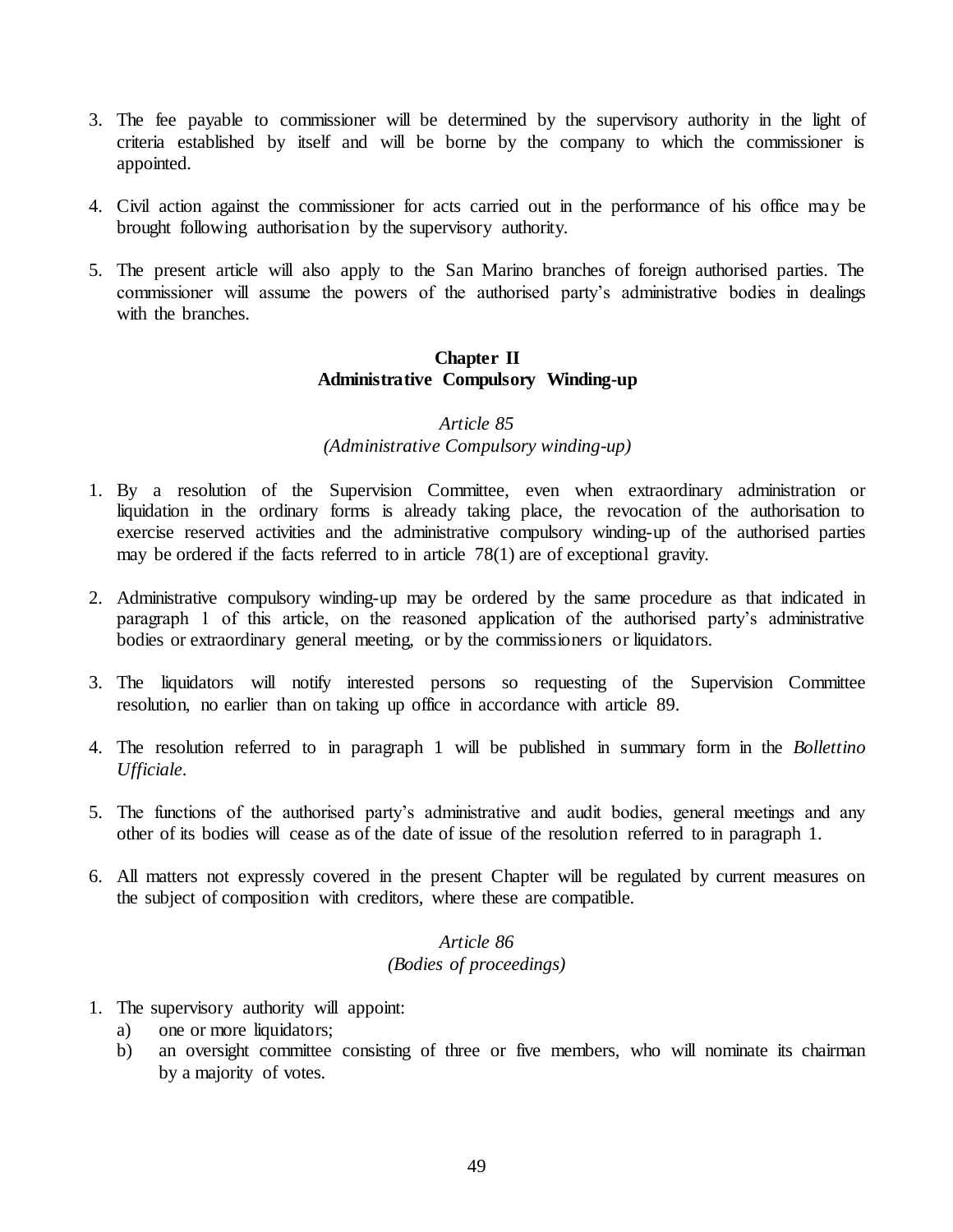- 2. The appointments by the supervisory authority and oversight committee referred to in paragraph 1 will be published in summary form in the *Bollettino Ufficiale*. Within fifteen days of notification of their appointment, the liquidators will file with the companies register a copy of the deeds of appointment of the bodies assigned to the administrative compulsory winding-up and of the chairman of the oversight committee.
- 3. The supervisory authority may revoke or replace the liquidators and the members of the oversight committee.
- 4. The fees payable to the liquidators and to the members of the oversight committee will be determined by the supervisory authority in the light of criteria established by the authority and will be borne by the estate being wound up.
- 5. Without prejudice to the sentence hereunder, the Supervisory Authority shall appoint as liquidator or member of the Oversight Committee professionals registered with the Association of Lawyers and Notaries Public of the Republic of San Marino and/or with the Association of Accountants of the Republic of San Marino. Where there are specific needs and duly justified circumstances and subject to the authorisation of the Credit and Savings Committee, the Supervisory Authority may autonomously appoint independent professionals who do not reside in the Republic of San Marino.

### *(Effects of the resolution declaring the administrative compulsory winding-up proceedings)*

- 1. Payment of liabilities of any nature and the restitution of assets to third parties will be suspended from the date on which the bodies take up office.
- 2. With effect from the date stated in the first paragraph of this article, no action may be brought or any judgment acted upon against the corporate capital of an authorised party subject to administrative compulsory winding-up, save as provided in articles 91 and 96(3) below. In the same way, no acts of enforcement or provisional remedies may be initiated or pursued, and other current rules on composition with creditors will be applicable, regulating dispossession of assets, the voidability or ineffectiveness of the alienation assets to the prejudice of creditors, the stay of all debts and suspension of interest during the proceedings, compensation for and ranking of claims, liens, pending contracts and all other rules of a non-procedural nature to the extent that they are compatible.

#### *Article 88*

# *(The powers and operation of the bodies appointed to the administrative compulsory winding-up proceedings)*

1. The liquidators will have the power of legal representation of the authorised party subject to administrative compulsory winding-up, will exercise all the actions to which they are entitled and will carry out the actual liquidation operations. In the performance of their functions, the liquidators will be public officials.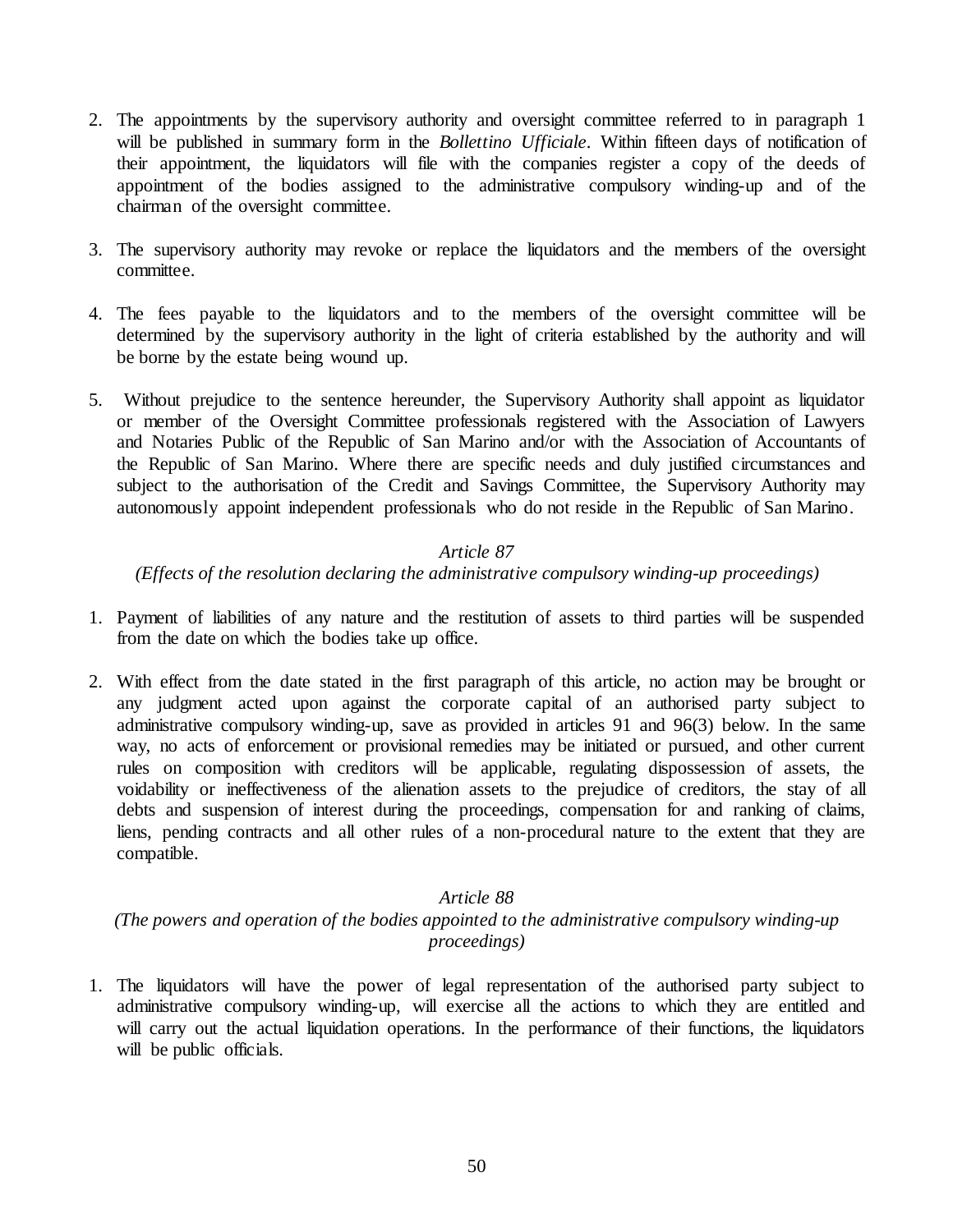- 2. The oversight committee will assist the liquidators in the performance of their functions, monitor their actions and furnish opinions in those cases specified in this Chapter or by the supervisory authority's measures.
- 3. The supervisory authority may issue measures on the conduct of the administrative compulsory winding-up proceedings and may also establish that certain categories of operations or acts shall be required to be authorised by itself, and that the preliminary opinion of the oversight committee shall be obtained, before those operations or acts. The members of the liquidation bodies will be personally liable for failure to comply with the supervisory authority's measures; those measures will not be effective against third parties who have not had cognizance of them.
- 4. The liquidators shall, within a term of one hundred and eighty days from their appointment, present to the supervisory authority a report on the authorised party's accounting position and its assets and liabilities, and on progress with the administrative compulsory winding-up, together with a report by the oversight committee.
- 5. The parties entitled to take action on the grounds of liability against the members of the bodies of the authorised party subject to administrative compulsory winding-up will be the liquidators, having obtained the opinion of the oversight committee, following authorisation by the supervisory authority.
- 6. Paragraphs 7 and 8 of Article 80 of this Law shall apply to liquidators and the Oversight Committee.

### *Article 89 (Initial measures)*

- 1. In taking up office, the liquidators will take over the company from the previous bodies appointed to its management, by drawing up a summary minute, and will acquire a statement of accounts and draw up an inventory.
- 2. Article  $81(1)($ last sentence), (2) and (4) will apply.

# *Article 90*

# *(Schedule of liabilities)*

- 1. Within two months of taking office, the liquidators will notify each creditor, by registered letter with advice of receipt, of the amounts payable to each one according to the accounts and documents of the authorised party subject to administrative compulsory winding-up.
- 2. Similar notification will be forwarded to those persons recorded as being the owners of rights *in rem* to the assets and financial instruments in the possession of the authorised party subject to administrative compulsory winding-up, as well as to the clients entitled to the restitution of the said financial instruments.
- 3. The supervisory authority may specify further forms of publication for the purpose of making known the deadlines for the proving of claims pursuant to paragraph 5 of the present article.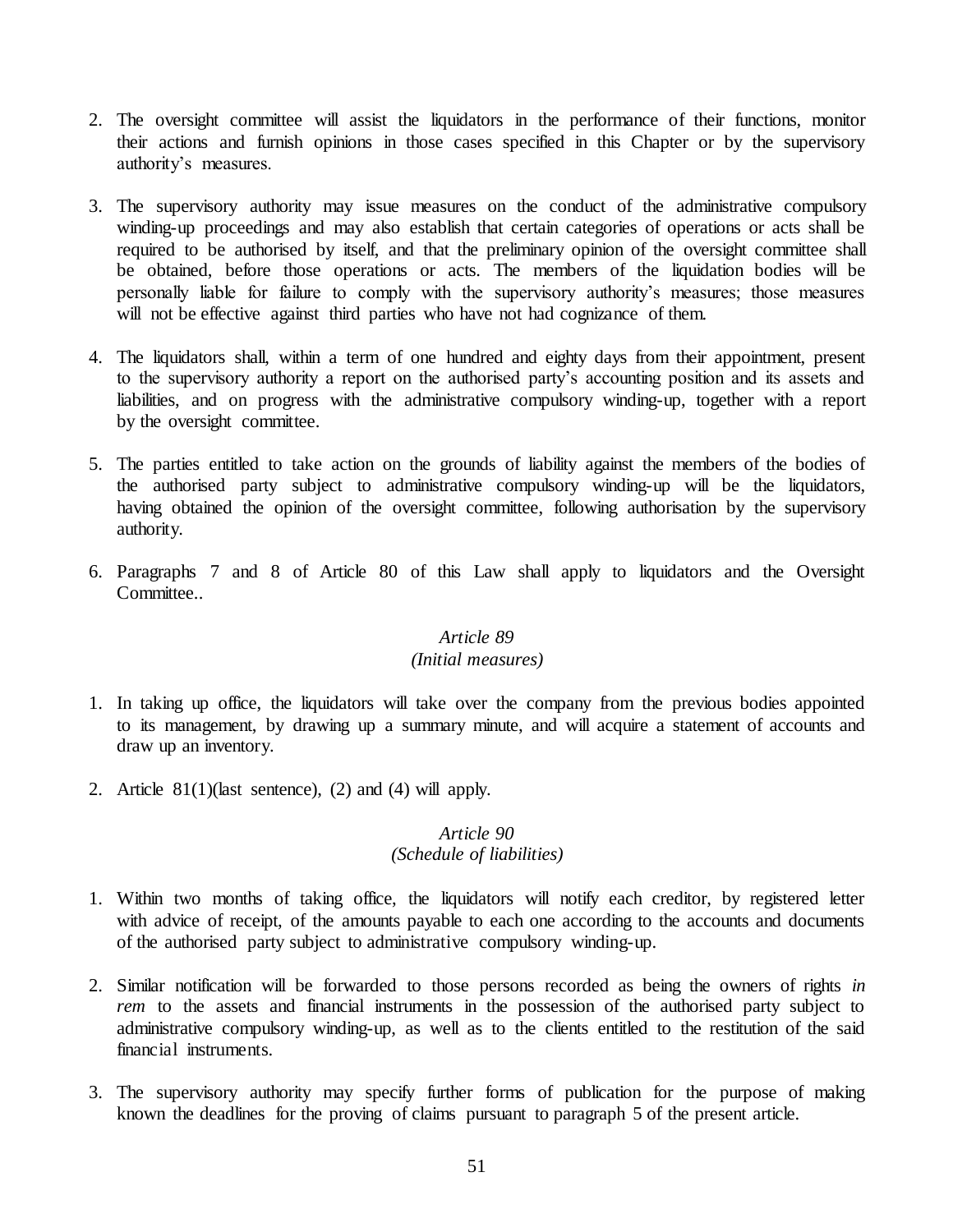- 4. Within fifteen days of receipt of the registered letter referred to in paragraphs 1 and 2, the creditors and holders of the rights indicated may present, or forward by registered letter with advice of receipt, their claims to the liquidators, attaching documentary evidence. Failure to exercise this right will not prejudice the right of objection to the schedule of liabilities referred to in article 91.
- 5. Within sixty days of the publication in the *Bollettino Ufficiale* of the resolution ordering administrative compulsory winding-up, the creditors and holders indicated in paragraph 2 who have not received the notification specified in paragraphs 1 and 2 shall apply to the liquidators, by registered letter with advice of receipt, for recognition of their claims and restitution of their assets, presenting documents evidencing the existence, nature and amount of their entitlements.
- 6. After the lapse of the term stated in paragraph 5 and no later than thirty days thereafter, the liquidators will, having heard the authorised party's former directors, present the supervisory authority with the schedule of allowed creditors and the recognised claims of each one, indicating the pre-emptive rights and their ranking, together with lists of the holders of the rights indicated in paragraph 2 of this article and the parties whose claims have not been recognised. The clients entitled to the restitution of financial instruments will be listed in a special separate section of the schedule of liabilities.
- 7. Within the same periods as specified in paragraph 6, the liquidators will file with the Sole Court the lists of preferential creditors, the holders of the rights indicated in paragraph 2 of this article, and parties belonging to the same categories as those whose claims have not been recognised, and the list may be consulted by persons entitled to do so at that Court.
- 8. Thereafter the liquidators will without delay notify, by registered letter with advice of receipt, those parties whose claims have not been recognised, in whole or in part, of the decision taken in their regard. Notice of filing of the schedule of liabilities will be published in the *Bollettino Ufficiale*.
- 9. Once the measures stated in paragraphs 6 and 7 above have been carried out, the schedule of liabilities will be rendered enforceable.

#### *(Objection to the schedule of liabilities)*

- 1. Parties whose claims have not been allowed, in whole or in part, within fifteen days of receipt of the registered letter specified in article 90(8), and parties allowed within the same term with effect from the date of publication of the announcement specified in article 90(8), may object to the schedule of liabilities, as regards their own position and against recognition of rights in favour of the parties included in the lists indicated in article 90(7) .
- 2. The objection will be submitted by filing the appeal with the Sole Court.
- 3. A single *Commissario della Legge (*investigating judge) will have jurisdiction over all cases pertaining to compulsory winding-up proceedings.
- 4. Without prejudice to the enforceability of the schedule of liabilities and the provisions of the present article, objections will be in accordance with the forms and procedures specified by law.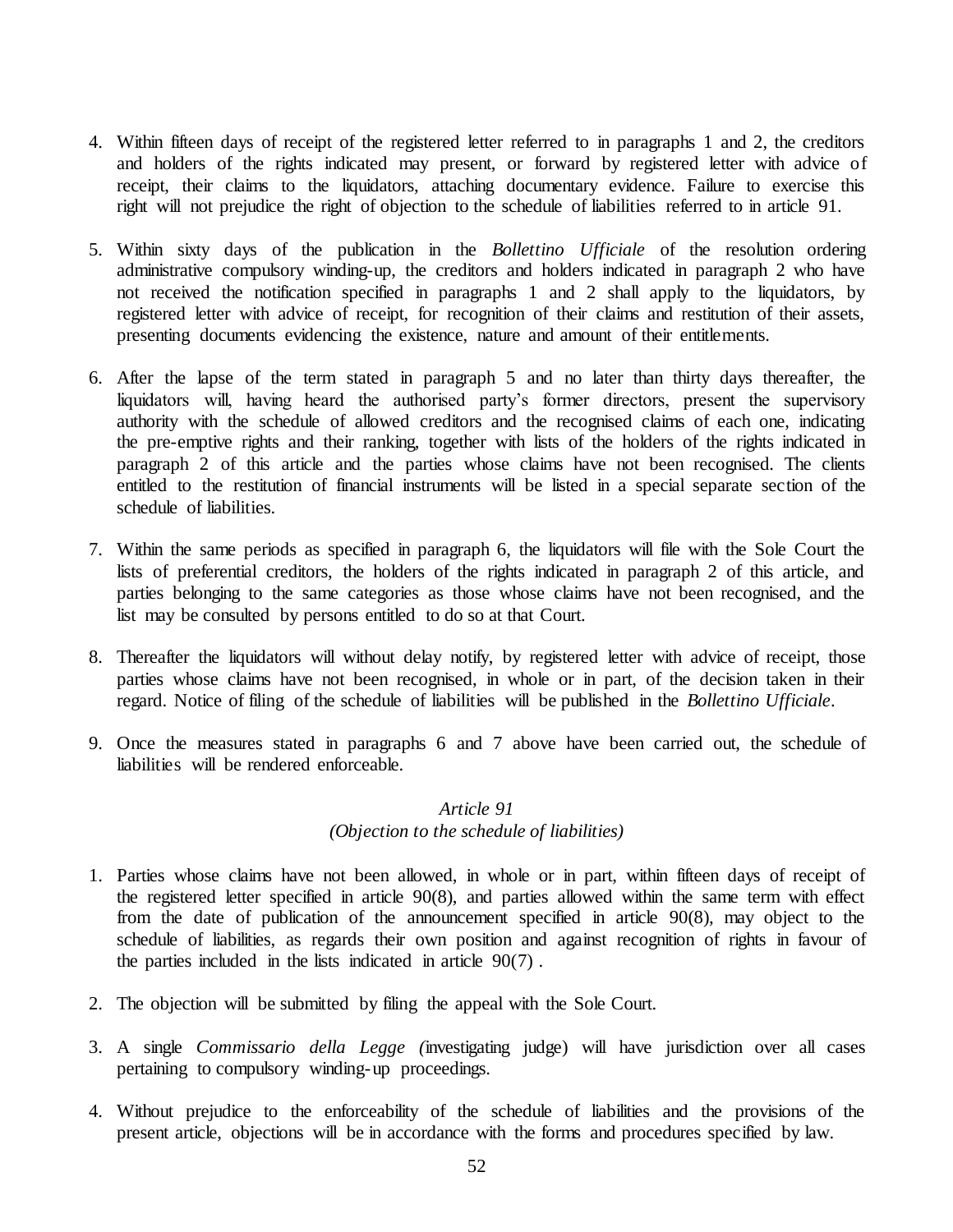# *Article 92 (Liquidation of assets)*

- 1. Liquidators will be granted all the powers required for the realisation of the assets.
- 2. The liquidators may, on obtaining the favourable opinion of the oversight committee and after authorisation by the supervisory authority, assign the assets and liabilities, the business, branches of the business and the tangible assets and legal relationships that can be identified en bloc. They may be assigned at any time in the proceedings, even before the schedule of liabilities is lodged. The assignee will, however, be answerable only for the liabilities arising as evidenced by the schedule of liabilities. The supervisory authority will establish the forms whereby the assignment is advertised. The provisions referred to in article 52(4) will apply to the assignments of assets and liabilities pursuant to the present paragraph.
- 3. If needed, and for the better realisation of the assets, the liquidators may, following authorisation by the supervisory authority, continue to conduct the business or certain branches of business, observing the precautions indicated by the oversight committee. Continuation of the conduct of the business by the bodies appointed to the administrative compulsory winding-up proceedings within the term stated in article 87(1) will exclude the statutory dissolution of the pre-existing legal relationships covered by the rules referred to in article 87(2).
- 4. For the purpose inter alia of distributions to entitled parties, the liquidators may take out loans, conduct other borrowing transactions and pledge corporate assets as surety, according to the instructions and precautions laid down by the oversight committee and following the supervisory authority's authorisation.

## *Article 93 (Treatment of claims arising from insurance policies)*

- 1. The assets covering the technical reserves of life and non-life branches will be set aside as a priority for meeting the obligations arising from the policies to which they pertain.
- 2. With effect from the resolution ordering the administrative compulsory winding-up, the commissioners may not, without the authorisation of the supervisory authority, alter the composition of the assets covering the technical reserves, as indicated in the special register maintained in the manner laid down by the supervisory authority, set out in Part II, Title I, Chapter II of the present law, nor may they alter the register itself, with the exception of the correction of material errors Notwithstanding the constraint on alterations, the commissioners will enter in the register the financial proceeds accruing from the assets, together with the amount of the premiums collected in the period between the opening of the liquidation proceedings and payment of insurance claims, or up to the date of transfer if the portfolio is transferred. If the proceeds from the liquidation of the assets are less than the assessed liabilities entered in the register, the commissioners will be required to furnish justification for this to the supervisory authority.
- 3. The assets covering technical reserves in the life branch will be drawn upon to satisfy claims by the following, with priority over other holders of claims arising before the winding-up order, even if they are backed by lien or hypothecation: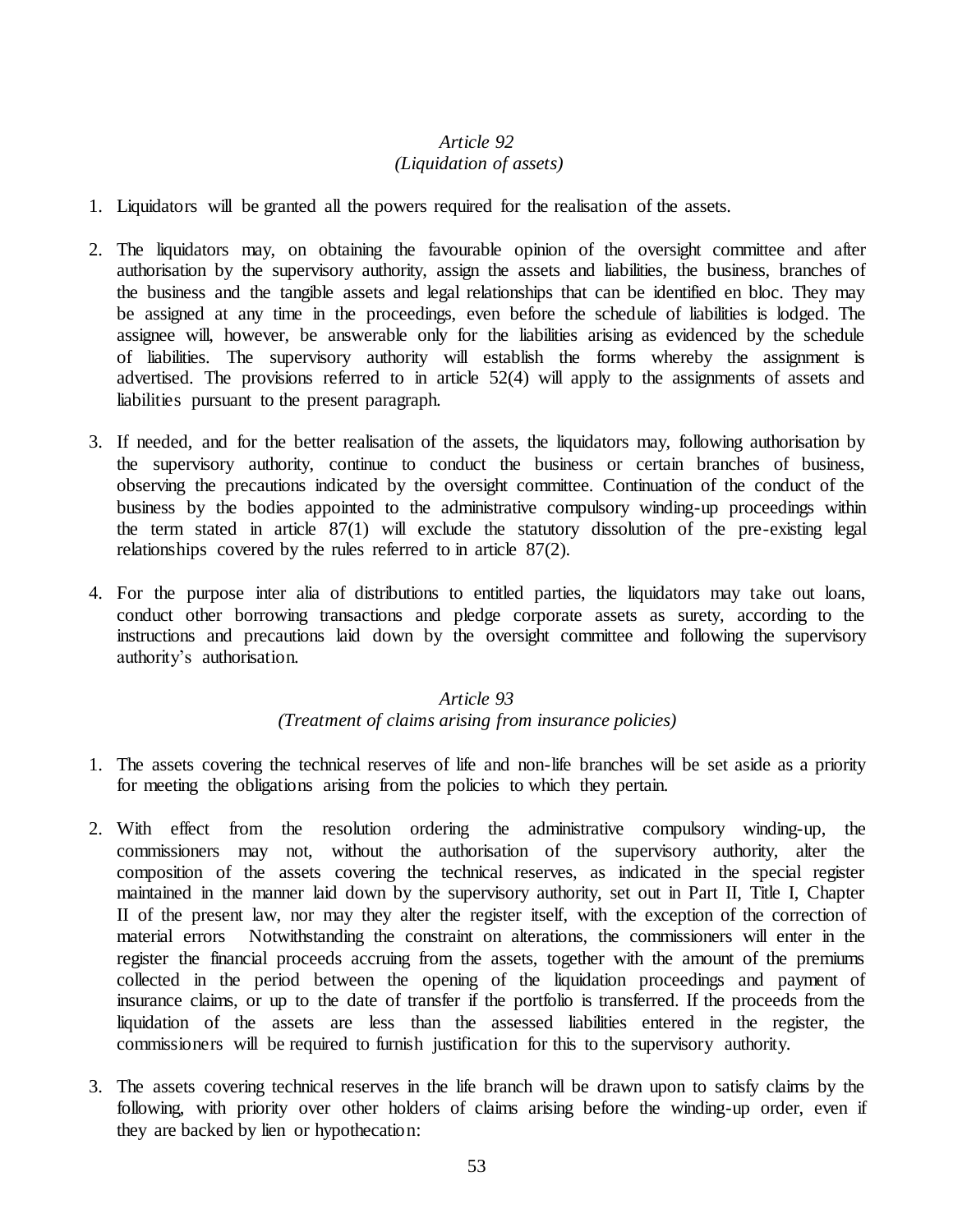- a) those entitled to capital payments or compensation on policies that have matured or against which claims are made by the sixtieth day following the date of publication of the winding-up order and those entitled to earnings maturing within the same period;
- b) the holders of claims arising from capital redemption operations;
- c) those entitled to amounts due for redemptions;
- d) the holders of policies current as of the date referred to in a), in proportion to the amount of the mathematical reserves;
- e) the holders of policies not requiring the constitution of mathematical reserves, in proportion to the fraction of the premium corresponding to the risk not incurred.
- 4. If the assets covering the technical reserves of life branches are insufficient to meet the claims indicated above, those claims described in a), b), c) and d) will have preference over the claims described in e).
- 5. The assets covering the technical reserves in the non-life branches will be used by the following, with priority over other holders of claims arising before the winding-up order, even if they are backed by lien or hypothecation:
	- a) those entitled to capital payments or compensation for claims arising by the sixtieth day following the date of publication of the winding-up order;
	- b) the holders of policies current as of the date referred to in a), in proportion to the fraction of the premium corresponding to the risk not yet incurred.
- 6. If the assets covering the technical reserves in the non-life branches are insufficient to meet all the claims listed in paragraph 5, those described in a) will have preference over the claims described in b).

## *(Treatment of claims arising from reinsurance policies)*

- 1. In the event of the administrative compulsory winding-up of the reinsured, the reinsurer shall pay the full compensation owed to the reinsured, subject to its set-off against the premiums and other credits.
- 2. In the event of the administrative compulsory winding-up of the reinsurance company or the reinsured, the debits and credits which, on completion of liquidation, are evidenced on the closing of the accounts for several reinsurance policies will automatically be set off against each other.

## *Article 95 (Restitution and distribution)*

1. The commissioners will arrange for the restitution of the assets and the financial instruments relating to the investment services and, in the order laid down by the rules on composition, will distribute the assets that have been liquidated. The fees and reimbursement of costs payable to the procedural bodies in the extraordinary administration preceding the administrative compulsory winding-up will be deemed to be on a par with the costs of the composition proceedings.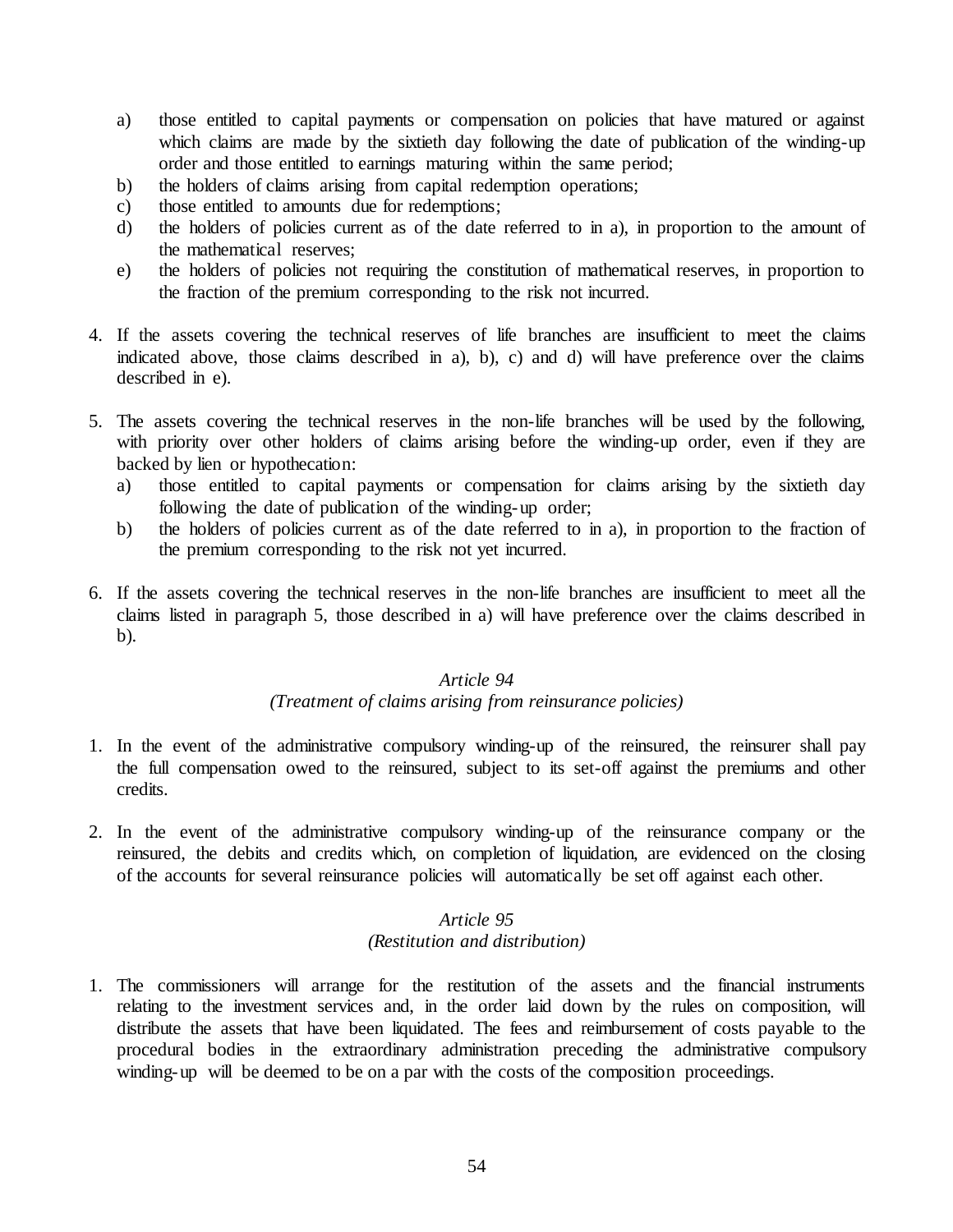- 2. If there has been compliance with the separation of the authorised party's capital from the capital of the clients entered into the special section of the schedule of liabilities, but the separation of the assets among those individual clients has not been observed, or if the financial instruments prove insufficient to make full restitution, the commissioners will, where possible, arrange for restitution pursuant to paragraph 1, in proportion to the claims allowed for each of the clients in the separate section of the schedule of liabilities, or to the liquidation of the financial instruments pertaining to the clients and to the distribution of the proceeds in the same proportion.
- 3. Clients entered in the special separate section of the schedule of liabilities will rank with unsecured creditors if the separation of the bank's own capital from the capital of its clients has not been observed, or for that part of the claim which has not been met, in those cases described in paragraph 2.
- 4. The commissioners may, having obtained the opinion of the oversight committee and following authorisation by the supervisory authority, arrange for partial distribution and restitution either to all the entitled parties or to categories thereof, even before all the assets have been realised and all the liabilities established.
- 5. Save as provided by paragraphs 6, 7 and 8, distribution and restitution shall not prejudice the final assignment of shares and assets to which all the beneficiaries are entitled.
- 6. In arranging for distribution and restitution, the commissioners will, if there are claims from creditors or other interested parties whose claims have not been admitted to the schedule of liabilities, set aside the amounts and the financial instruments corresponding to the distribution and restitution that have not been made to each of the said parties, with a view to their distribution or restitution to those parties if the claims are subsequently allowed or, if not, their release in favour of the other entitled parties.
- 7. In the cases specified by paragraph 6, the commissioners, having obtained the opinion of the oversight committee and following authorisation by the supervisory authority, may acquire appropriate guarantees in lieu of the amounts set aside.
- 8. The presentation of claims and applications as specified in article 90(4) and (5) after the stated terms will result in their competing only for any subsequent distribution and restitution, to the extent that those claims are allowed by the commissioner or, after the lodging of the schedule of liabilities, by the investigating judge (Commissario della Legge) deciding on objections submitted in accordance with article 91.

# *(Final measures)*

1. After liquidation of the assets, but before the final distributions to creditors and the final restitution to entitled parties, the liquidators will submit the final liquidation balance sheet, the financial report and the distribution plan, together with their own report and the report of the oversight committee, to the supervisory authority, which will authorise its deposition with the Sole Court. The liquidation will constitute a single financial year, to include the year for tax purposes: within one month of the deposition, the commissioners will submit the return of income for the said period in compliance with current tax measures.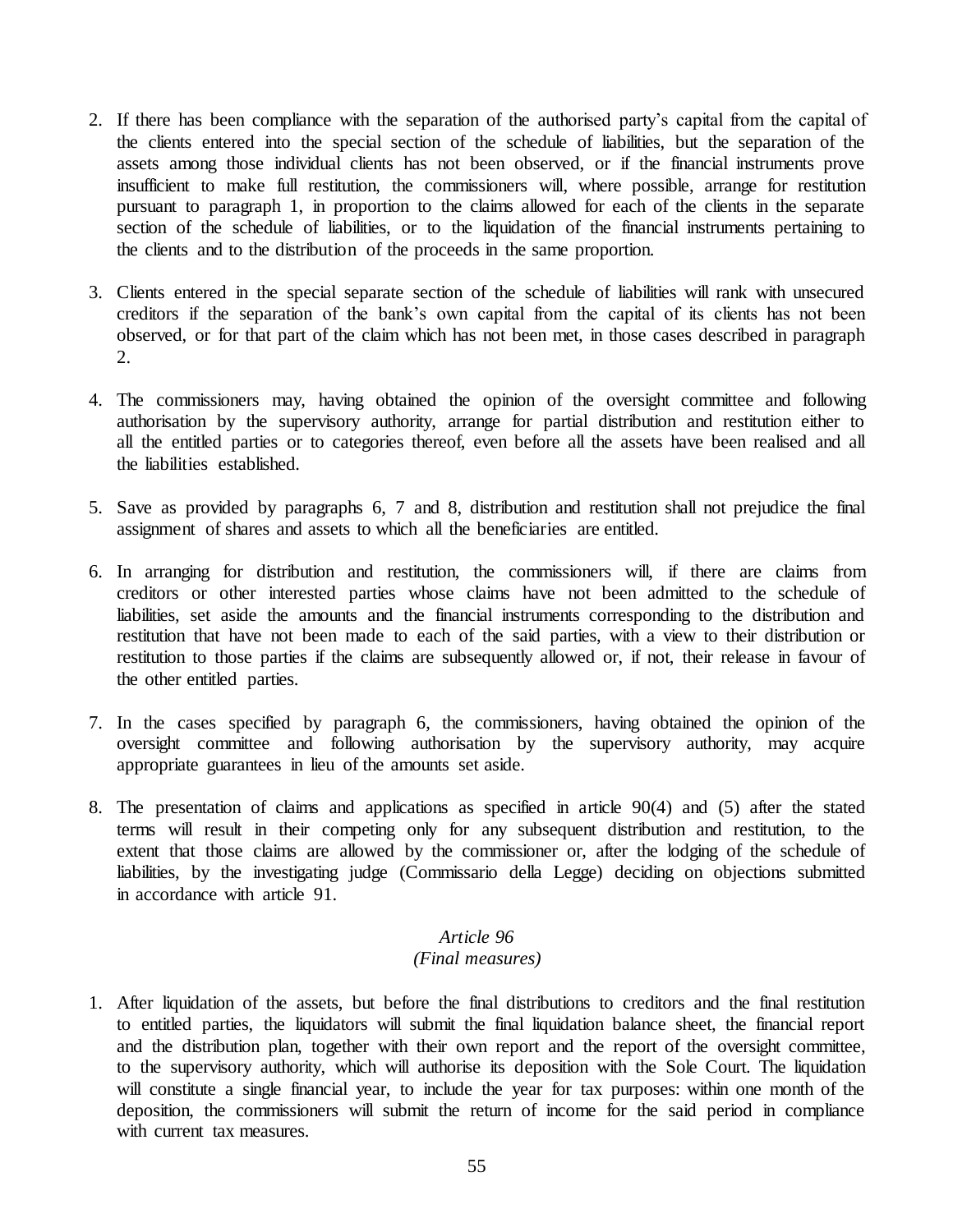- 2. Notice of deposition will be given by an announcement in the *Bollettino Ufficiale*. The supervisory authority may specify additional forms of publication.
- 3. Within twenty days of the announcement in the *Bollettino Ufficiale*, interested parties may make known any challenge by a petition to the investigating judge.
- 4. If the period indicated in paragraph 3 elapses without challenges having been made known or without the disputes having been settled by a final judgement, the liquidators will arrange for distribution to the creditors and for restitution to the entitled parties as provided by article 95.
- 5. Those amounts and financial instruments that cannot be distributed will be lodged in the manner laid down by the supervisory authority for subsequent distribution to entitled parties, subject to the option specified by article 95(7).
- 6. Pending appeals and judicial proceedings, including those on the assessment of the state of insolvency, will not preclude the adoption of the final measures set out in this article and the closing of the administrative compulsory winding-up proceedings.
- 7. The liquidators will apply for the company's cancellation from the companies register. The company's books shall be lodged with the supervisory authority and retained for ten years, as provided by article 149.
- 8. Following the close of the administrative compulsory winding-up proceedings, the liquidators will retain their lawful entitlement to act, even in subsequent stages and at other levels of jurisdiction.
- 9. In the cases of assignment as described in article 92(2), the liquidators will be excluded from actions pertaining to the relations assigned into to which the assignee is a party.

# *Article 97 (Branches of foreign parties)*

1. If the authorisation for an activity by a foreign authorised party has been revoked by the competent foreign authority, its branches in San Marino may be subject to administrative compulsory windingup proceedings in accordance with the provisions of this chapter, to the extent that they are compatible.

## *Article 98 (State of insolvency)*

- 1. The investigating judge, having taken the opinion of the supervisory authority, may declare an authorised party to be in a state of insolvency, not subject to administrative compulsory windingup, on the petition of that authorised party, or at the request of one or more creditors.
- 2. The request for the state of insolvency to be declared may also be made to the investigating judge by the commissioners of authorised parties in extraordinary administration or whose administrative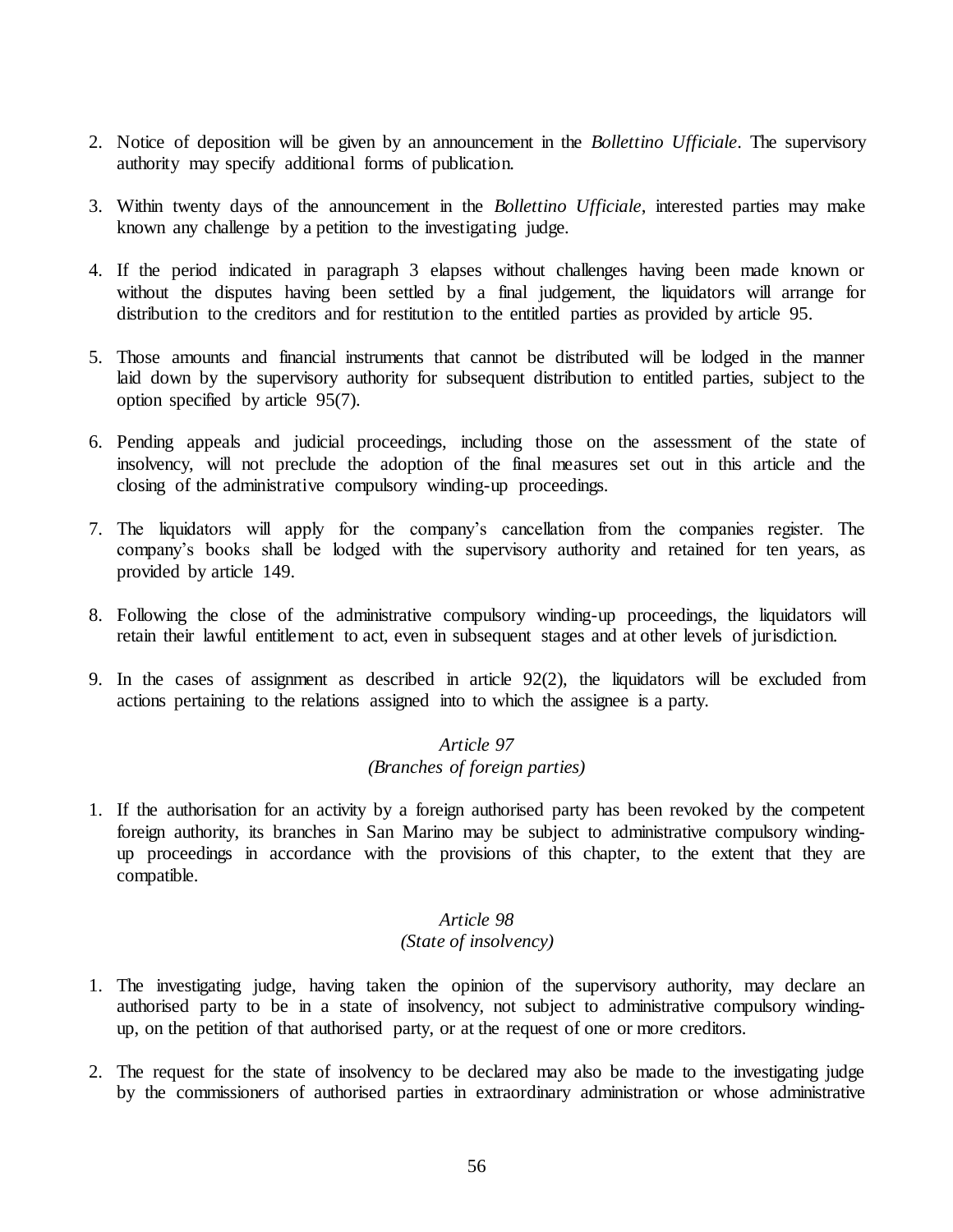bodies are under suspension, after the supervisory authority has given its opinion. In such cases the opinion referred to in paragraph 1 will not be necessary.

- 3. Following the declaration of an authorised party's state of insolvency, the supervisory authority will initiate the proceedings for the opening of administrative compulsory winding-up.
- 4. If the authorised party being compulsorily wound up is found to be in a state of insolvency, the liquidators, having obtained the opinion of the supervisory authority, shall petition the investigating judge for a declaration of the state of insolvency. In such cases the opinion referred to in paragraph 1 will not be necessary.
- 5. The declaration of insolvency referred to in paragraph 1 will render the current statutory measures on composition with credits applicable to a administrative compulsory winding-up proceeding to the extent that they are compatible. In such cases, at the supervisory authority's request, the Leading Magistrate will appoint an expert in compositions from among the investigating judges to support and provide advice to the liquidators.

# **Chapter III Ordinary Liquidation**

# *Article 99 (Ordinary liquidation)*

- 1. The authorised parties will notify the supervisory authority without delay of the occurrence of a cause for the company to be dissolved. The supervisory authority will assess whether the prerequisites exist for due conduct of liquidation proceedings.
- 2. No entry may be made in the companies register of instruments resolving on or declaring the dissolution of the company unless the assessment referred to in paragraph 1 has been conducted.
- 3. The entry referred to in paragraph 2 will entail the lapse of the authorisation for the exercise of reserved activities. The supervisory authority may, however, authorise the continuation of those activities within the limits allowed by the Companies Law in matters of ordinary liquidation; in such cases, article 65 will not apply to contracts entered into.
- 4. The supervisory authority's powers as set out in the present law will continue to be exerted over the company in liquidation.

## **Chapter IV Guarantee Systems**

# *Article 100 (Guarantee systems for the protection of depositors)*

1. Guarantee systems for the protection of depositors are established by Regency decree. Sanmarinese banks and the branches of foreign banks, unless they take part in an equivalent foreign system of guarantee, will be under an obligation to take part in the guarantee systems covered by this article.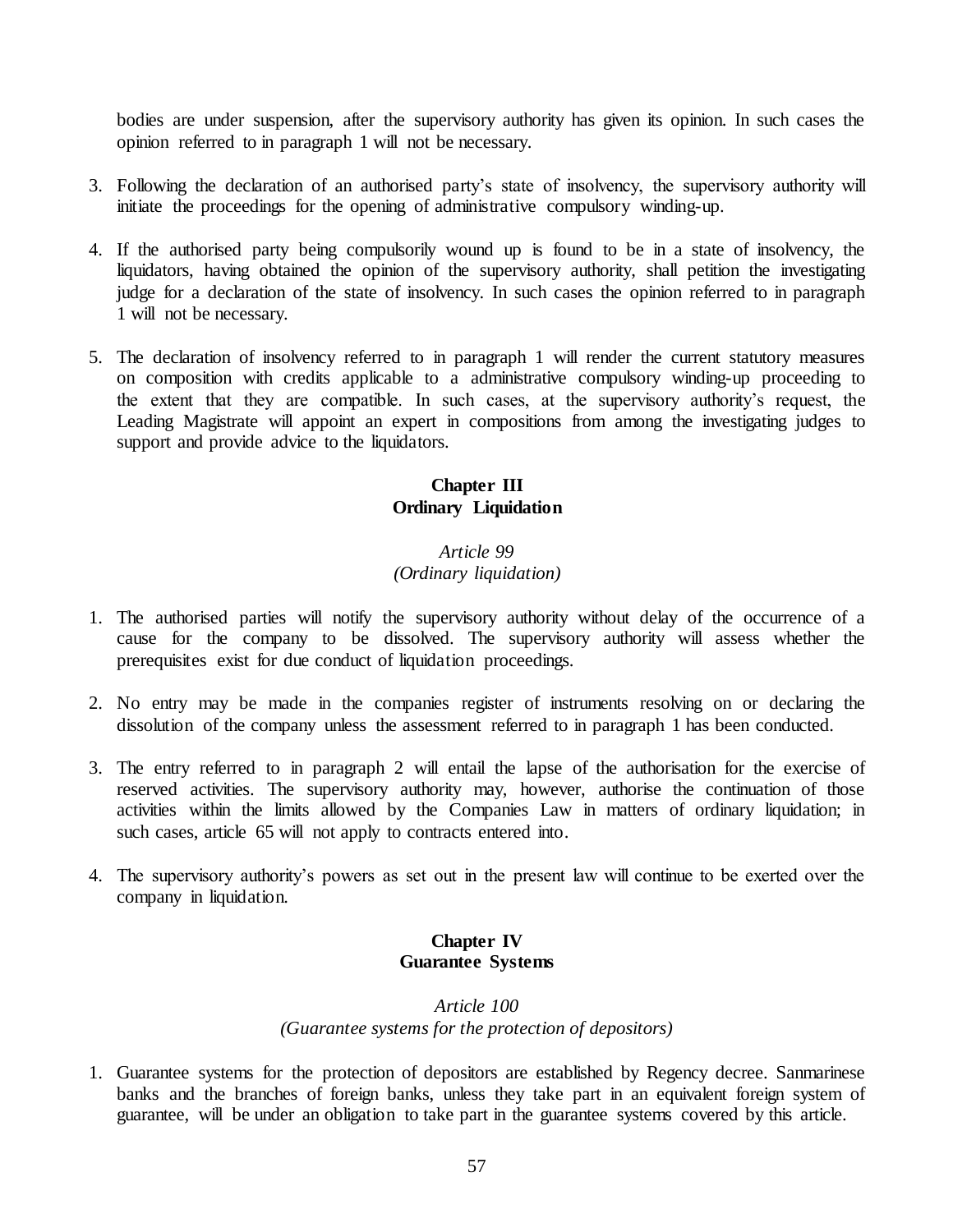- 2. The guarantee systems will be administered by the Central Bank or by one or more companies controlled by the Central Bank.
- 3. The supervisory authority will regulate:
	- a) the management and funding of the guarantee systems;
	- b) the cases in which the guarantee systems intervene and the forms of intervention;
	- c) the contributions by the banks participating in the guarantee systems;
	- d) the penalties imposed on banks not paying the contributions laid down under the guarantee systems;
	- e) the minimum and maximum reimbursement limits;
	- f) the characteristics of the deposits included under the cover offered by each guarantee system, as well as the quantitative limits and the requirements to be satisfied for those deposits to be covered;
	- g) notification to clients of the banks regarding the guarantee systems;
	- h) coordination of the activities of the guarantee systems with the regulations set out in Chapters I and II of this Title;
	- i) any other aspect associated with the guarantee systems.

# **TITLE III RELATIONS WITH OTHER AUTHORITIES**

#### *Article 101*

#### *(Relations with the Committee for Credit and Savings)*

1. The Committee for Credit and Savings may pass a resolution specifying the guidelines and general criteria to be observed by the supervisory authority in the performance of its supervisory functions and in the issue of measures of a general nature.

## *Article 102 (Relations with the Congress of State)*

- 1. The supervisory authority will forward to the Congress of State, through the Committee for Credit and Savings, a copy of the general measures it has issued and the penalties it has imposed.
- 2. The supervisory authority will, on a confidential basis, forward information and data on serious irregularities ascertained to the Congress of State, according to the procedures laid down by article 35 of the Central Bank's Statutes.

#### Article 103

(Relations with foreign supervisory authorities)

1. The supervisory authority cooperates with competent foreign authorities also through the exchange of information subject to full reciprocity. Such information to be exchanged can be requested or simply supplied.

2. Competent foreign authorities have to guarantee that equivalent conditions of privacy as for the information supplied are ensured by the local supervisory authority.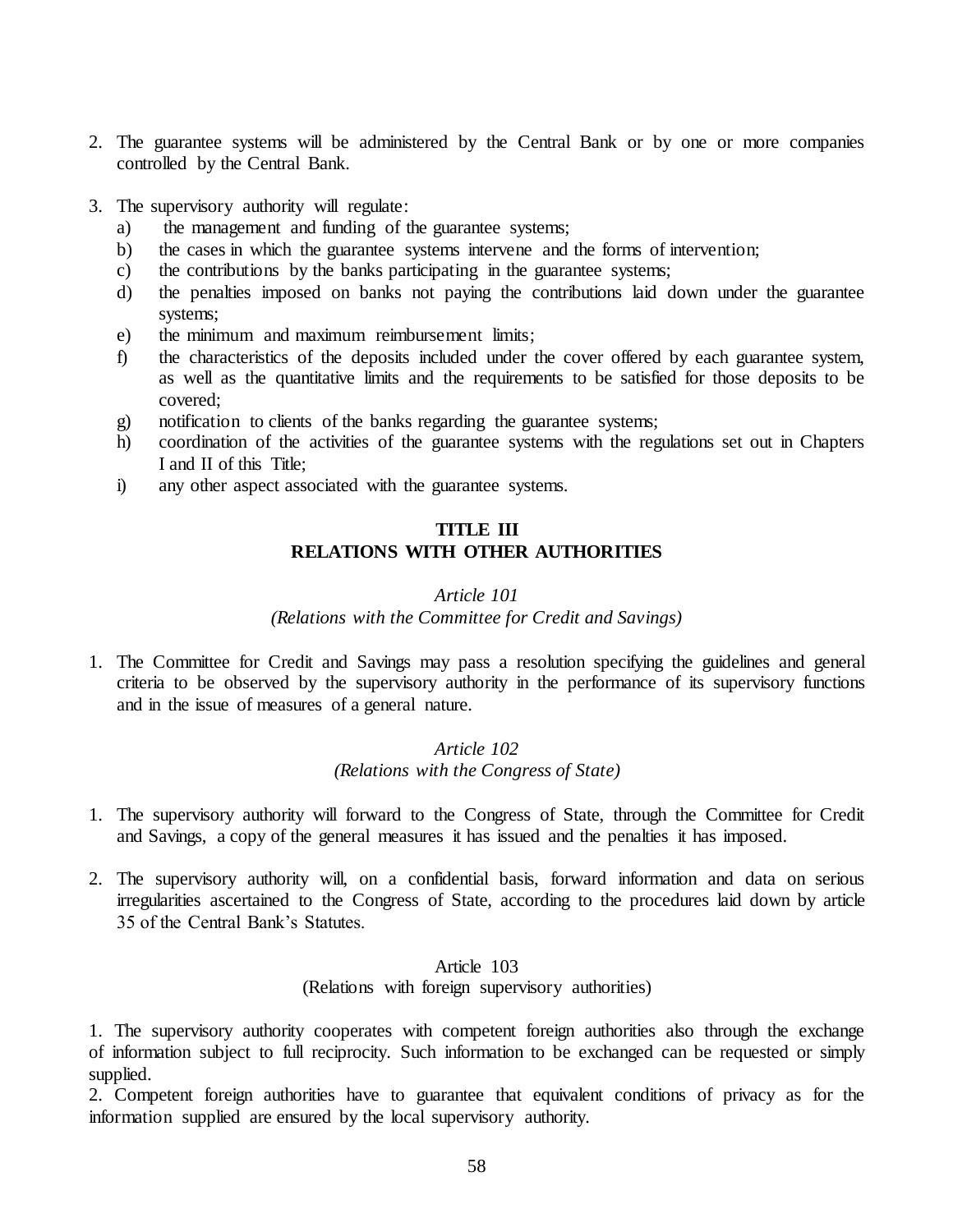3. In order to regulate the cooperation activity referred to in Paragraph 1, supervisory authorities can enter suitable cooperation agreements, which, once they have been stipulated, shall be disclosed to the Committee for Credit and Savings.

4. The agreements mentioned in the previous Paragraph provide for the possibility and ways to obtain information and documents also directly from supervised parties by the authority responsible for the supervision of their foreign parent company.

5. The information exchanged by the supervisory authority pursuant to the previous Paragraphs:

a) may be used by foreign authorities only:

- for the assessment of the conditions of access to the activity of supervised parties and to facilitate the individual and consolidated monitoring of the conditions on which that activity is being exercised, including supervisory profiles as for ownership, corporate officers, capital adequacy and management and control systems;
- for the infliction of penalties;
- in the context of an administrative appeals or legal proceedings against a decision of the competent authority;
- for the suppression of the crimes of money laundering and funding of terrorism.
- b) the information received may not be disseminated or communicated to third parties without the explicit written consent of the competent disclosing authorities.

# *Article 104 (Relations with the judicial authority)*

- 1. The supervisory authority's employees will, in the exercise of their functions, be public officials. The parties appointed by the supervisory authority in accordance with article 42(3) will also be public officials in the conduct of the assignment to which they have been appointed.
- 2. The parties referred to in paragraph 1 will be bound by official secrecy. They will be under an obligation to report all irregularities coming to their knowledge exclusively to the Supervision Committee , even when these are in the nature of crimes.
- 3. The Supervision Committee will notify the judicial authority as laid down by article 35(2) of the Central Bank's Statutes.
- 4. In the event of judicial investigations on authorised parties, financial promoters and insurance and reinsurance intermediaries, the investigating judge may avail himself of the supervisory authority for that purpose and for all effects.

## *Article 105 (Relations with the Department of the State Secretary for Industry)*

1. The supervisory authority will cooperate with the Department of the State Secretary for Industry on supervision over the auditing firms and independent auditors entered in the list referred to in Law 146 of 27 October 2004, where they have been appointed by the authorised parties.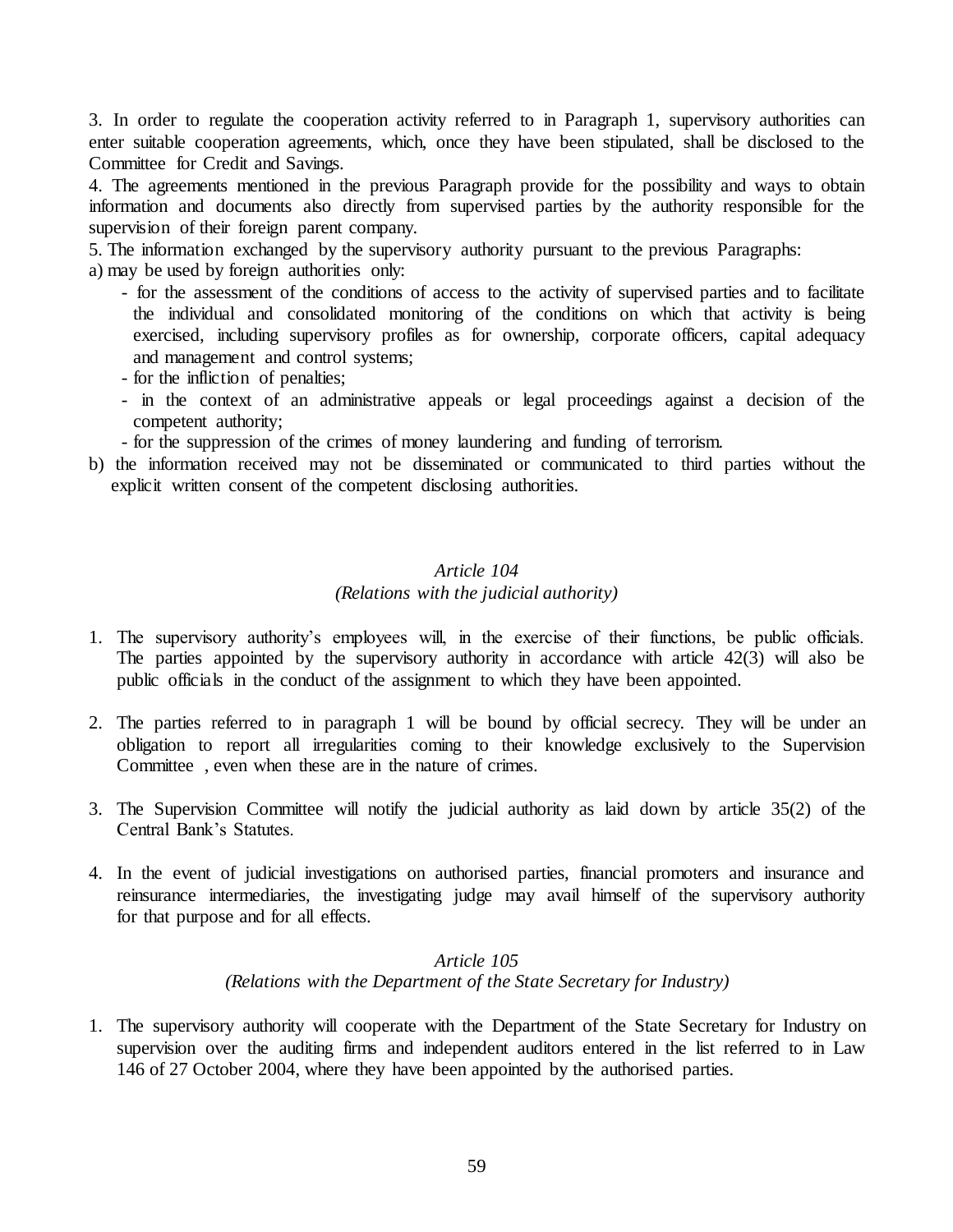2. If the supervisory authority ascertains a breach of the rules set out in the present law that govern the activities of independent auditors, it will notify the Department for the State Secretary for Industry.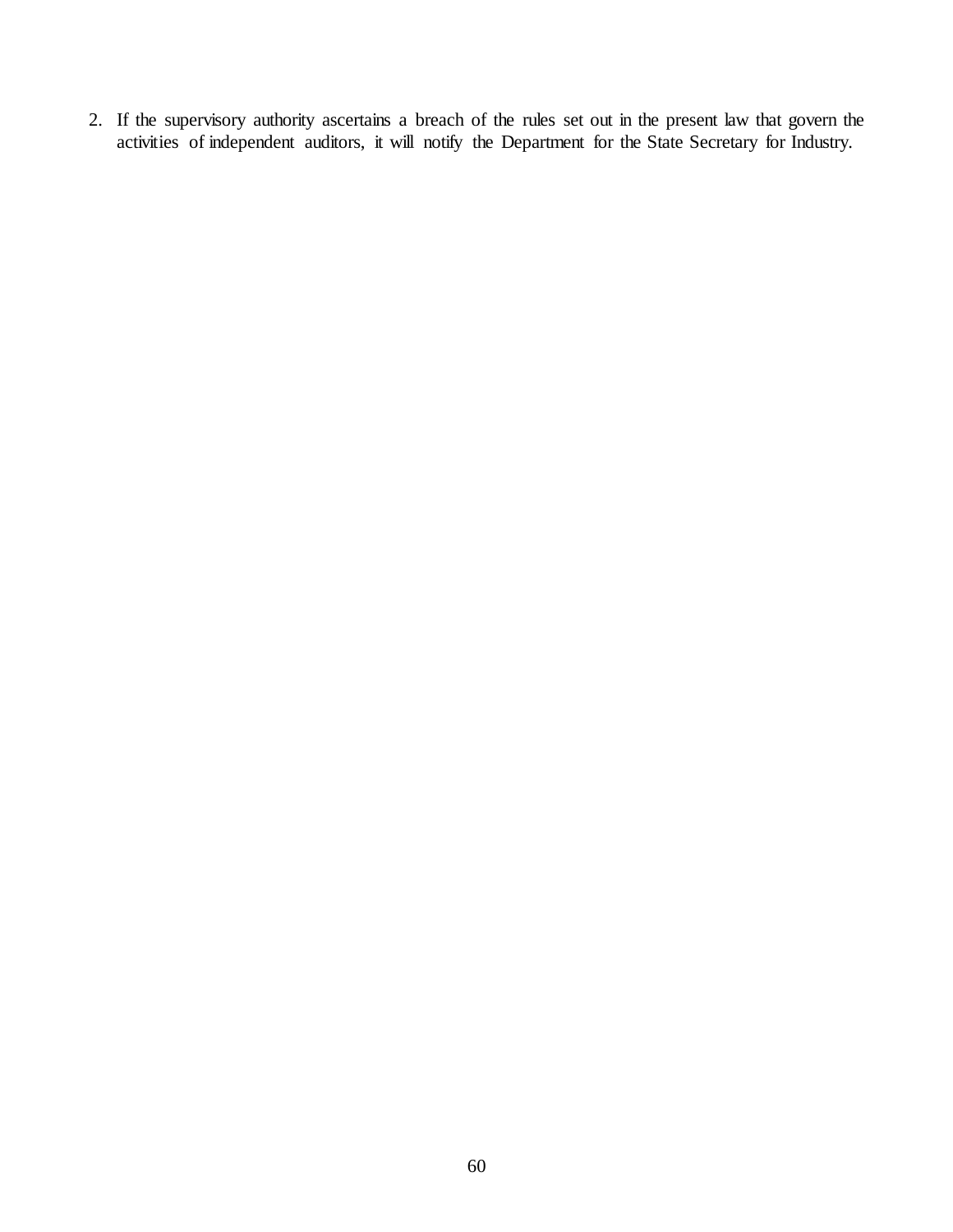## **PART III REGULATION OF ISSUERS**

## **TITLE I SOLICITING OF INVESTMENT**

# *Article 106*

### *(Soliciting investment)*

- 1. By the "soliciting of investment" is meant any offer, invitation or promotional message in any form addressed to the public for the purpose of the sale of or subscription to financial instruments or other savings instruments, including non-negotiable instruments.
- 2. The activities referred to in paragraph 1 will not constitute the soliciting of investment when they:
	- a) are directed only to professional clients;
	- b) are directed towards a number of persons not exceeding that laid down by the supervisory authority;
	- c) are of a total amount not exceeding the amount laid down by the supervisory authority;
	- d) refer to financial instruments issued or guaranteed by the Republic.
- 3. The taking of bank deposits without the issue of financial instruments will not constitute the soliciting of investment.
- 4. The supervisory authority may identify other cases to which the provisions of this Title do not apply, in whole or in part.

# *Article 107*

## *(The offerors' obligations)*

- 1. Persons intending to solicit investment will notify the supervisory authority in advance, attaching the prospectus to be published.
- 2. The prospectus will contain the information that, depending on the characteristics of the financial instruments and the issuers, are required to enable investors to arrive at an informed opinion on the assets and liabilities, the revenue and expenditure and the financial situation of the issuer's business and on the financial instruments and the rights they confer.
- 3. The supervisory authority will authorise the publication of the prospectus within the period that it has established in general. It may indicate to the offerors the additional information to be included in the prospectus and establish specific procedures for its publication.

# *Article 108*

### *(Regulation of soliciting of investment)*

1. The supervisory authority will adopt measures implementing this Title, which may be differentiated according to the characteristics of the financial instruments, the issuers and the markets.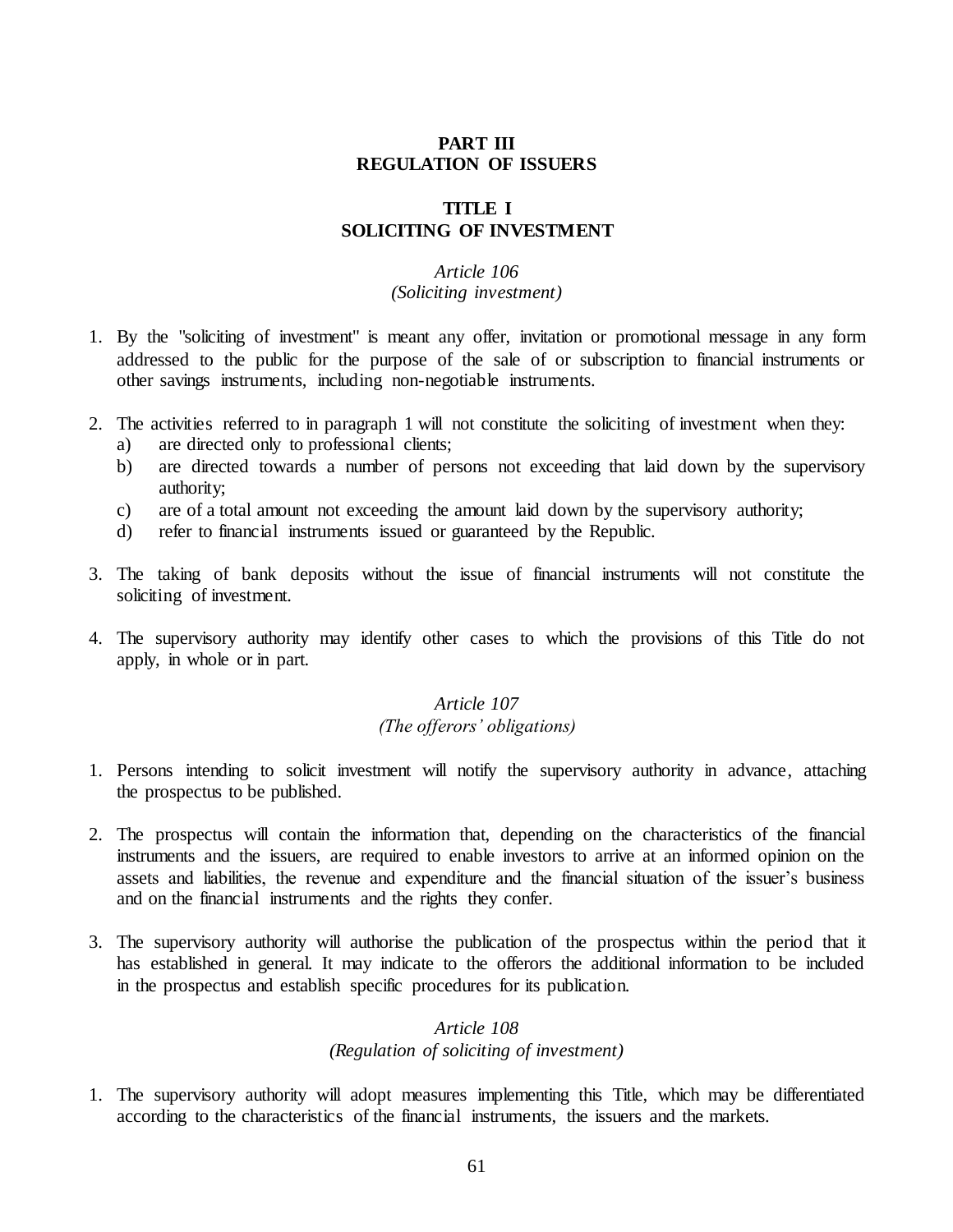- 2. The supervisory authority will determine:
	- a) the content of the notification to the supervisory authority and the prospectus, together with the procedures for and the periods for publication of the prospectus and for any updating thereof;
	- b) the procedures to be observed, before publication of the prospectus, for disseminating information, conducting market research and for gathering the intentions to buy or subscribe;
	- c) the procedures for the conduct of soliciting, one aim being to ensure parity of treatment among the addressees.
- 3. The issuer may place its own securities direct at its own head office and/or branch offices. If the solicitation is by means of an activity, including an activity of a promotional nature, carried out in a place other than the issuer's head office and/or branch offices, it shall be exercised by parties authorised to exercise the activities listed in D5 and D6 of Attachment 1.
- 4. The supervisory authority will establish the rules of behaviour that the offeror, the issuer and the party placing the financial instruments are under an obligation to observe.

# *Article 109 (The issuer's financial statements)*

1. The latest approved financial statements and any consolidated financial statement produced by the issuer will be accompanied by reports in which an auditing firm expresses its own opinion. Investments may not be solicited if the auditing firm has expressed a negative opinion or has declared that it is unable to express an opinion.

# *Article 110*

# *(Obligations of information)*

- 1. The supervisory authority may, in order to supervise the accuracy of the information provided to the public, even in general:
	- a) request issuers, the parties controlling the issuers and the companies by which those parties are controlled, to forward information and documents, specifying the procedures therefor;
	- b) acquire information from the directors, internal and external auditors and managers of the companies and the parties referred to in a);
	- c) conduct inspections on the parties referred to in a).
- 2. The supervisory authority may also ask the companies or bodies directly or indirectly participating in issuer companies for the names, based on the data available, of the members or shareholders and, in the case of fiduciary companies, of the mandators.
- 3. The issuers will submit the financial statements for the year to an external auditor for an opinion, together with any consolidated financial statements that have been approved or produced during the period of soliciting.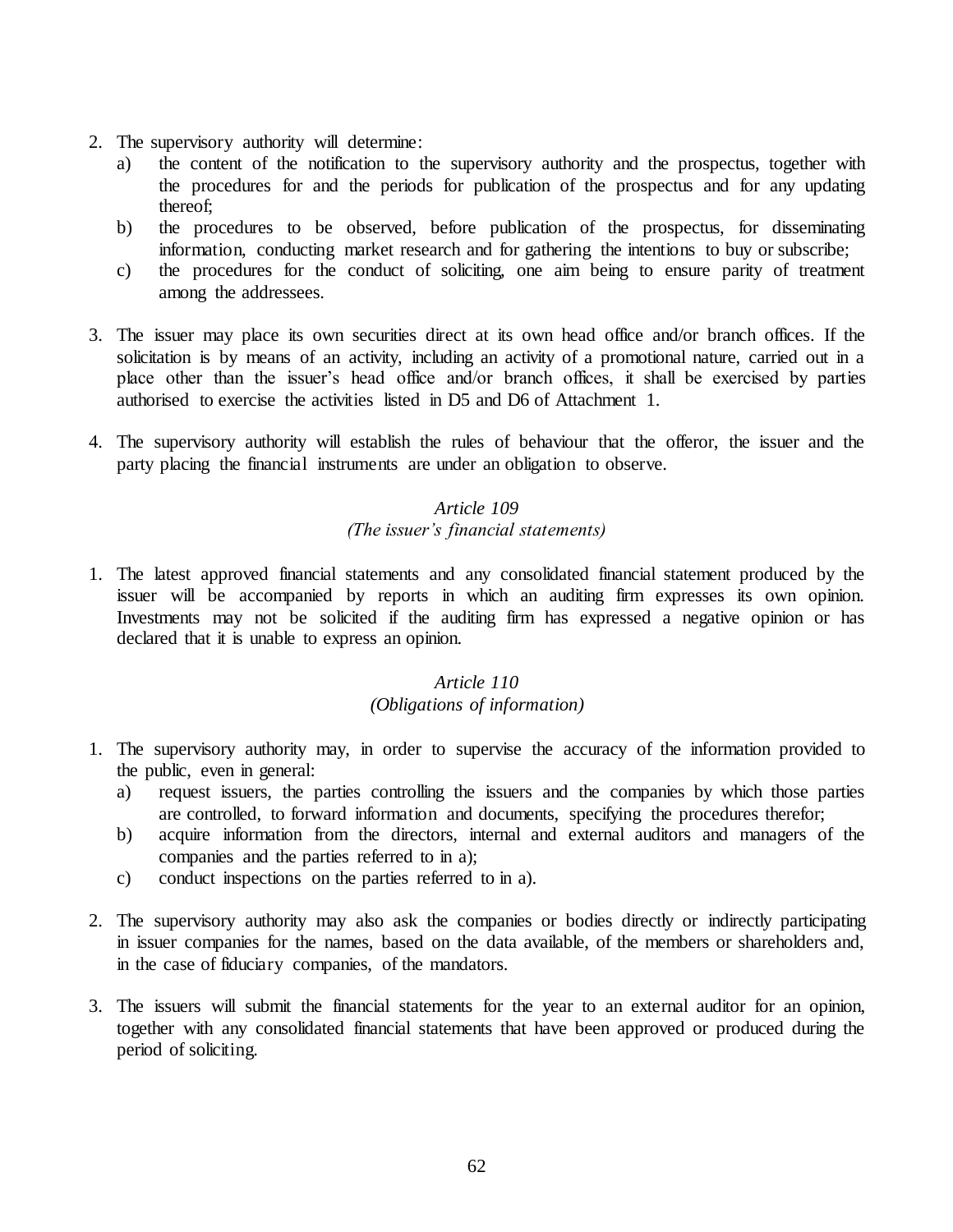# *Article 111 (Recognition of the prospectus)*

1. The supervisory authority will regulate the recognition in the Republic of prospectuses approved by the competent authorities of other countries.

## *Article 112 (Powers of prevention and injunction)*

- 1. The supervisory authority may:
	- a) suspend, as a provisional measure, for a period of not more than ninety days, the soliciting of investment if there is a reasonable suspicion of a breach of the provisions of this Chapter or of its implementing rules;
	- b) forbid the soliciting of investment in the event of an ascertained breach of the provisions or of the rules indicated in a).

### *Article 113*

## *(Advertisements)*

- 1. Before publication of the prospectus there shall be no advertisement of any kind regarding the solicitation to invest.
- 2. Advertisements will be forwarded to the supervisory authority in advance.
- 3. Advertisements will meet the criteria laid down by the supervisory authority, having regard to the accuracy of information and its conformity to the content of the prospectus.
- 4. The supervisory authority may:
	- a) suspend, as a provisional measure, for a period of not more than ninety days, the further dissemination of the advertisement in the event of reasonable suspicion of a breach of the provisions of the present article or of its implementing rules;
	- b) forbid the further dissemination of the advertisement, in the event of an ascertained breach of the provisions or of the rules indicated in a);
	- c) forbid the soliciting of investment, in the event of non-compliance with the measures referred to in a) or b).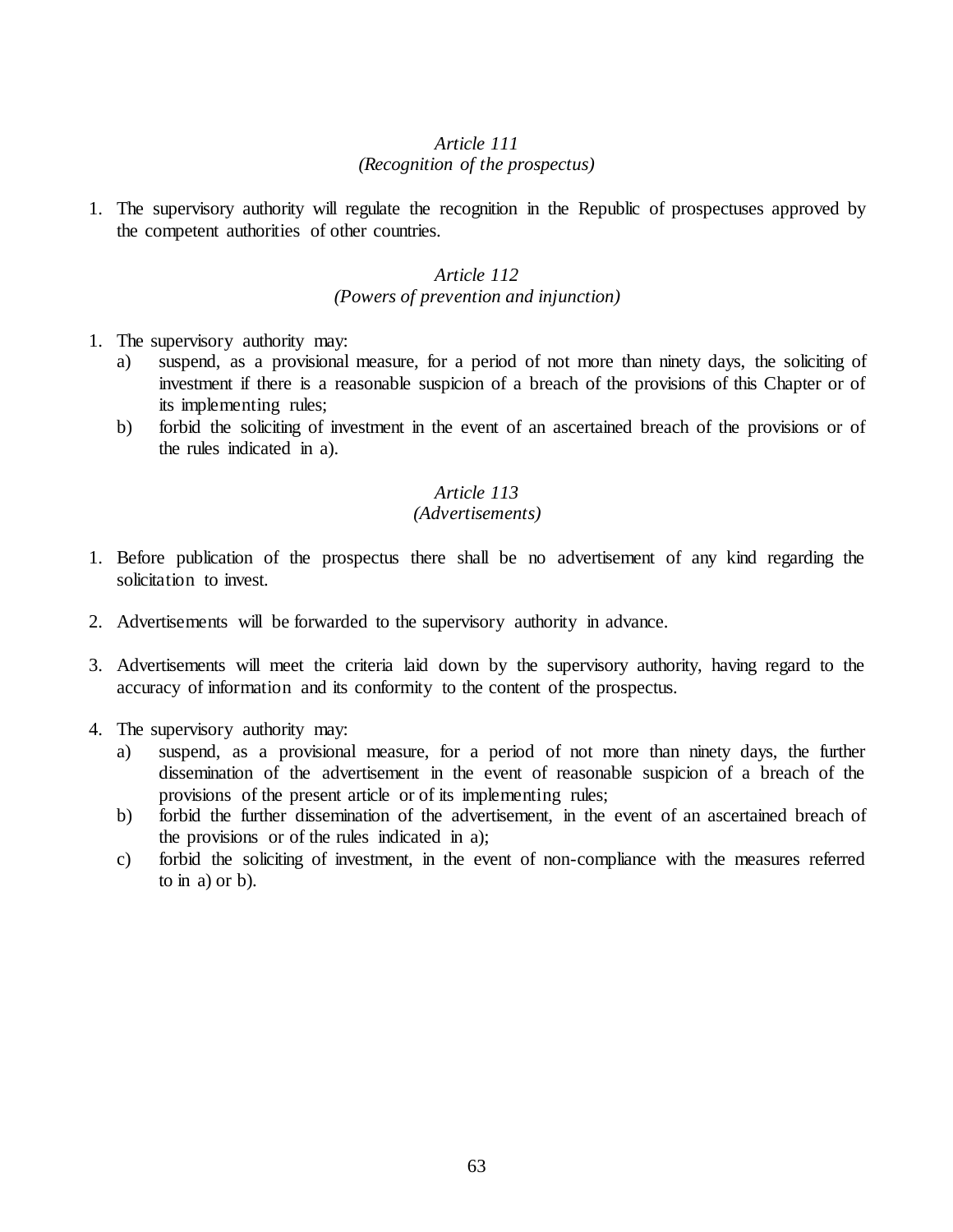## **PART IV PROVISIONS REGARDING THE POLICIES OF INSURANCE AND REINSURANCE UNDERTAKINGS**

#### **TITLE I DEFINITIONS**

#### *Article 114 (Non-life insurance contract)*

1. Non-life insurance is a contract under which the insurer, against payment of a premium, undertakes to compensate the insured, within agreed limits, for loss it has been caused by an insurable event.

# *Article 115*

## *(Civil liability insurance)*

1. In civil liability insurance the insurer undertakes, within the limits of the sum specified by the policy, to indemnify the insured for the amount that the insured, as a consequence of the event occurring during the period of insurance, is required to pay to a third party, in connection with the liability stated in the policy. Loss arising from fraudulent acts is excluded.

## *Article 116*

### *(Life assurance contract)*

1. Life assurance is a contract whereby the insurer, against payment of a premium, undertakes to pay a capital amount or annuity on the occurrence of an event contingent on human life.

## *Article 117 (Capital redemption insurance)*

1. Capital redemption insurance is a contract whereby the insurer undertakes to pay specified amounts, without an agreement as to the duration of human life, on maturity of a predetermined term, in return for single or periodical premiums settled in money or by means of other assets.

# *Article 118*

### *(Reinsurance contract)*

- 1. Reinsurance is a contract whereby the insurer transfers to a reinsurer, on payment of a premium, all or part of the risk assumed vis-à-vis the insured.
- 2. A reinsurance contract does not create a relationship between the insured and the reinsurer.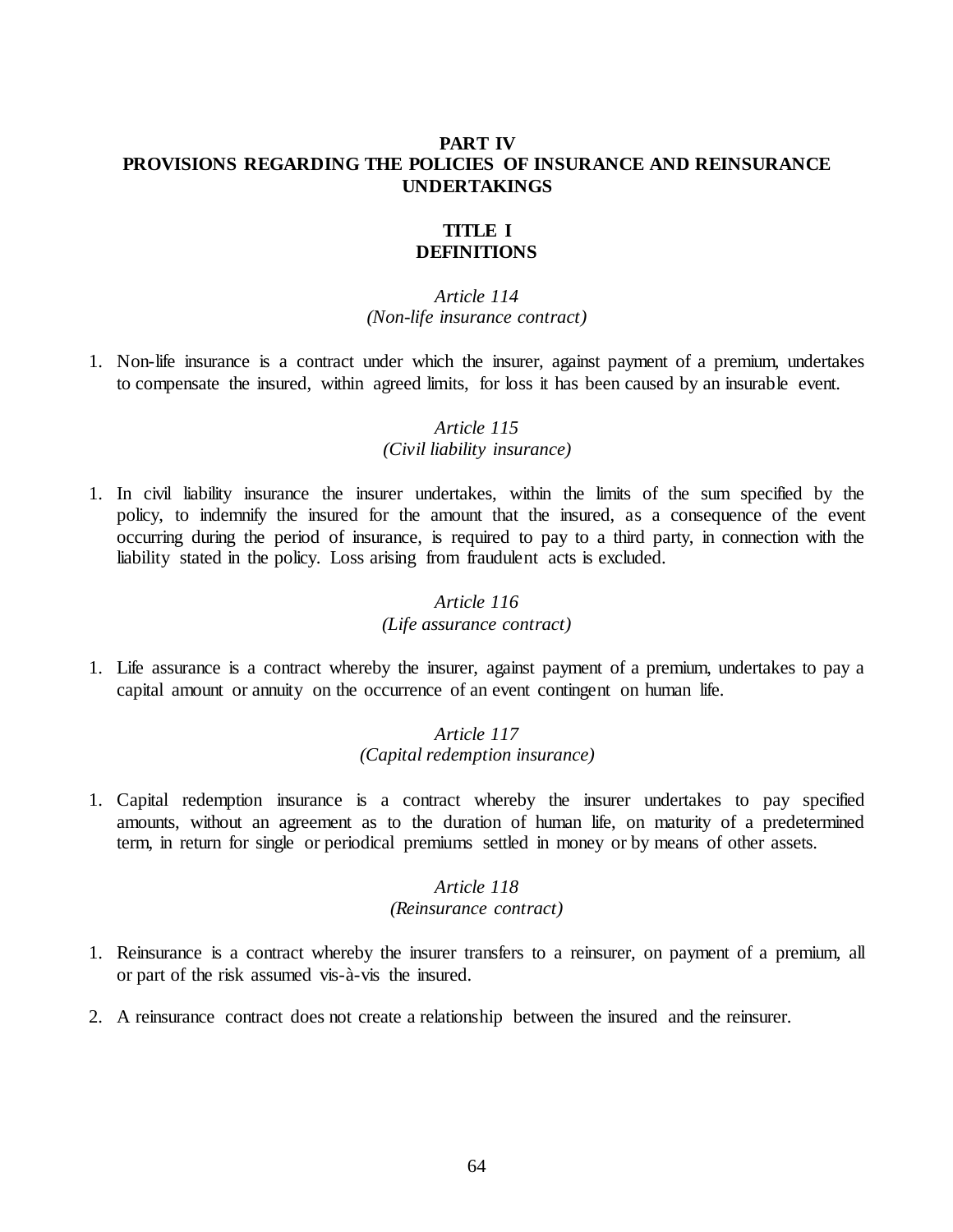### **TITLE II GENERAL PROVISIONS**

# *Article 119*

## *(Proof of contract)*

- 1. An insurance contract shall be evidenced in writing.
- 2. The insurer will be under an obligation to issue the insured with the insurance policy or other document signed by the insured.
- 3. The insurer will also be required to issue, at the insured's request and expense, duplicates or copies of the policy, but in such cases it may demand that the original be presented or returned.

#### *Article 120 (Policies to order and to bearer)*

- 1. If the insurance policy is to order or to bearer, its transfer will imply the transfer of the claim against the insurer, with the effects of its assignment.
- 2. The insurer will, however, be discharged if it performs the service to the transferee or the bearer of the policy, without fraud or gross negligence, even if the latter is not the insured.
- 3. In the event of the loss, theft or destruction of a policy to order, the provisions pertaining to cancellation of bills of exchange will apply.

### *Article 121*

## *(Non-existence of risk)*

1. An insurance contract will be null and void if the risk has never existed or has ceased to exist before the contract is entered into.

#### *Article 122 (Mandatory content of policies)*

- 1. The supervisory authority will, by an ad hoc regulation, prescribe the mandatory content of the contracts referred to in articles 114, 115, 116, 117, 118.
- 2. Insurance, reinsurance and capital redemption policies not having the mandatory content referred to in paragraph 1, or diverging from that content, will be null and void.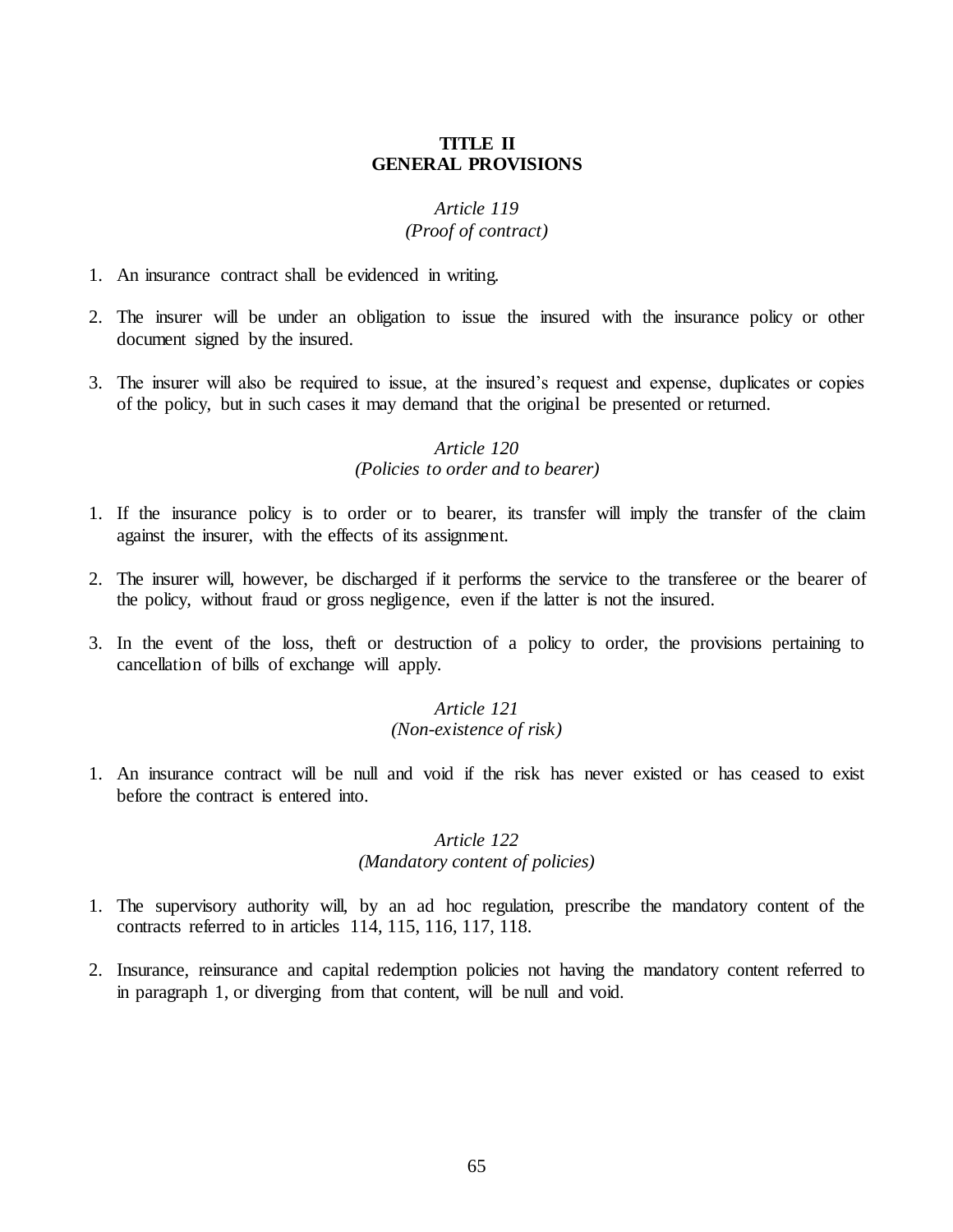### **TITLE III NON-LIFE INSURANCE**

## *Article 123 (Interest in the insurance)*

1. Non-life insurance will be null and void if the insured has no interest in compensation for loss at the time at which the insurance is due to commence.

## *Article 124 (Limits of compensation)*

- 1. The insurer shall compensate, in the manner and up to the limits established by the contract, the loss suffered by the insured as a consequence of the insured event.
- 2. The insurer will be answerable for loss of profits only if it is under an express obligation to this effect.

# *Article 125 (Insurance for an amount exceeding the value of the property insured)*

- 1. Insurance for an amount exceeding the real value of the property insured will not be valid if there has been fraud on the part of the insured; if the insured is in good faith, the insurer will be entitled to the premiums for the current insurance period.
- 2. If there has been no fraud by the party to the contract, the contract will be effective up to the amount of the real value of the property insured, and that party will be entitled to a proportional reduction in the premium in the future.

#### *Article 126 (Co-insurance)*

1. If the same insurance or the insurance of risks pertaining to the same properties is shared among the insurers in given percentages, the compensation that each insurer is required to pay against the claim insured will be equivalent only to its respective percentage, even if only one contract is signed by all the insurers.

## *Article 127 (The insurer's right of subrogation)*

- 1. The insurer having paid compensation will have the right of subrogation in the claims of the insured against the third parties responsible, up to the amount of that compensation.
- 2. Save in the event of fraud, subrogation will not occur if the loss is caused by the insured's children, adoptees, ascendants or other relations or persons related by affinity in stable cohabitation with the insured, or by the insured's domestic servants.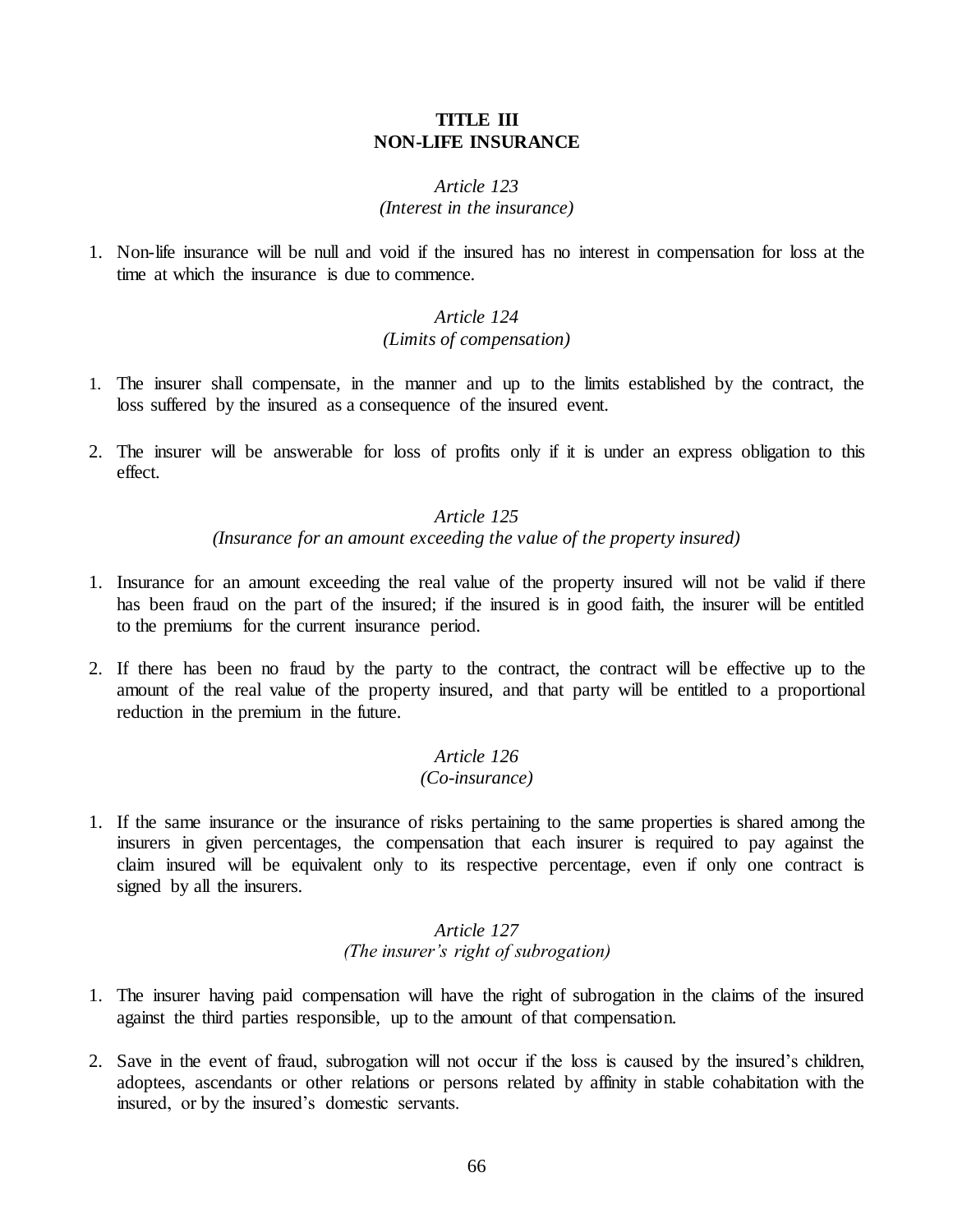3. The insured will be liable to the insurer for prejudice caused to the right of subrogation.

# *Article 128 (Alienation of the property insured)*

- 1. The alienation of the property insured will not constitute grounds for dissolving the insurance contract.
- 2. The insured's rights and obligations will be transferred to the purchaser if the latter, having learned of the existence of the insurance contract, fails to declare to the insurer that it does not intend to take over the contract, that declaration to be made by registered letter within ten days of the due date of the first premium following alienation.
- 3. In such an event, the insurer will be entitled to the premiums for the current insurance period.

#### **TITLE IV LIFE ASSURANCE**

# *Article 129 (Insurance on own life or on the life of a third party)*

- 1. Insurance may be taken out on one's own life or on a third party's life.
- 2. Insurance on the life of a third party will not be valid unless the third party or his legal representative gives consent to the contract being taken out. Consent shall be evidenced in writing.

## *Article 130 (Assurance in favour of a third party)*

- 1. Life assurance in favour of a third party will be valid.
- 2. The beneficiary may be designated in the insurance contract, or by a subsequent written declaration made known to the insurer, or by testament.
- 3. By the effect of being designated, the third party will acquire his own right to the benefits of the insurance.

# *Article 131 (Forfeiture of benefit of life assurance)*

1. The designation of the beneficiary will not be effective, even if it is irrevocable, if the beneficiary makes an attempt on the life of the insured.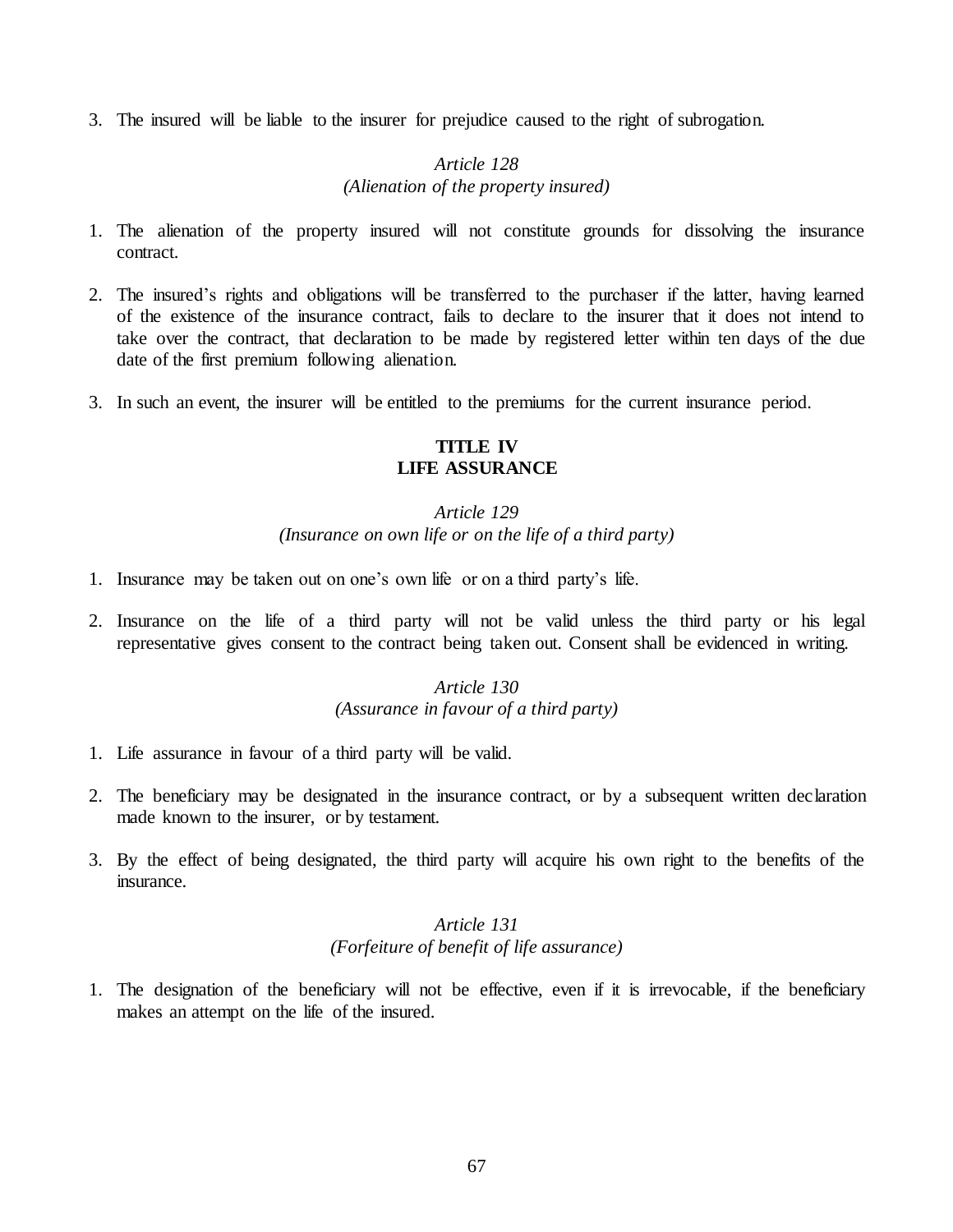#### *Article 132 (Rights of creditors and heirs)*

- 1. The amounts payable by the insurer to the insured or the beneficiary may not be subject to enforcement or preventive action and are to be deemed to be undistrainable in accordance with article 17 of Law 55 of 17 June 1994.
- 2. In relation to the premiums paid, measures pertaining to the revocation of acts carried out to the prejudice of creditors and those on the collation of and reduction in donations.

### **PART V**

#### **PENALTIES**

# **TITLE I CRIMINAL PENALTIES**

## *Article 133 (Modification to article 321 of the Criminal Code)*

1. Article 321 of the Criminal Code will be replaced by the following:

*"Article 321*

#### *(Abusive taking of savings)*

Any person taking savings from the public, to include by way of the issue of bonds, in breach of the provisions of current law or of the measures issued by the Central Bank of the Republic of San Marino, will be punished by second-degree imprisonment and by a fine, as well as by thirddegree disqualification from holding the offices of director, holder of representative powers, internal auditor, external auditor, actuary, liquidator or commissioner in companies or other bodies with a legal personality.".

### *Article 134*

#### *(Abusive exercise of an activity)*

- 1. Any person carrying out a reserved activity without the authorisation of the supervisory authority or without the Congress of State declaration of non-impediment, where this is required, will be punished by second-degree imprisonment and a fine, as well as by third-degree disqualification from holding the offices of director, holder of representative powers, internal auditor, external auditor, actuary, liquidator or commissioner in companies or other bodies with legal personality.
- 2. The same penalty will be applied to:
	- a) anyone promoting to or placing financial instruments and insurance policies with the public in the absence of the authorisations referred to in the present law;
	- b) anyone engaged in the activity of financial promoter without being entered in the register indicated by article  $25(3)$ ;
	- c) anyone engaged in the activity of insurance or reinsurance intermediation without being entered in the register indicated by article 27(1).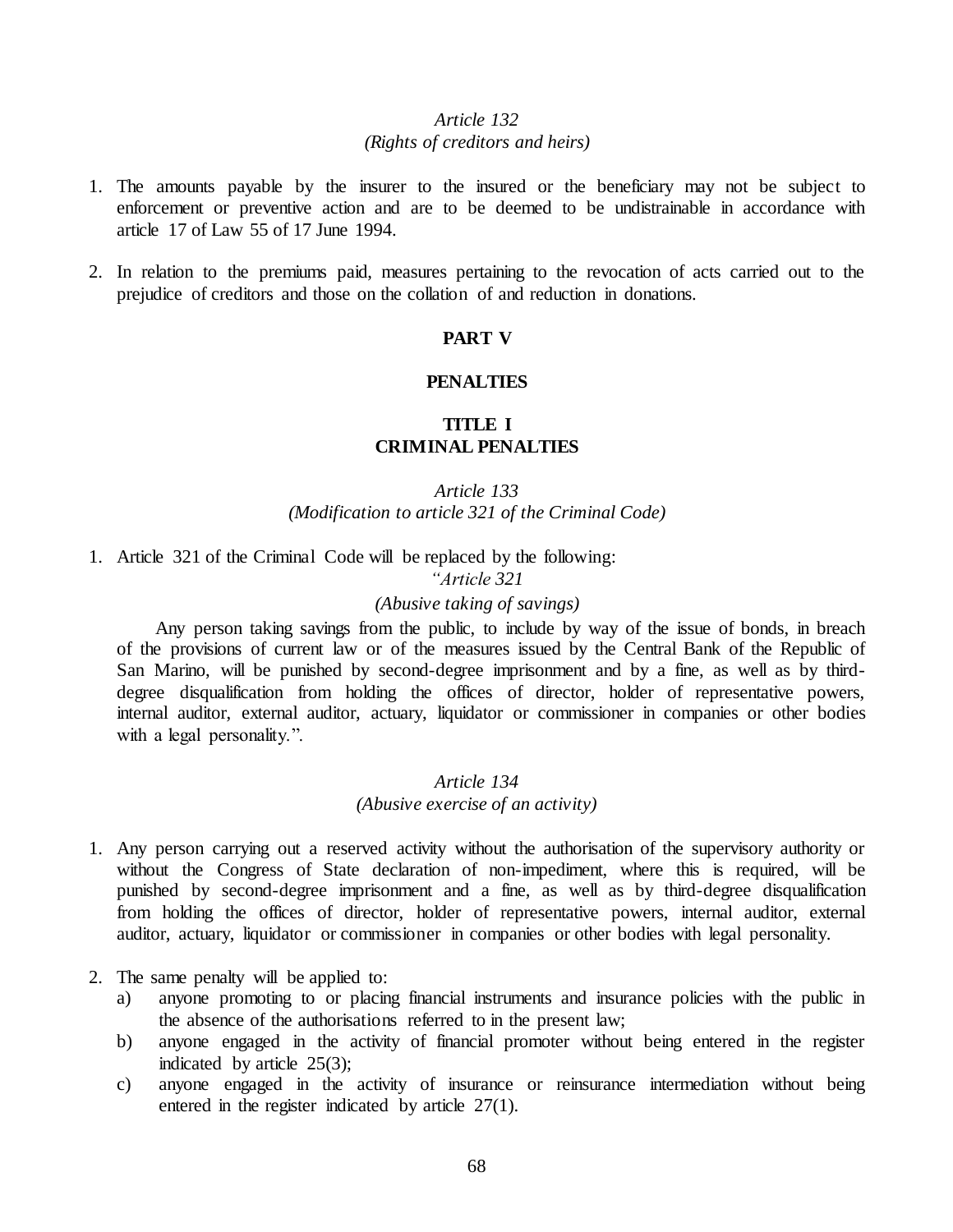#### *(Proprietary assets)*

- 1. Any person providing false information in the notifications specified in articles 16, 17, 19 and 23, or fraudulently omitting to provide information, will be punished by first-degree imprisonment or a fine.
- 2. The penalty specified in paragraph 1 will also apply to the same infringements in the matter of holdings in the parent holding companies referred to in article 55.

## *Article 136 (Confusion of assets)*

1. Any person who, in the exercise of reserved activities, in order to procure undue profit for himself or others, is in breach of the measures on the separation of property, causing prejudice to clients, will be punished by second-degree imprisonment and a fine as well as by third-degree disqualification from holding the offices of director, holder of representative powers, internal auditor, external auditor, actuary, liquidator or commissioner in companies or other bodies with a legal personality.

#### *Article 137 (False notification by issuers)*

- 1. Any person who, in order to procure undue profit for himself or others, sets out false information or conceals data or information in the prospectuses prescribed for the soliciting of investment, with awareness of the falsity and with the intention of deceiving the recipients of the prospectus, in such a way as to induce those recipients into error, will be punished by:
	- first-degree imprisonment, a fine and first-degree disqualification from holding the offices of director, holder of representative powers, internal auditor, external auditor, actuary, liquidator or commissioner in companies or other bodies with legal personality, if their conduct has not caused financial loss; or
	- second-degree imprisonment, a fine and second-degree disqualification from holding the offices of director, holder of representative powers, internal auditor, external auditor, actuary, liquidator or commissioner in companies or other bodies with legal personality, if their conduct has caused financial loss.

### *Article 138*

*(Falsity on the part of auditing firms in their reports and communications)*

1. The persons responsible for auditing who, in their reports or other communications, in order to procure undue profit for themselves or others, attest to false information or conceal information concerning the revenue and expenditure, assets and liabilities and financial situation of the authorised party, parent holding company**,** or issuer being audited, with awareness of the falsity and with the intention of deceiving the recipients of those communications, in such a way as to induce the recipients of those communications into error as to the situation, will be punished by: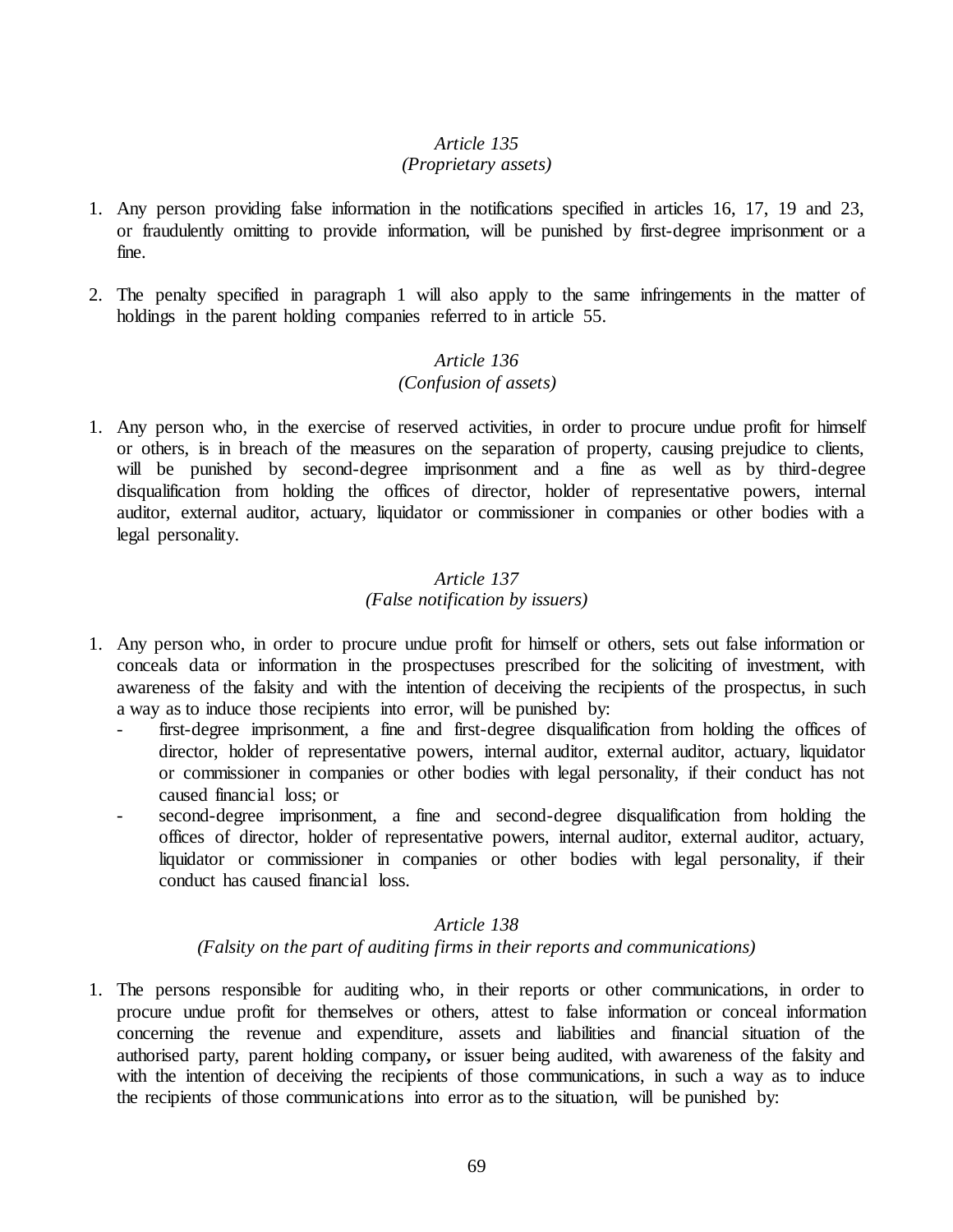- first-degree imprisonment, a fine and first-degree disqualification from holding the offices of director, holder of representative powers, internal auditor, external auditor, actuary, liquidator or commissioner in companies or other bodies with legal personality, if their conduct has not caused financial loss to the recipients of the communications on the said situation; or
- second-degree imprisonment, a fine and second-degree disqualification from holding the offices of director, holder of representative powers, internal auditor, external auditor, actuary, liquidator or commissioner in companies or other bodies with legal personality, if their conduct has caused them financial loss.

### *(Breach of banking secrecy)*

- 1. A breach of banking secrecy by parties required to observe secrecy pursuant to article 36 will be punished by first-degree imprisonment, a fine and third-degree disqualification from holding the offices of director, holder of representative powers, internal auditor, external auditor, actuary, liquidator or commissioner in companies or other bodies with legal personality.
- 2. The same penalty will apply to any person who, having wrongfully or involuntarily acquired knowledge of data or information covered by banking secrecy, reveals it to third parties or uses it for his own or others' profit.

# *Article 140 (Impeding the exercise of the supervisory function)*

- 1. Any person who, in the exercise of functions of director, holder of representative powers, internal auditor, external auditor, actuary, liquidator or commissioner in authorised parties or other parties subject to supervision in pursuance of the present law,
	- a) fraudulently states, in communications to the supervisory authority, facts not corresponding to the truth on the revenue and expenditure, assets and liabilities and financial situation of the authorised party or the parties cited above; or
	- b) fraudulently conceals, in whole or in part, facts that he ought to have notified concerning that situation,

will be punished by second-degree imprisonment, a fine and third-degree disqualification from holding the offices of director, holder of representative powers, internal auditor, external auditor, actuary, liquidator or commissioner in companies or other bodies with legal personality.

- 2. Save in the cases specified in paragraph 1, any person who, in the exercise of the same functions and in the same parties as referred to in that paragraph, states facts not corresponding to the truth to the supervisory authority, will be punished by first-degree imprisonment, a fine and second-degree disqualification from holding the offices of director, holder of representative powers, internal auditor, external auditor, actuary, liquidator or commissioner in companies or other bodies with legal personality.
- 3. Save in the cases specified in paragraphs 1 and 2, any person who, in the exercise of the same functions and in the same parties as referred to in those paragraphs, impedes the supervisory authority's exercise of its functions, or seriously or repeatedly fails to comply with the measures issued by that authority will be punished by first-degree imprisonment or a fine.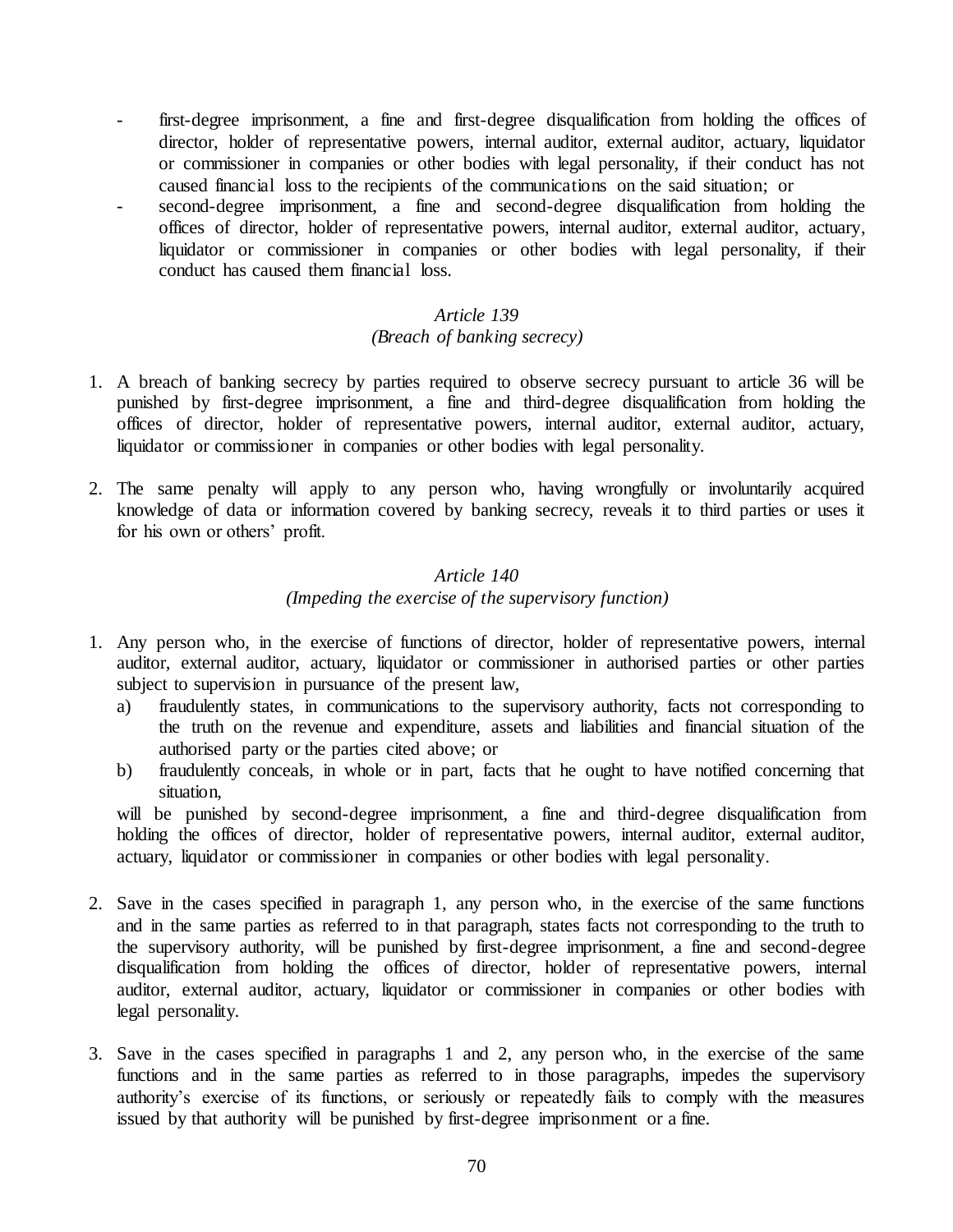#### **TITLE II ADMINISTRATIVE PENALTIES**

#### *Article 141 (Sanctions)*

# 1. Pecuniary administrative sanctions imposed by the Central Bank in the exercise of the functions referred to in this Law shall be regulated by Article 31 of Law no. 96 of 29 Lune 2005 and by relevant implementing delegated decree.

## **PART VI FINAL AND TRANSITIONAL MEASURES**

#### *Article 142*

#### *(Minimum reserves)*

- 1. Banks shall create a fixed deposit corresponding to eight percent of the total amount of direct deposits, including Inter-bank deposits, as minimum reserves.
- 2. The fixed deposit referred to in Paragraph 1 shall be made by the first working day following each maintenance period in dedicated accounts at the Central Bank of the Republic of San Marino.
- 3. Banks shall supply the supervisory authority with a prospectus stating the balance of the aggregate appropriated to reserves according to the procedures set by the authority itself. The prospectus shall include the balance as of the last day of the second month preceding the beginning of each maintenance period.
- 4. Maintenance periods last one month, from the first day of each solar month until the last day of the same month. Without prejudice to Paragraph 7 below, during the entire maintenance period, the total of the deposit shall always equal the value of the minimum reserves as set out in Paragraph 1.
- 5. Cash fixed deposits are remunerated according to the deposits registered for the maintenance period, with liquidation of related due interest at the end of each solar month.
- 6. Any total or partial exception to the obligations set in this Article may be authorized by the supervisory authority. For such purpose, the banks concerned shall submit a specific application including all necessary documents for the assessment by the supervisory authority.

 Within the fifteenth day before the beginning of the maintenance period, the supervisory authority will communicate its decision to grant or deny the authorization sought in writing specifying all related requirements to be fulfilled. The deadline shall be temporarily suspended should the supervisory authority ask for further information deemed necessary to complete the documentation submitted. Such period will become valid again on the day the aforementioned information is received by the supervisory authority.

7. Notwithstanding consultation procedures contained in Article 38 Paragraph 5, the supervisory authority may decide to modify the rate set in Paragraph 1, the components of the aggregate appropriated to minimum reserves, the duration of reference and maintenance periods, the prospectus for the calculation of due reserves, and the interest rate, as well as establish ways of using such reserves by taking its own measures even during the maintenance period

> *Article 143 (Financial companies)*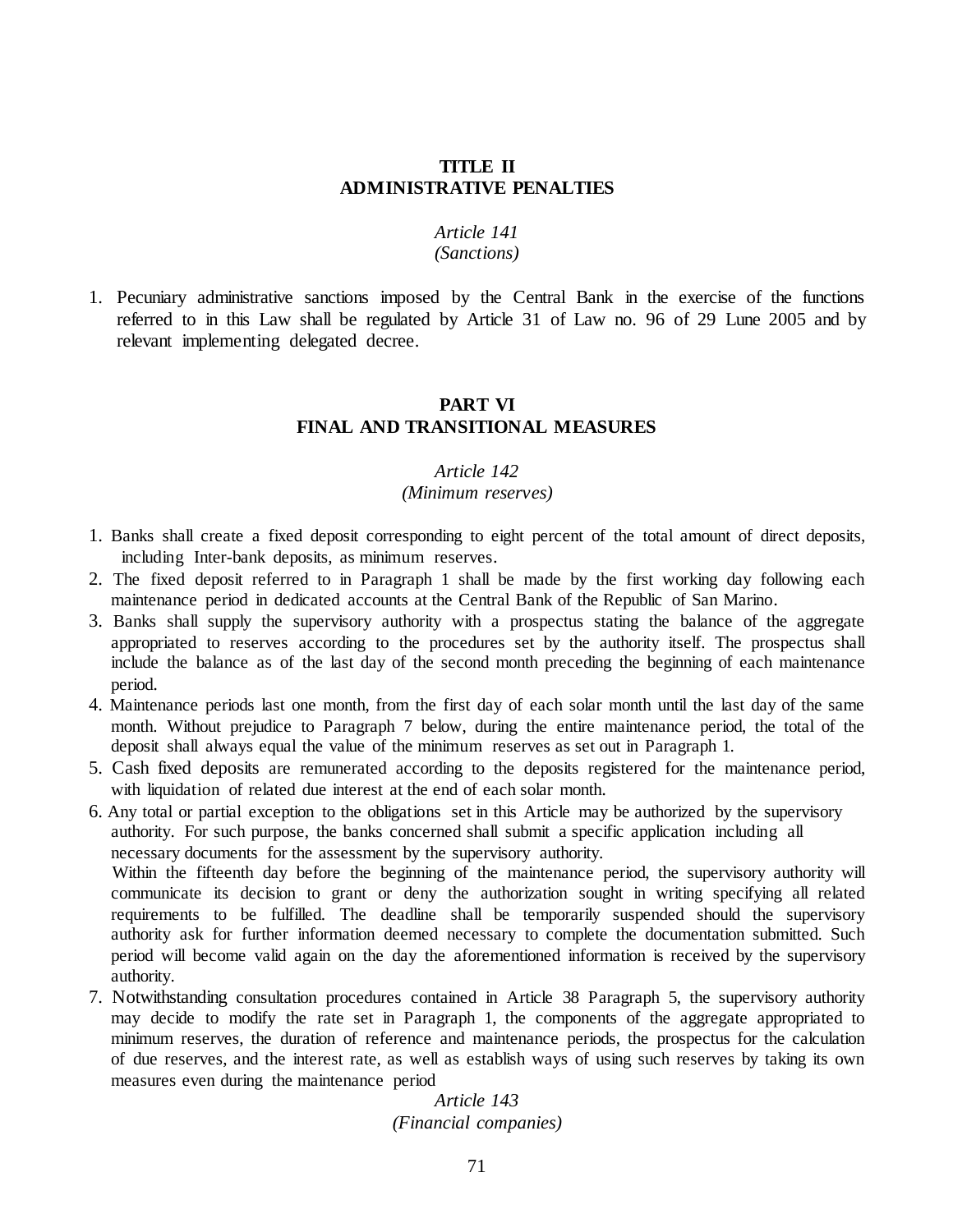- 1. For the purpose of the present law, by "financial company" is meant a company authorised to exercise the activity referred to in section B of Attachment 1.
- 2. Any rules, including tax rules contained in the provisions of current laws, issued before the entry into force of the present law, with reference to financial companies and/or fiduciary companies will be deemed to be directed towards all companies, within the meaning of the present law, authorised to exercise one or more of the activities referred to in sections B, C and D of Attachment 1.

#### *(Tax treatment of financial instruments covered by a fiduciary mandate)*

1. Any proceeds from foreign financial instruments and assets covered by a specific fiduciary mandate, which can therefore be entered in suspense accounts, will not be deemed to have been paid by parties operating in the territory.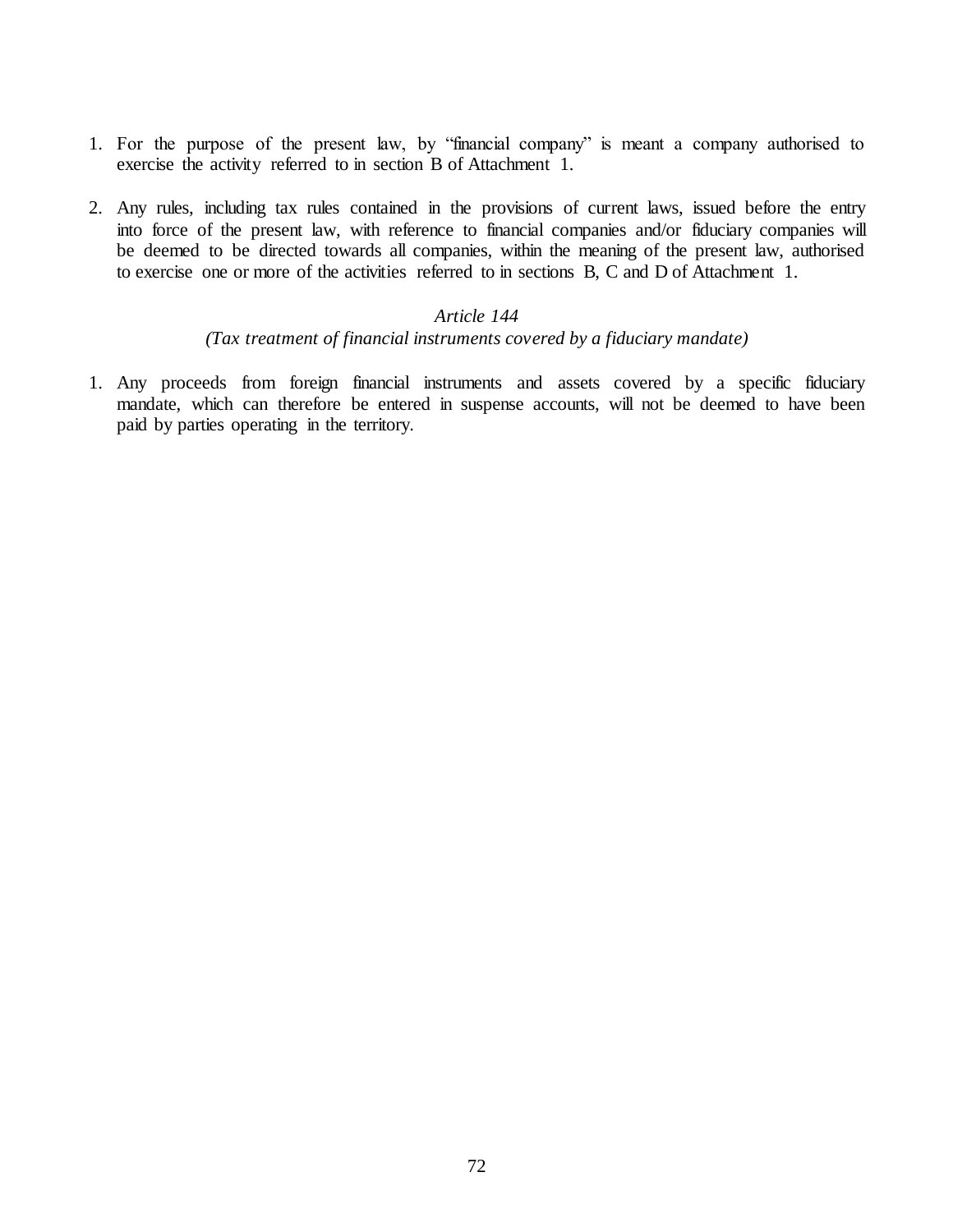# *Article 145*

## *(Register of actuaries)*

- 1. A public register of actuaries will be established by the supervisory authority.
- 2. The supervisory authority will regulate the objects of the profession, the requirements for registration in the list, the registration procedures, disciplinary proceedings, cases of suspension and cancellation from the register, supervision over those entered and the procedures for maintaining and consulting the register.

# *Article 146 (abrogated by Delegated Decree no. 24 of 4 March 2014)*

## *Article 147 (Coordination with the Companies Law)*

- 1. The Companies Law will be applicable to authorised parties in all matters not otherwise regulated by the present law and by the implementing measures issued by the supervisory authority.
- 2. Provisions of the Companies Law will not be applicable if they are incompatible with the rules contained in the present law and in the implementing measures issued by the supervisory authority.

#### *Article 148*

#### *(Coordination with the Law on Financial leasing)*

- 1. If a bank or financial company acquires real assets located in Sanmarinese territory for the purpose of their financial leasing to Sanmarinese citizens, the authorisation of the Council of Twelve will not be required. The derogation will also apply to:
	- a) where a new lessee takes over the lease, if the incoming lessee is a Sanmarinese citizen;
	- b) cases of transfer of ownership to a new lessor, when the lessee remains the same and the incoming lessor is a bank or financial company within the meaning of the present law.

In the event of the termination of the leasing contracts referred to in paragraph 1, in that the leasing purpose of the property acquisition no longer exists, the bank or financial company shall, within ninety days of the date on which the lessee is notified of the termination, submit an application to the Council of Twelve for authorisation to legitimise the original acquisition of the property and its entry under the assets account heading, "assets to be leased", unless within that term the property has been re-leased or sold to another Sanmarinese citizen, as evidenced by the date of registration of the new financial leasing contract or contract of sale.

In the absence of a reasoned resolution to the contrary within sixty days of submission of the application, the authorisation of the Council of Twelve will be deemed to have been granted.

2. In order to safeguard the nature and prevailing financial objectives of the instrument, lessor companies shall not, in connection with financial leasing contracts registered after the present law comes into force, accept payments of advanced rental from the lessee, in one or more disbursements, in the total proportion of over 80% of the total value of the financial leasing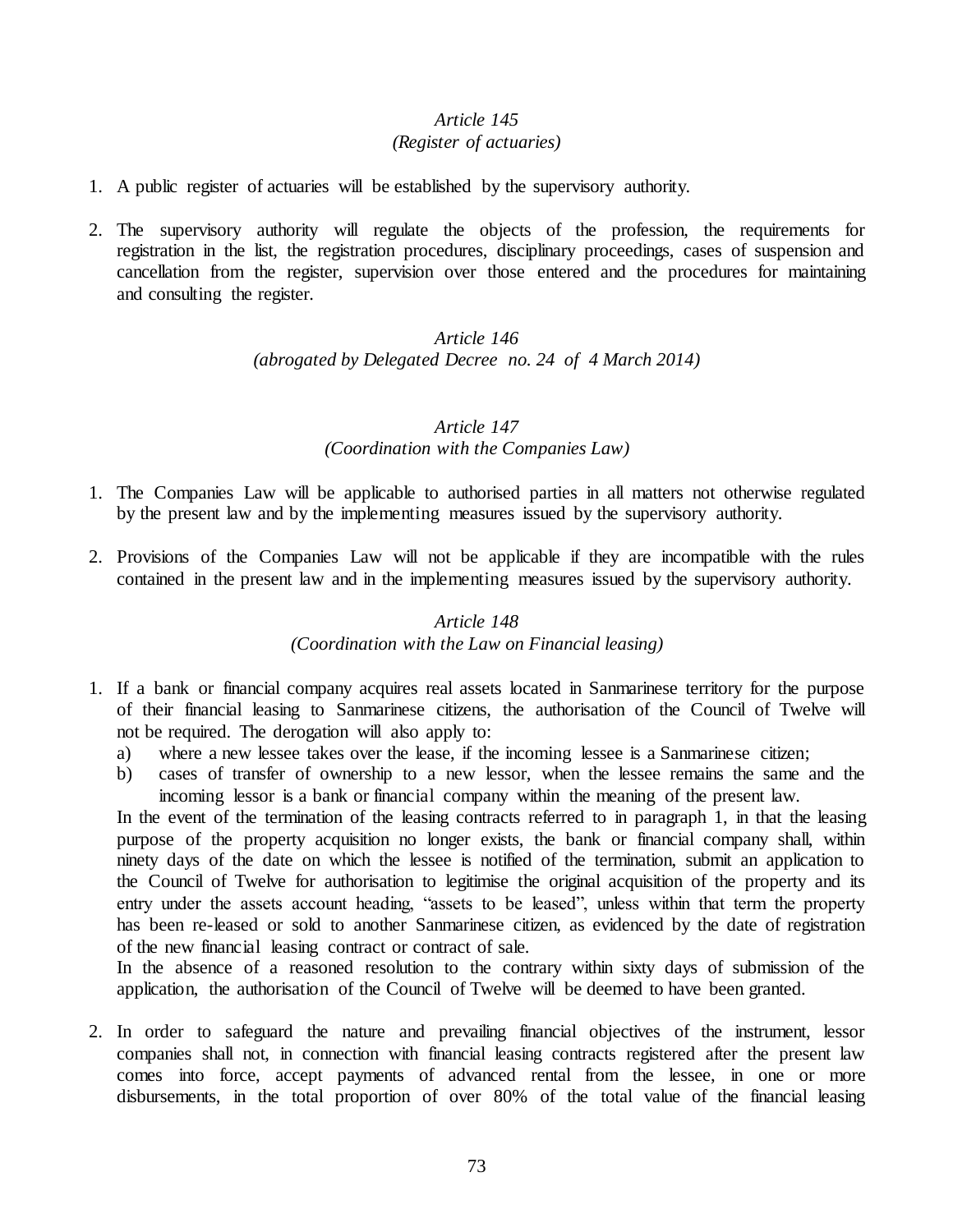contract, or agree to extend the term of the lease in favour of the said lessee by more than the maximum limit of thirty years.

- 3. Without prejudice to the nullity of any contractual agreements establishing a term of the financial lease of less than the minimum terms referred to in article 2 of Law 115, 19 November 2001, the lessor and lessee may, if exceptional circumstances exist, submit a joint reasoned petition to the Tax Office to obtain authorisation for the release of the property leased before the terms of minimum duration referred to above have been completed.
- 4. A bank or financial company owning a registered movable asset that is being leased will not be jointly and severally liable with the lessee for any damage caused to third parties in the use of the asset leased, if it is higher than the maximum cover of the compulsory insurance policy covering its movement; the lessee alone will be liable for any excess damage.

#### *Article 149*

## *(Coordination with general rules on the lapse of rights)*

- 1. By way of derogation from the general rules of thirty-year lapsing of rights, those rights arising from the contracts concluded by the authorised parties in the exercise of reserved activities will lapse ten years from the date on which the act or event generating those rights has taken place.
- 2. The term of ten years is to be regarded as general and residual, and therefore not to be applied in cases in which, for certain categories of rights, the laws coming into force from time to time prescribe a shorter term for their lapse.
- 3. Pursuant to the provision of paragraph 2, the obligations arising from a bank cheque, i.e. a cheque drawn on banks incorporated under San Marino law, will lapse one year after the date on which the cheque is issued, and the cheque may not be protested, pursuant to article 1 of Law 47 of 24 November 1970 and article 206 of the Criminal Code, if it is presented for collection after more than sixty calendar days from the date of issue entered in the cheque.

#### *Article 150*

*(Coordination with the regulations on the prevention of terrorism and the laundering of money of unlawful origin)*

1. The laws on the prevention of terrorism and the laundering of money of unlawful origin will be deemed to prevail over the present law.

## *Article 151 (Coordination with the Trust Law)*

- 1. In article 19(2) of Law 37 of 17 March 2005, the words "to banks, financial and fiduciary companies" will be replaced by the following: "to banks, fiduciary companies, financial companies, investment undertakings and management companies".
- 2. Law 37 of 17 March 2005 is to be understood as being special and as prevailing over the present law. The supervisory authority will regulate the application of the provisions of the present law to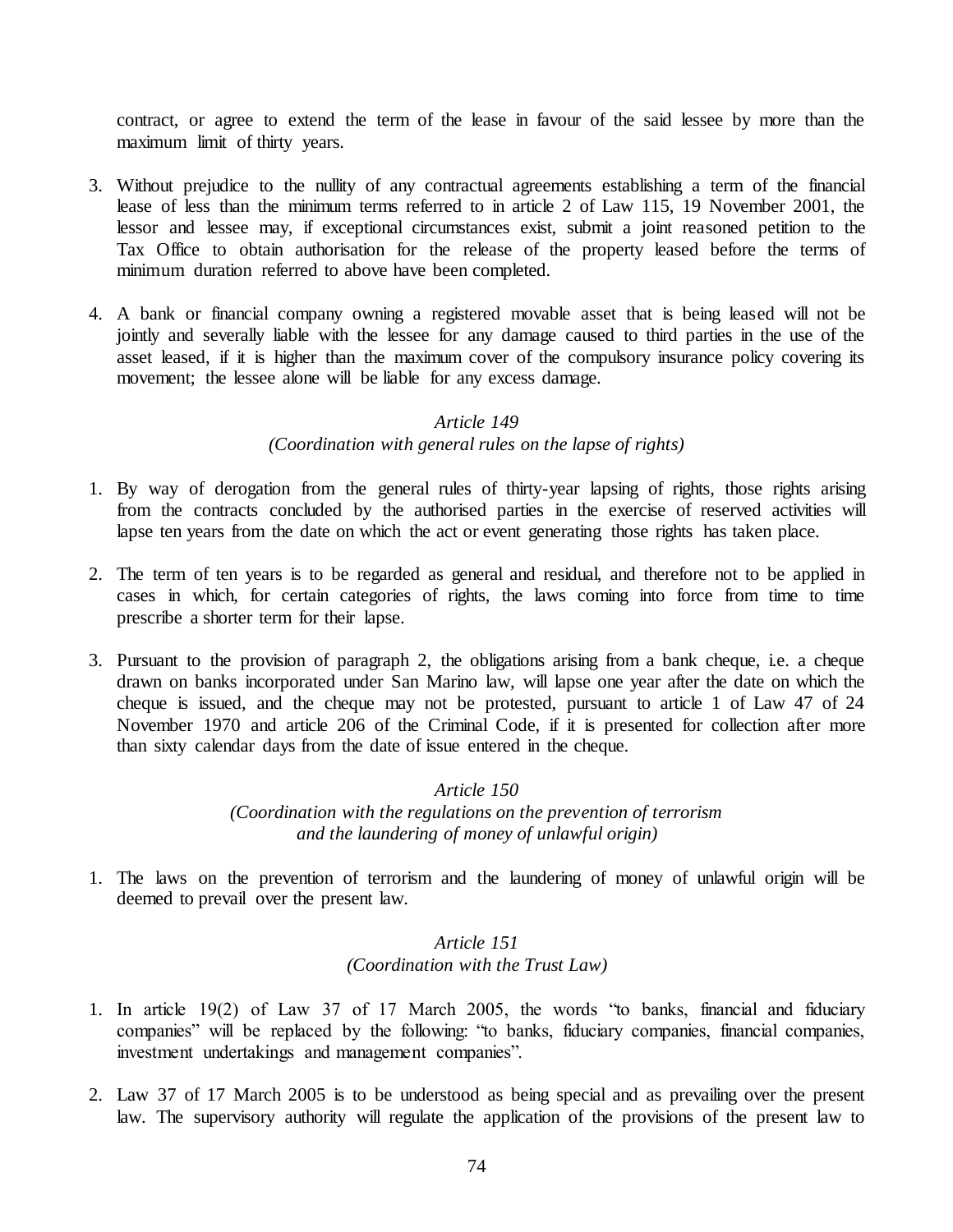the case in which the exercise of the office of trustee constitutes the performance of reserved activities.

## *Article 152* **(***abrogated by Law no. 189 of 5 December 2011)*

#### *Article 153*

#### *(Coordination with regulations on the trading permit or licence)*

- 1. The provisions of Law 18 of 8 June 1965, in article 59 of Law 165 of 18 December 2003 and Decree 23 of 16 February 2005 will also apply to parties authorised to exercise reserved activities as regards all those matters not regulated by the present law and by the implementing measures issued by the supervisory authority.
- 2. The provisions referred to in paragraph 1 will not apply if they are incompatible with the regulations set out in the present law and the implementing measures issued by the supervisory authority.
- 3. For the issue of the trading permit or licence and the ensuing allocation of the economic operator code, the authorised parties shall deliver to the competent offices, to supplement the documentation required by the provisions referred to in paragraph 1, an authentic copy of the supervisory authority's authorisation referred to in article 7 and a copy of the Congress of State nonimpediment declaration referred to in article 12, where required.
- 4. In those cases specified by the supervisory authority in accordance with article 9, the supervisory authority will issue accreditation for the commencement of operations only those parties already holding the trading permit or licence.
- 5. Cases of suspension, revocation, lapse or surrender of the trading permit or licence will be notified by the Industry Office to the supervisory authority within five days of the date in which they take place.

## *Article 154 (Public Administration)*

1. The present law will not apply to the exercise of reserved activities by the Public Administration.

## *Article 155 (Appointment of the President of the Fondazione Cassa di Risparmio)*

1. The President of the Fondazione San Marino Cassa di Risparmio della Repubblica di San Marino – S.U.M.S. will be appointed by the Grand and General Council.

# *Article 156 (Transitional measures)*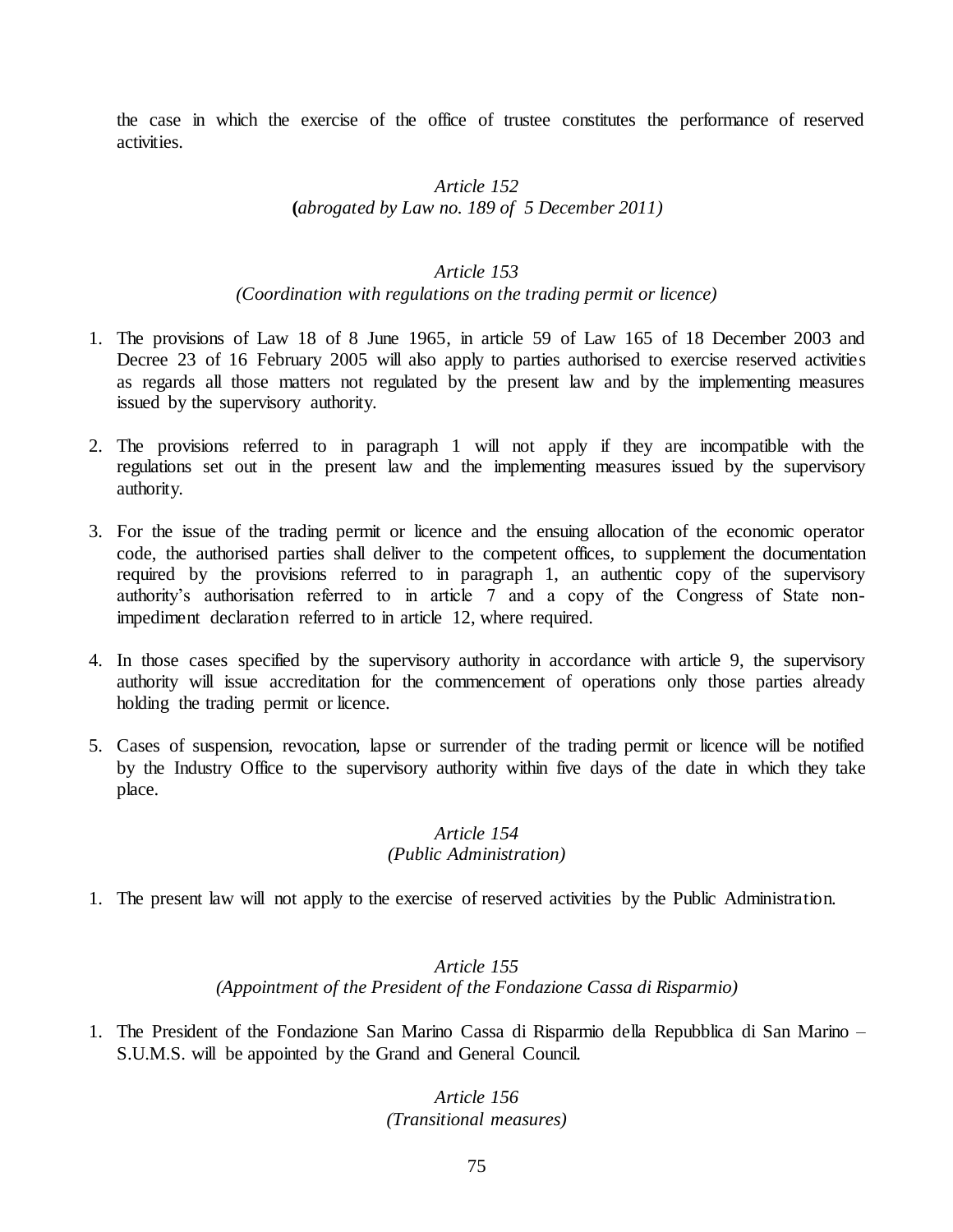- 1. Parties already engaged in reserved activities by virtue of an authorisation granted in accordance with the regulations referred to in article 157(1) below may continue to perform the reserved activities covered by the authorisation they have previously been granted. Banks authorised pursuant to Law 21 of 12 February 1986 may continue to perform the activities referred to in A, B, C, D, I, J, K and L of Attachment 1, and the financial companies authorised pursuant to Law 24 of 25 February 1986 may continue to perform the activities referred to in B, C, D, K and L of Attachment 1.
- 2. Within thirty days of the present law coming into force, the supervisory authority will enter the parties referred to in paragraph 1 in the register of authorised parties.
- 3. The parties referred to in paragraph 1 will have twelve months' time from the entry into force of the present law to notify the supervisory authority of the reserved activities that they no longer intend to perform.
- 4. The parties referred to in paragraph 1 will have twelve months' time from the entry of the present law into force to align their articles of association with the provisions of the present law, as prescribed by article 47.
- 5. Parties that, when the present law comes into force, are entered in the list of the financial promoters held by the supervisory authority, will be entered by the supervisory authority in the register of financial promoters referred to in article 25.
- 6. For those persons who, when the present law comes into force, perform the functions of administration, direction and control of the authorised parties and who have already been found to have satisfied the requirements of good repute and professionalism on the basis of regulations abrogated by the present law or on the basis of measures issued by the supervisory authority before the present law comes into force, verification of the requirements referred to in article 15 will not be necessary for the purpose of their performance of their current mandate and up to the natural extinction of that mandate.
- 7. Insurance agents engaged in the activity of insurance intermediation, based on a trading licence issued before the present law comes into force, may continue to operate on notifying the supervisory authority for the purpose of entry in the register referred to in article 27.
- 8. The implementing measures issued by the supervisory authority shall establish reasonable terms for compliance with the new provisions by the parties under an obligation to do so.
- 9. For relationships within a group (Per I rapporti di gruppo) already existing at the date of entry into force of this law, communication to foreign parent company pursuant to Article 36, paragraph 6, letter c) shall be held to be allowed also in the absence of an agreement in force.
- 10. For the contracts and rights referred to in Article 149, paragraph 1, which, respectively, were concluded and arose before the date of entry into force of this law, the term of ten-year lapsing of rights shall apply from the entry into force of this Law . The general term of thirty years shall apply when said term elapses before the term of ten-years.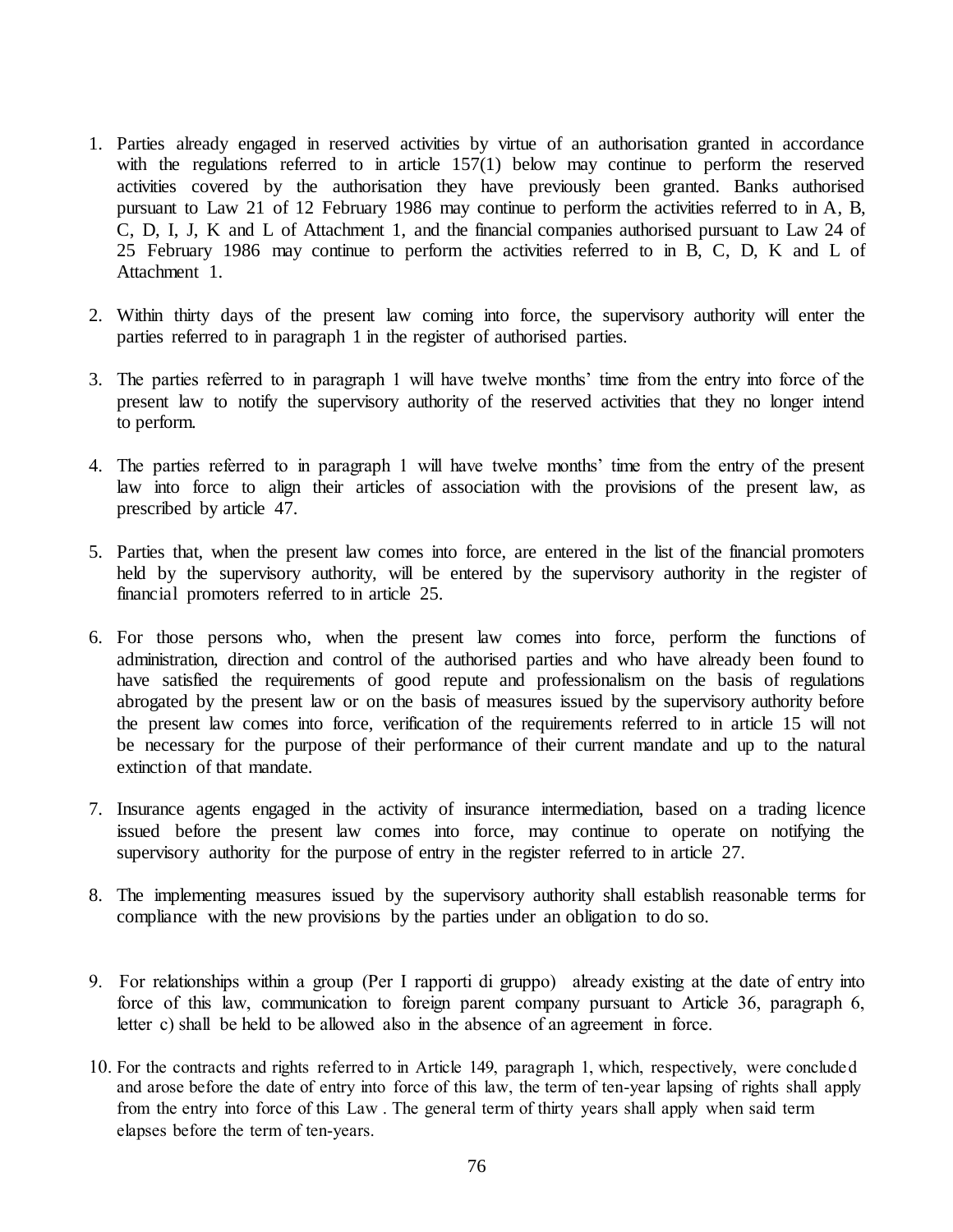#### *Article 157 (Legislative measures abrogated)*

- 1. The following legislative measures are deemed to have been abrogated:
	- a) Law 10 of 30 March 1954;
	- b) Law 17 of 8 June 1954;
	- c) Law 3 of 27 February 1958;
	- d) Law 116 of 20 December 1984;
	- e) Law 21 of 12 February 1986;
	- f) Law 24 of 25 February 1986;
	- g) Decree 62 of 26 May 1986;
	- h) Decree 120 of 23 October 1986;
	- i) Law 33 of 8 March 1988;
	- j) Law 63 of 8 July 1994;
	- k) articles 5, 6(2) and 7 of Law 130 of 29 November 1995;
	- l) Law 113 of 29 October 1999;
	- m) article 1(b) and (c) of Decree 37 of 11 March 2001;
	- n) article 68 of Law 165 of 18 December 2003;
	- o) article 78(1), of Law 172 of 16 December 2004.
- 2. Article 5(2) and (3) of Law 24 of 25 February 1986 will continue to be applied solely to contracts concluded by financial companies authorised pursuant to the above law, before the present law comes into force.
- 3. Any legal provision not expressly referred to in the present law that conflicts with a provision of this law will be deemed to have been abrogated.
- 4. Measures issued by the supervisory authority pursuant to legislative measures that have been abrogated or substituted will continue to be applied up to the date on which the measures issued pursuant to the present law come into force.
- 5. The provisions of the laws and decrees abrogated by the present law will continue to be applied up to the date on which the replacement measures issued pursuant to the present law come into force. The references to laws, decrees or other provisions in paragraph 1, which cease to be applicable due to the issue of the said measures, shall be expressly indicated in those measures.

## *Article 158 (Entry into force)*

1. The present law will come into force on the onehundred and twentieth day following the date of its legal publication.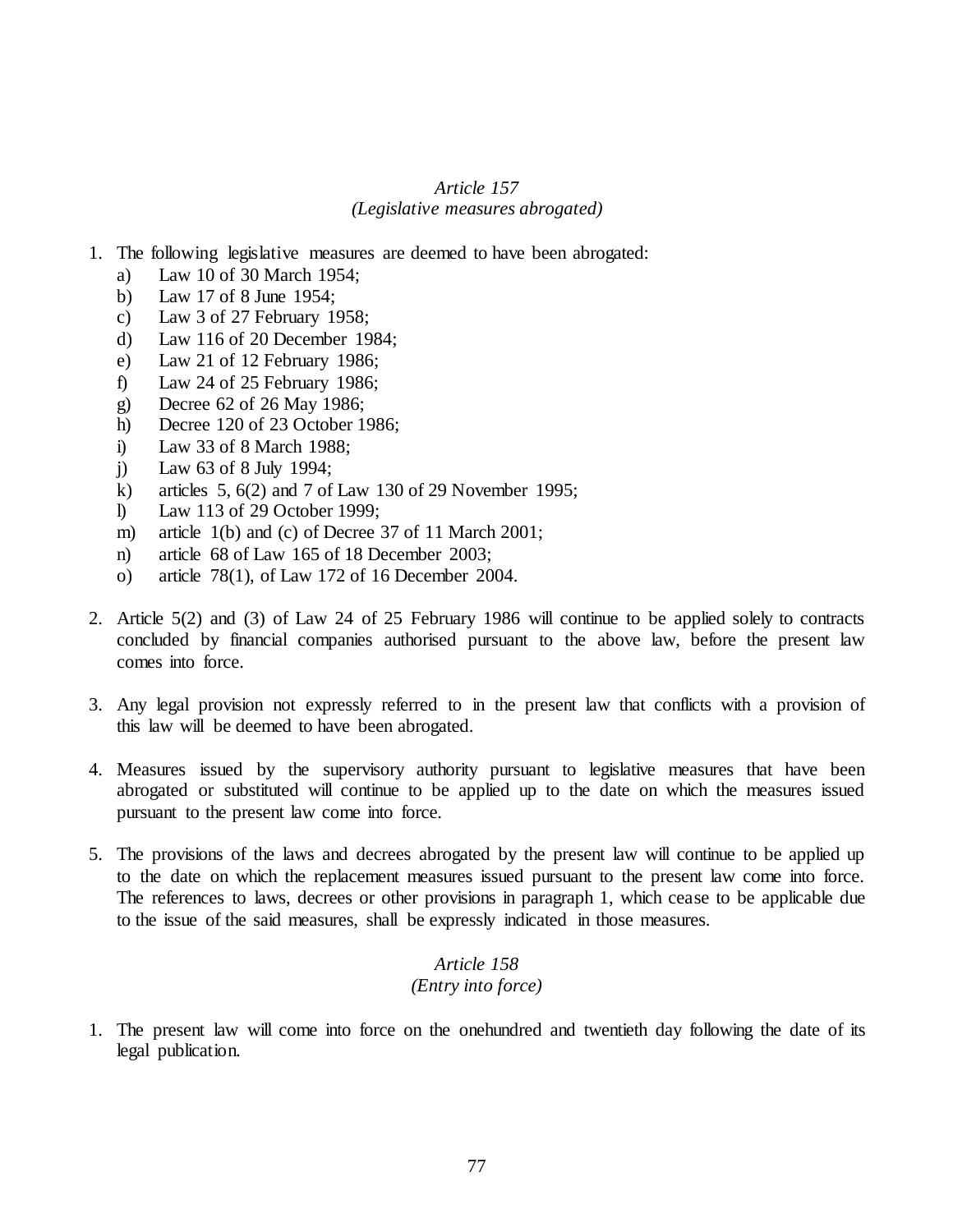#### **ATTACHMENT 1 RESERVED ACTIVITIES**

- A) *Attività bancaria* banking By banking is meant the taking of deposits from the public and the exercise of credit.
- B) *Attività di concessione di finanziamenti –* granting of loans By the granting of loans is meant the disbursement of loans in any form, including leasing, consumer credit, the issue of guarantees and endorsement credit.
- C) *Attività fiduciaria* fiduciary activity By fiduciary activity is meant the holding of title to the assets of third parties in execution of a mandate without representation.
- D) *Servizi di investimento*  investment services

By investment services are meant the activities relating to one or more financial instruments listed in D1), D2), D3), D4), D5) and D6) below:

- D1) reception and transmission of orders in relation to financial instruments
- D2) execution of orders in relation to financial instruments on behalf of clients
- D3) dealing in financial instruments on own account
- D4) financial instrument portfolio management
- D5) underwriting and/or placing of financial instruments on a firm commitment basis
- D6) placing of financial instruments without a firm commitment basis
- E) *Servizi di investimento collettivo* collective investment services

By collective investment services are meant:

- a) the promotion, establishment and organisation of collective investment undertakings and the administration of relations with the participants;
- b) the management of the capital of collective investment undertakings on own account or on behalf of other institutions, by investment in financial instruments, credits or other movable or immovable assets.
- F) *Servizi di investimento collettivo non tradizionali –* non-traditional collective investment services By non-traditional collective investment services are meant the activities of promotion, establishment, organisation and management referred to in E), conducted only by collective investment undertakings reserved to professional clients or that employ non-traditional management techniques.
- G) *Attività assicurativa* insurance

By insurance activity is meant the exercise of life assurance or non-life insurance. By life assurance is meant insurance and operations as evidenced by their classification by branch laid down by a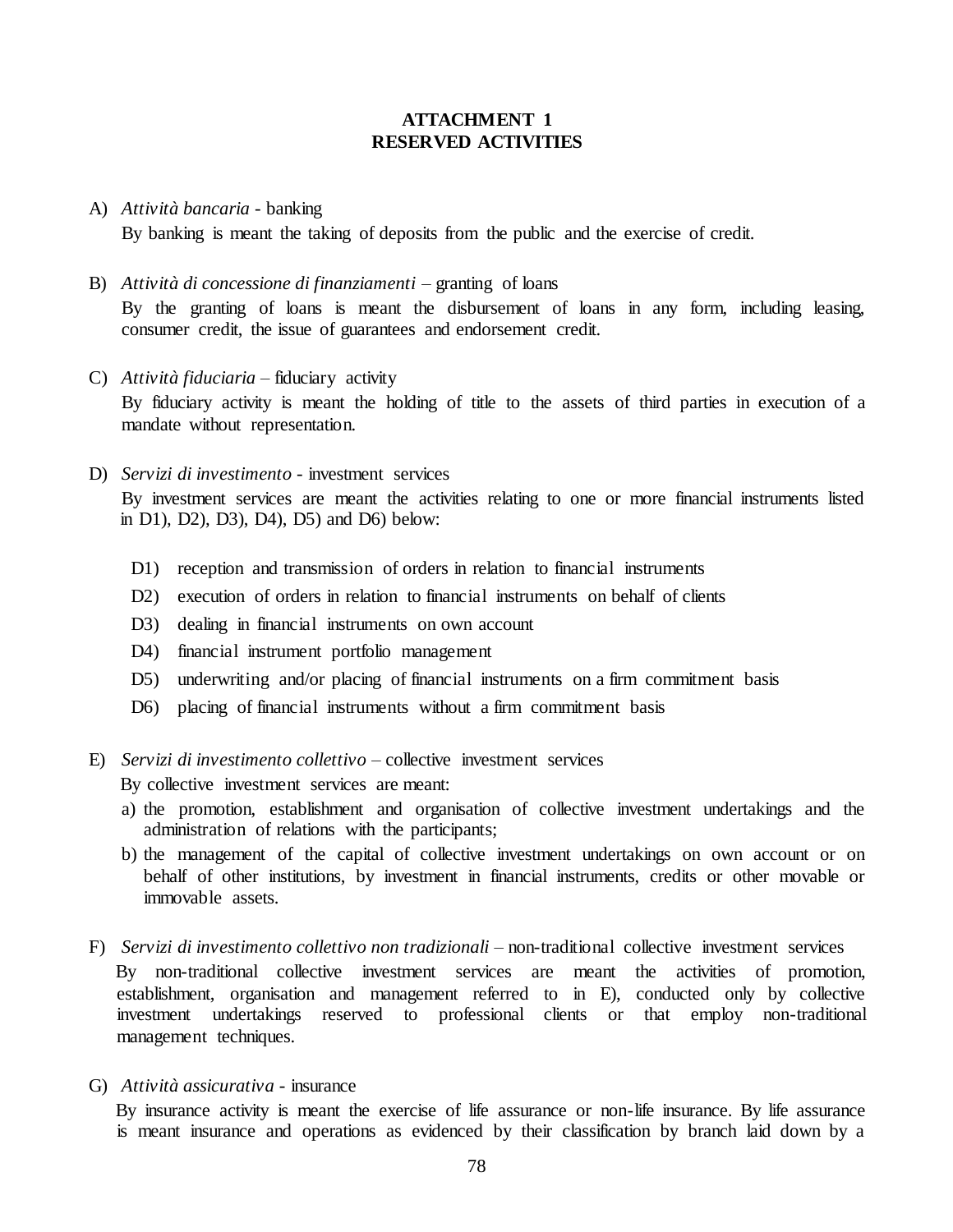measure issued by the supervisory authority. By non-life insurance is meant insurance as evidenced by its classification by branch laid down by the supervisory authority's measure.

H) *Attività riassicurativa* - reinsurance

By reinsurance activity is meant the assumption of risks ceded by one insurance undertaking or by another reinsurance undertaking.

I) *Servizi di pagamento* – payment services

By payment services are meant the:

- a) services enabling cash to be placed on a payment account as well as all the operations required for operating a payment account;
- b) services enabling cash withdrawals from a payment account as well as all the operations required for operating a payment account;
- c) execution of payment transactions, including transfers of funds on a payment account with the user's payment service provider:
	- execution of direct debits, including one-off direct debits,
	- execution of payment transactions through a payment card or a similar device,
- execution of credit transfers, including standing orders;
- d) execution of payment transactions where the funds are covered by a credit line for a payment service user:
	- execution of direct debits, including one-off direct debits,
	- execution of a payment transaction through a payment card or a similar device,
	- execution of credit transfers, including standing orders:
- e) issuing and/or acquiring of payment instruments;
- f) money remittance;
- g) execution of payment transactions where the consent of the payer to execute a payment transaction is given by means of any telecommunication, digital or IT device and the payment is made to the telecommunication, IT system or network operator, acting only as an intermediary between the payment service user and the supplier of the goods and services.
- J) *Servizi di emissione di moneta elettronica*  electronic money issue services

By electronic money issue services are meant the issue of a monetary value represented by a claim against the issuer that is:

- a) memorised on an electronic device;
- b) issued on receipt of funds to a value of not less than the monetary value issued;
- c) accepted as a means of payment by undertakings other than the issuer.
- K) *Attività di intermediazione in cambi* exchange intermediation

By exchange intermediation is meant trading in one currency against another, spot or forward, together with any other form of currency intermediation.

L) *Attività di assunzione di partecipazioni* – the taking of holdings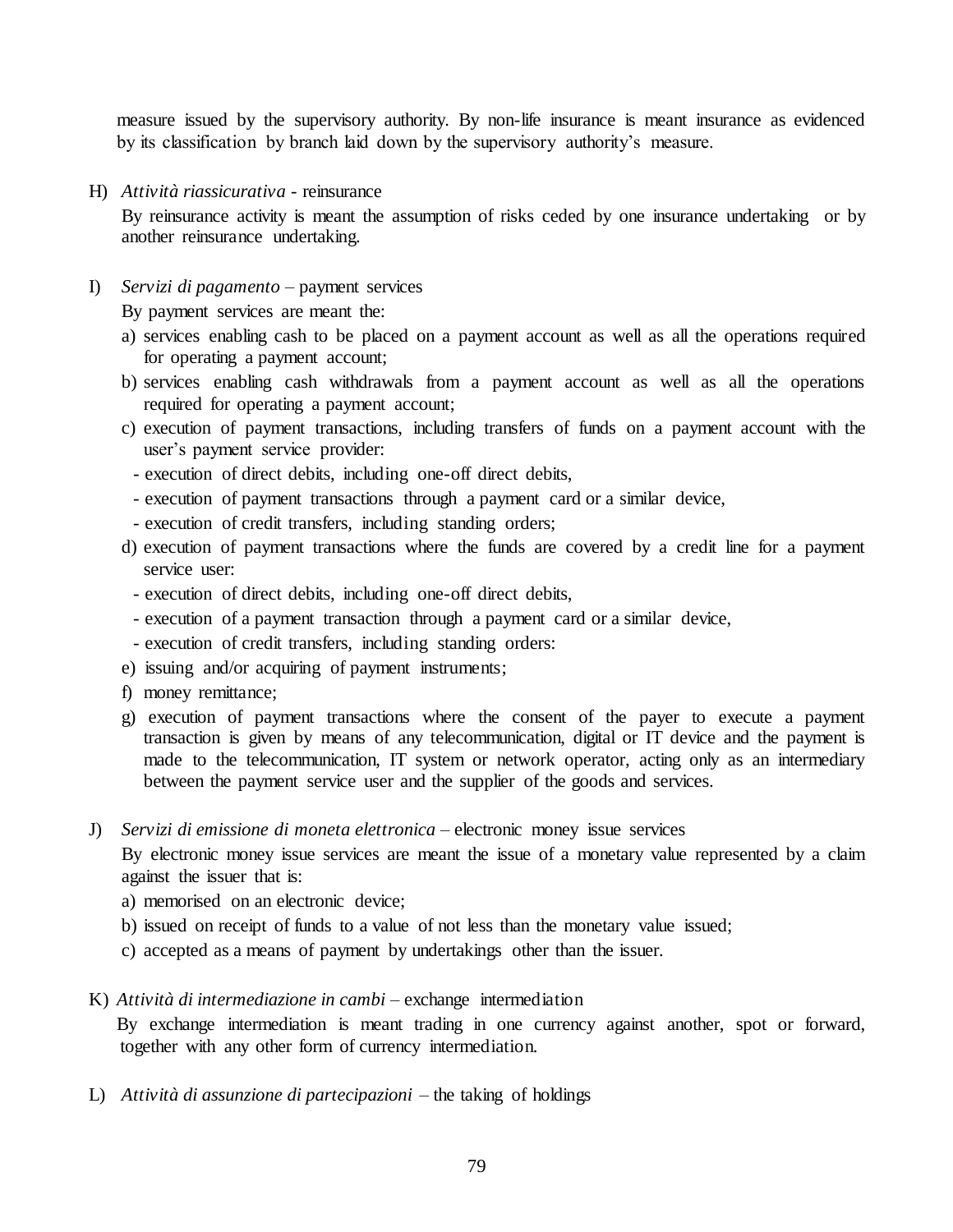By the taking of holdings is meant the activity, conducted in dealings with the public, of the acquisition, holding and management of rights, whether or not they are represented by securities, in the capital of other undertakings. The said activity does not include the taking of holdings other than for the purpose of their disposal and of holdings which, over the period of holding, are not characterised by measures directed towards management reorganisation or the development of production or meeting the financial requirements of the undertakings being held, by means *inter alia* of finding risk capital.

#### *L –bis) Central security service for financial instruments.*

The central security service for financial instruments includes the following activities:

- Initial registration of financial instruments in an accounting system (notarial service);
- Supply and maintenance of security accounts at the highest level (central management system);
- Management of a regulating system for financial instruments (regulation services).